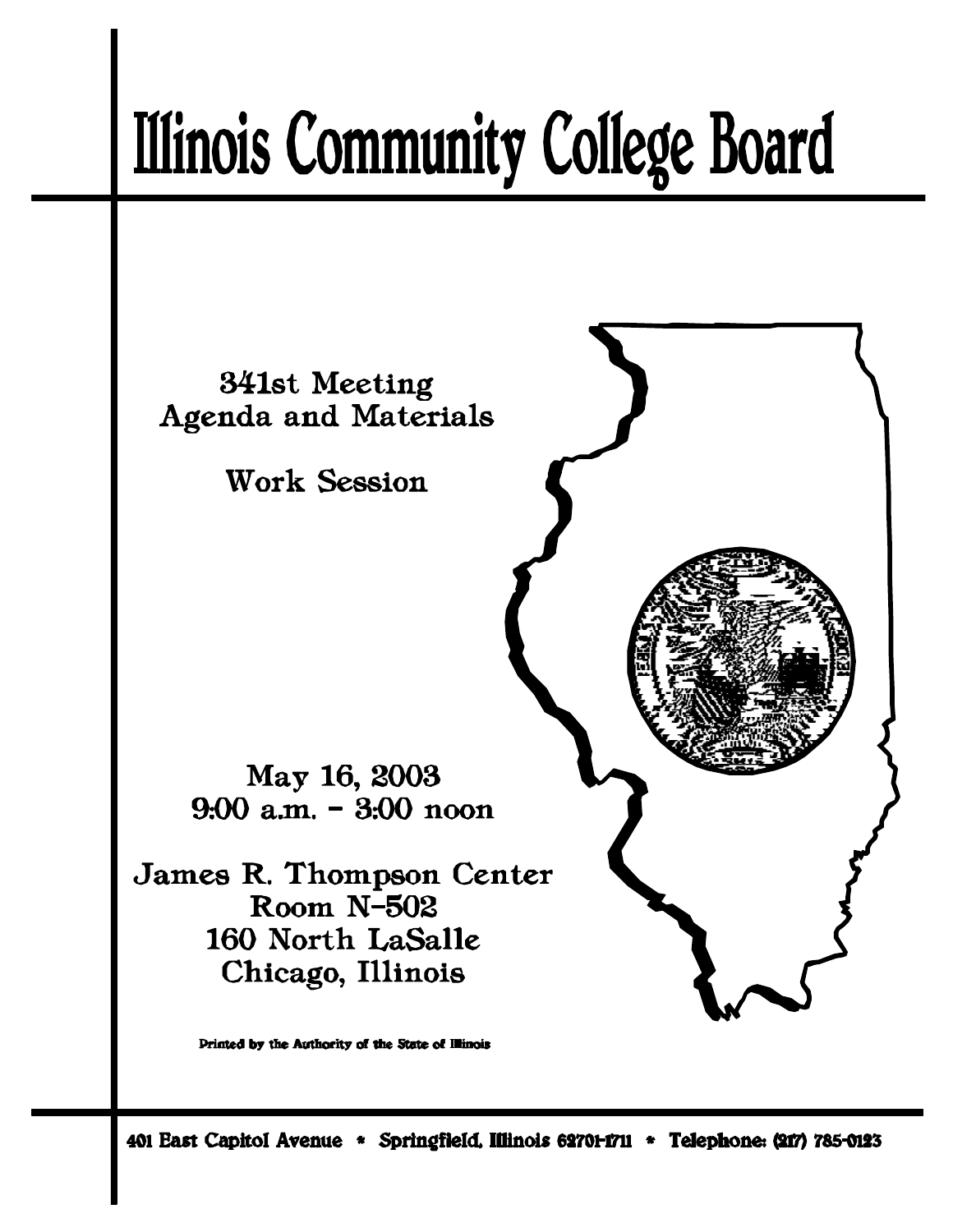Agenda 341st Meeting of the Illinois Community College Board Work Session James R. Thompson Center Room N-502 160 N. LaSalle Chicago, Illinois

# May 16, 2003 9:00 a.m.- 3:00 p.m.

Page

| 1.               |                          | Roll Call and Declaration of Quorum                                                                 |           |
|------------------|--------------------------|-----------------------------------------------------------------------------------------------------|-----------|
| 2.               |                          | Announcements and Remarks by Edward T. Duffy, Chair                                                 |           |
| 3.               | <b>Consent Agenda</b>    |                                                                                                     |           |
|                  | 3.1                      | Minutes of the February 21, 2003 Meeting                                                            | $1 - 10$  |
|                  | 3.2                      | Minutes of the March 28, 2003<br>(Conference Call) Meeting                                          | $11 - 14$ |
|                  | 3.3                      | New Units of Instruction                                                                            | $15 - 27$ |
|                  | 3.4                      | Paraprofessional Task Force Report                                                                  | 28-37     |
|                  | 3.5                      | <b>ICCB Statutory Responsibilities for Community</b><br>College Recognition Evaluation and Approval | 38-39     |
| $\overline{4}$ . | <b>Information Items</b> |                                                                                                     |           |
|                  | 4.1                      | <b>Community College Programs and Services</b><br>for Underrepresented Groups                       | $40 - 44$ |
|                  | 4.2                      | Fiscal Year 2003 Salary Report for the Illinois<br><b>Public Community Colleges</b>                 | $45 - 46$ |
| 5.               |                          | President/CEO Remarks                                                                               |           |
| 6.               |                          | <b>Work Session</b>                                                                                 |           |
| 7.               |                          | Adjournment                                                                                         |           |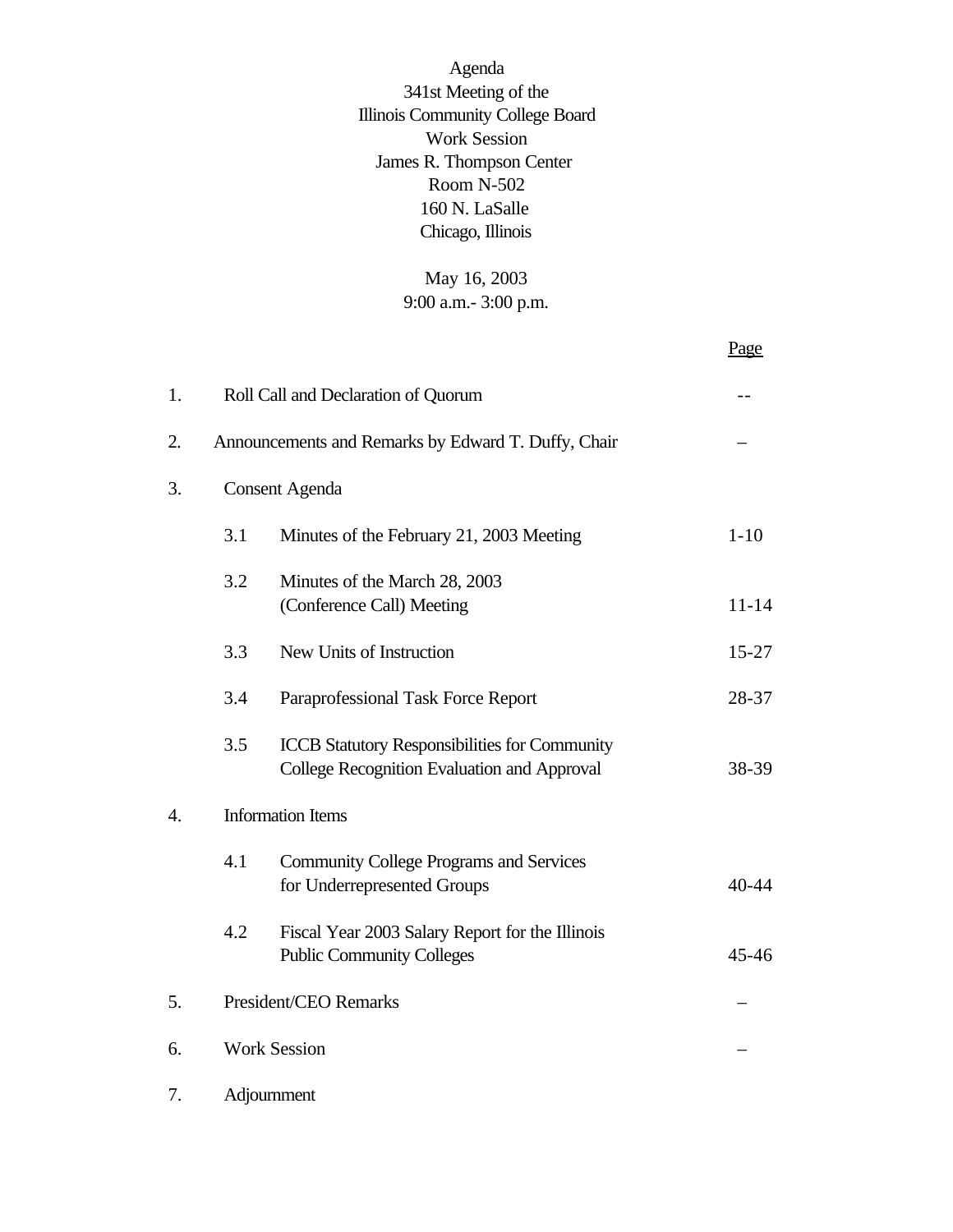#### UNAPPROVED

Minutes of the 339th Meeting of the Illinois Community College Board February 21, 2003 Black Hawk College Moline, Illinois

#### Item #1 - Roll Call and Declaration of Quorum

In the absence of ICCB Chairman Edward Duffy and Vice Chairman Joseph Neely, Martha Olsson made a motion, which was seconded by Laurna Godwin, to appoint James Berkel to act as Chairman of the meeting. The motion was approved by unanimous voice vote. Student advisory vote: Yes.

Acting Chairman Berkel called the meeting to order at 9:00 a.m. Roll call was taken with the following members present: James Berkel, Marjorie Cole, Laurna Godwin, Martha Olsson, DeloresRay,GwendolynRogers,MarkWeber, Edward Welk and James Zerkle. Edward Duffy, Joseph Neely and Judith Rake were absent.

#### Item #2 - Announcements and Remarks by Acting Chairman Berkel

On behalf of the Illinois Community College Board, Acting Chairman Berkel thanked Black Hawk College for hosting last evening's dinner and today's meeting.

#### Item #3 - Remarks by Dr. Keith Miller, President, Black Hawk College

President Miller gave welcoming remarks to the Illinois Community College Board members and guests.

#### Item #4 - Committee Reports

#### Item #4.1 - Adult Education Transition Committee

Laurna Godwin reported that the Adult Education Funding Task Force has met several times. Initial recommendations for funding will be made next week. Final decisions are anticipated by the end of June 2003, and a presentation to the ICCB will be made during the fall.

The Adult Education and Family Literacy Advisory Council continues to meet. An upcoming recommendation will focus on the new oral English as a Second Language assessment.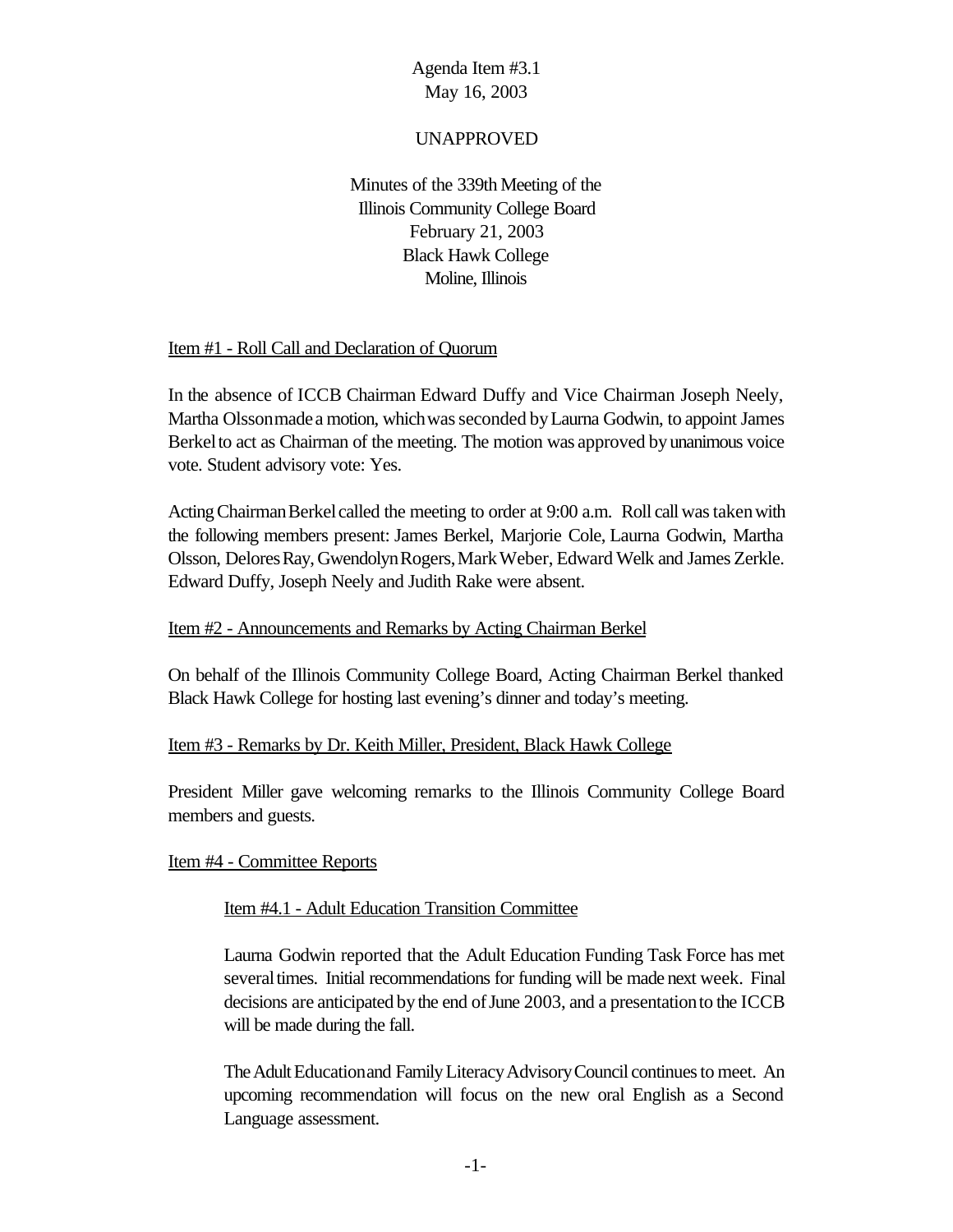Requests for proposals were sent to providers withanApril 18 deadline for fiscal year 2004 funding. Applications are also accessible on-line.

Adult Education and Family Literacy staff was congratulated for exceeding federal performance by22 percent this past year. This helps Illinois qualify for additional funds under the Workforce Investment Act.

#### Item #4.3 - Budget and Finance Committee

Martha Olsson reported that the Budget and Finance Committee met this morning and reviewed the ICCB financial statements. The statements are included in the information section of the Board agenda.

Fiscalyear 2003 office administrationexpenditures were reviewed in more detail. The administrative dollars are down 3.4 percent, the Board has implemented cost savings measure. Nearly 55 percent of the office budget has been spent and 98 percent of the office administration has been obligated or spent.

## Item #5 - President/CEO's Report

Joe Cipfl reported on the community colleges' role in teacher preparation for prekindergarten through grade 12. ICCB staff are working with other higher education representatives on a proposal regarding an Associate of Arts degree in teaching. A recommendation will be presented to the Board for approval in fall 2003. The initial degree models will focus in the areas of math, sciences, and special education. The degree will consist of 60-62 hours. As work is completed toward the baccalaureate degree, the remaining 60 hours will be accomplished at the baccalaureate institution. General education will be covered in 40-45 of the 60-62 hours and 20 hours will be in a major content field or courses in education. The proposed model will also recommend that students pass the Basic Skills Test before receiving the AAT degree. Other requirements are being considered for the AAT degree. The University of Illinois has taken a strong leadership role in these discussions. Dr. Cipfl commended Virginia McMillan, Carol Lanning, and Rebecca Miller for their efforts on behalf of the Illinois Community College Board in this initiative.

In President Bush's budget proposal for fiscal year 2004, Postsecondary Perkins Funding may be reduced or redirected to the "No Child Left Behind"initiative. Dr. Cipfl reported on the negative impact a reduction or redirection would have on the Illinois Community College System. Dr. Cipfl, Tom Ryder, and Career and Technical Education staff are communicating to officials in Washington, D.C., the importance of the Perkins Funding to the Illinois community colleges. Speaker Dennis Hastert is being alerted and a letterwriting campaign by all community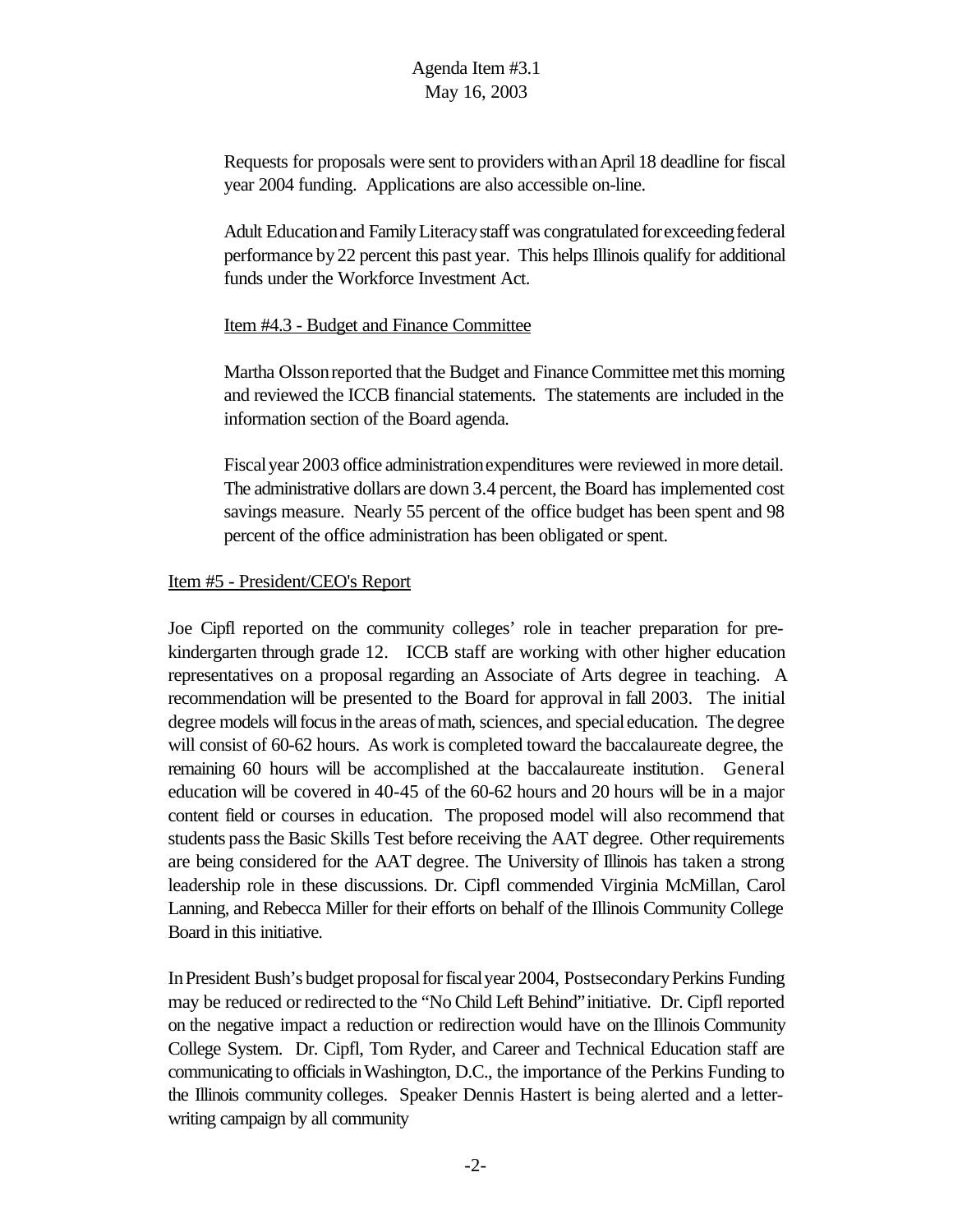college colleagues to appropriate members of Congress and the federal administration has been initiated.

Governor Blagojevich has directed code agencies to terminate all contracts with federal lobbyists and requested that the education boards to the same. Therefore, Dr. Cipfl recommended to Acting Chairman Berkel that Item #7.4 (Barber Griffith & Rogers Amended Contract) on today's agenda be removed.

#### Item #6 - Advisory Organizations

#### Item #6.1 - Illinois Community College Faculty Association

Libby Roeger reported on current activities of the Faculty Association and its new initiatives for the coming year.

Ellen Lindeen of Waubonsee Community College is this year's ICCFA president.

Ms. Roeger thanked Dr. Cipfl and ICCB staff for their assistance with the Faculty conferences and for elevating the FacultyAssociationto its presence inthe system today. The next Teaching/Learning Conference is scheduled for October 23-24, 2003.

## Item #6.2 - Student Advisory Committee

Mark Weber reported that on February 4, the Student Advisory Committee made a presentation to the BHE Affordability Committee.

On December 19 at Carl Sandburg College, Mr. Weber made a presentation at a joint ICCB/ISAC hearing on community college financial aid issues.

The community college marketing issues which were discussed at the January 17 ICCB meeting/work session have been discussed by Student Advisory Committee members.

In regard to academic transfer programs, the Student Advisory Committee recommends direct mailings to high schools, encourage interested students to visit to campuses, and provide data on successful alumni.

The Student Advisory Committee held a session with ISAC's student commissioner at its last meeting. Various issues were discussed.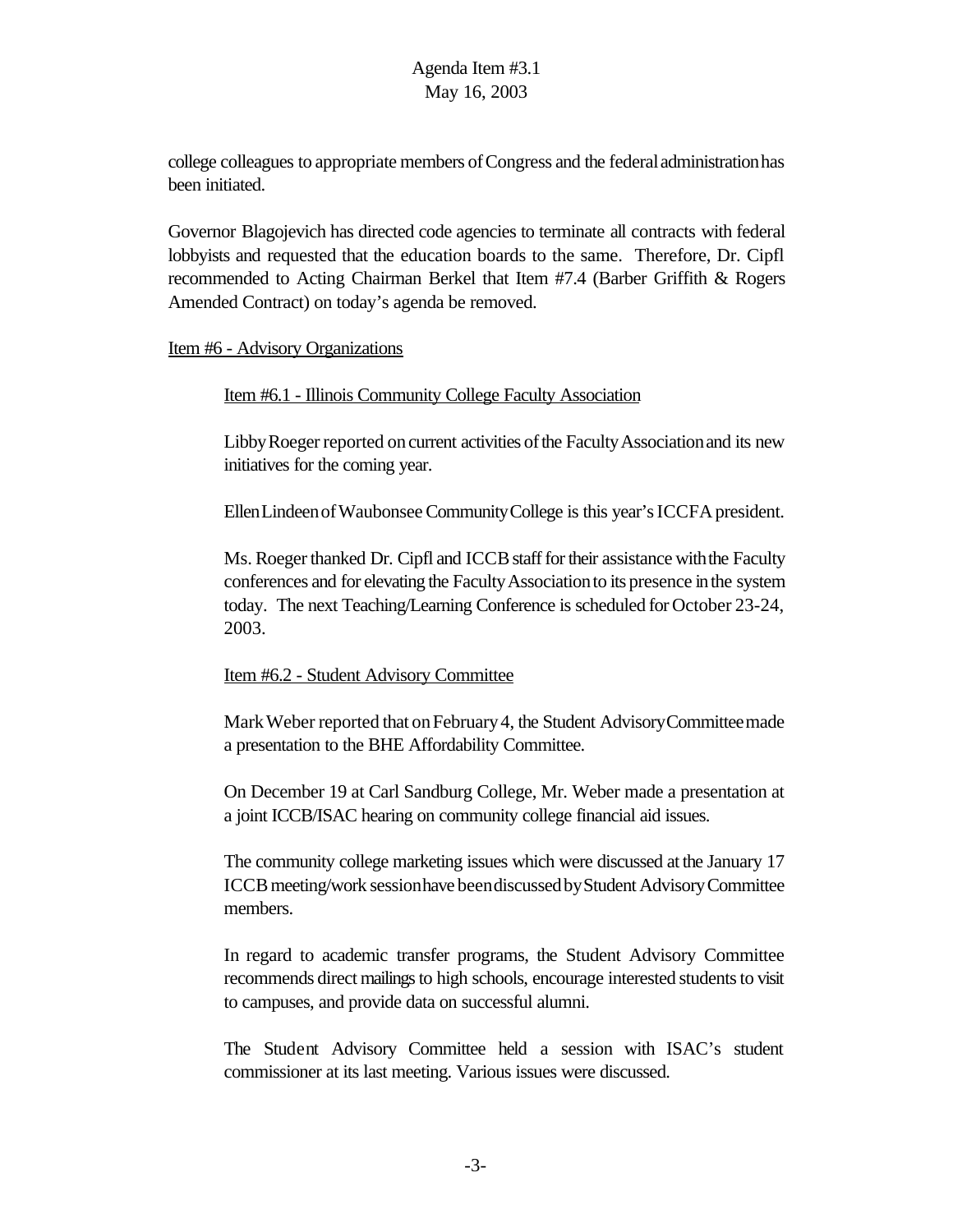Participating community colleges recently conducted a contest to register students to vote. Illinois Valley Community College was this year's winner by registering 25 percent of its students to vote.

Student Lobby Day will be held in Springfield on April 16, 2003.

## Item #6.3 - Illinois Community College Trustees Association

Gary Davis commended the system for working together. Dr. Davis also commended Joe Cipfl for his commitment to meeting with the Trustees on a regular basis, expressed appreciation to Chairman Duffy for meeting with Trustees in Chicago on February 17, and thanked all members of the Illinois Community College Board for their dedication.

Dr. Davis distributed a pamphlet announcing that Illinois Valley Community College had won a contest for registering students to vote. The Trustees Associationdonated the trophy received byIVCC. Nick Kachiroubas, a Trustee at McHenry County College, is an advisor to the Student Advisory Committee.

Trustees were recently inWashington, D.C., lobbying for federal dollars and will continue these efforts. System colleagues are encouraged to contact members of Congresstoidentify the importance ofthe \$35 millionthat canbe lost to the Illinois Community College System if Perkins funding is discontinued.

Trustees are disappointed with state revenues and are concerned with the community college budget recommendation for fiscal year 2004. ICCTA may pursue adopting its own community college budget rather than accept the Board of Higher Education budget recommendation.

#### Item #6.4 - Presidents Council

Keith Miller reiterated earlier comments on the importance of Perkins funding.

Dr. Miller reported that, on February 7, discussion of the Presidents Council included Chairman Duffy's letter to all community college trustees regarding separation of the ICCB from the IBHE. The Council did not vote on this issue but did support and concur with Chairman Duffy'sletter. Accessibility, affordability, and accountability were the concerns of the Presidents.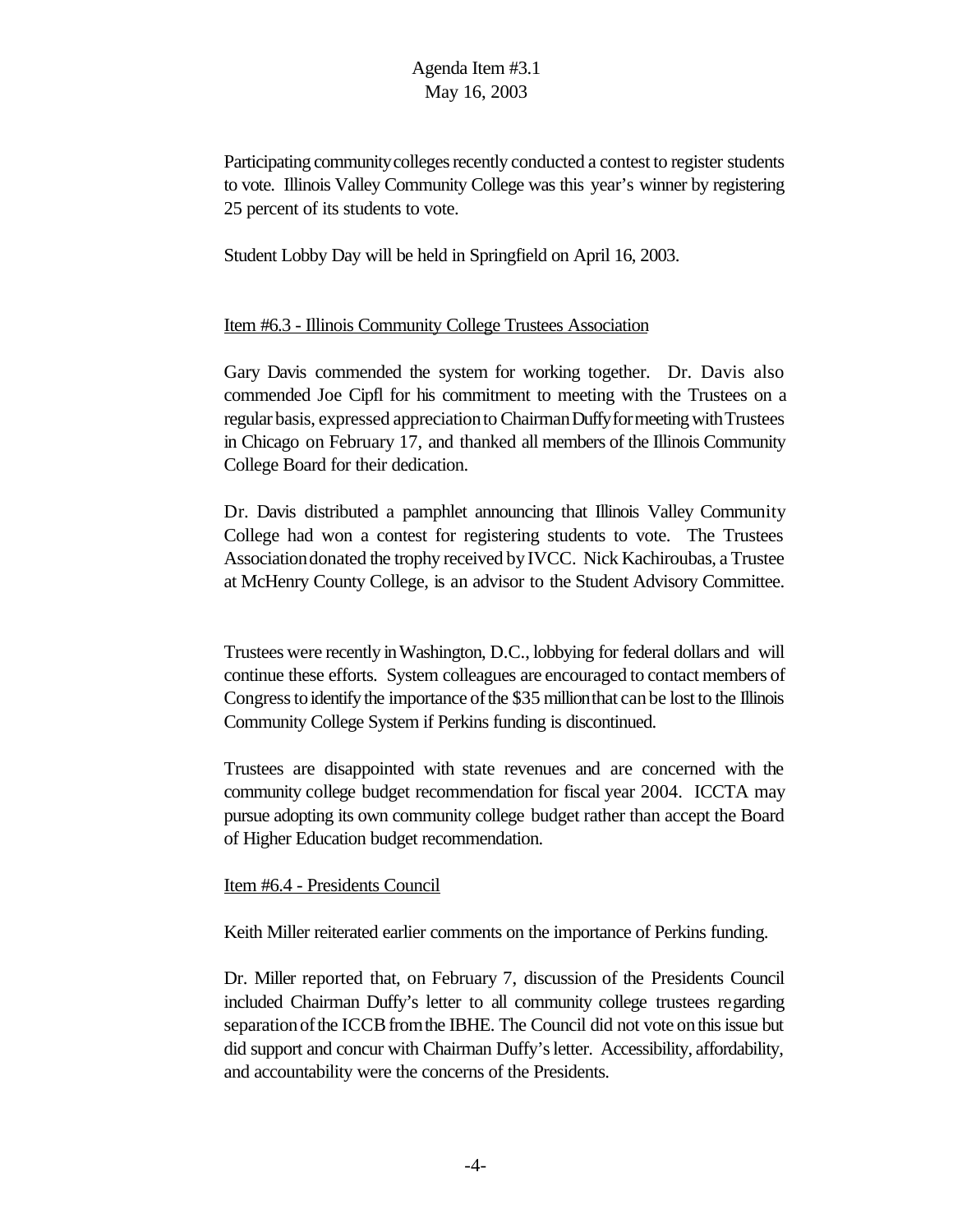Budget concern was another key issue discussed at the Council meeting. The Council supports the Illinois Community College Board's recommended budget which reflects the needs of our system.

Dr. Miller also reported on the importance of the MAP grant to the community college system. Improvements have been made on the distribution of these grants, but improvements need to continue in ways to serve students more equally.

The Council encourages the presidents and trustees to keep the lines of communication open with their legislators on issues of importance to the community college system.

Item #7 - Consent Agenda

Laurna Godwin made a motion to approve the following items, which was seconded by Gwendolyn Rogers:

Item #7.1 - Minutes of the January 17, 2003, ICCB Meeting (Work Session)

The Illinois Community College Board hereby approves the minutes of the January 17, 2003, meeting as recorded.

Item #7.2 - New Units of Instruction

It is recommended that the following motion be adopted:

 The Illinois Community College Board hereby approves the following new units of instruction for the community colleges listed below:

## **PERMANENT PROGRAM APPROVAL**

Lincoln Land Community College

< Web Authoring and Design certificate (33 semester credit hours)

Wm. Rainey Harper College

< Emergency Medical Services A.A.S. degree (64 semester credit hours)

#### Richard J. Daley College

< Electrical Construction Technology A.A.S. degree (65 semester credit hours)

Southwestern Illinois College

< Associate in General Studies degree (64 semester credit hours)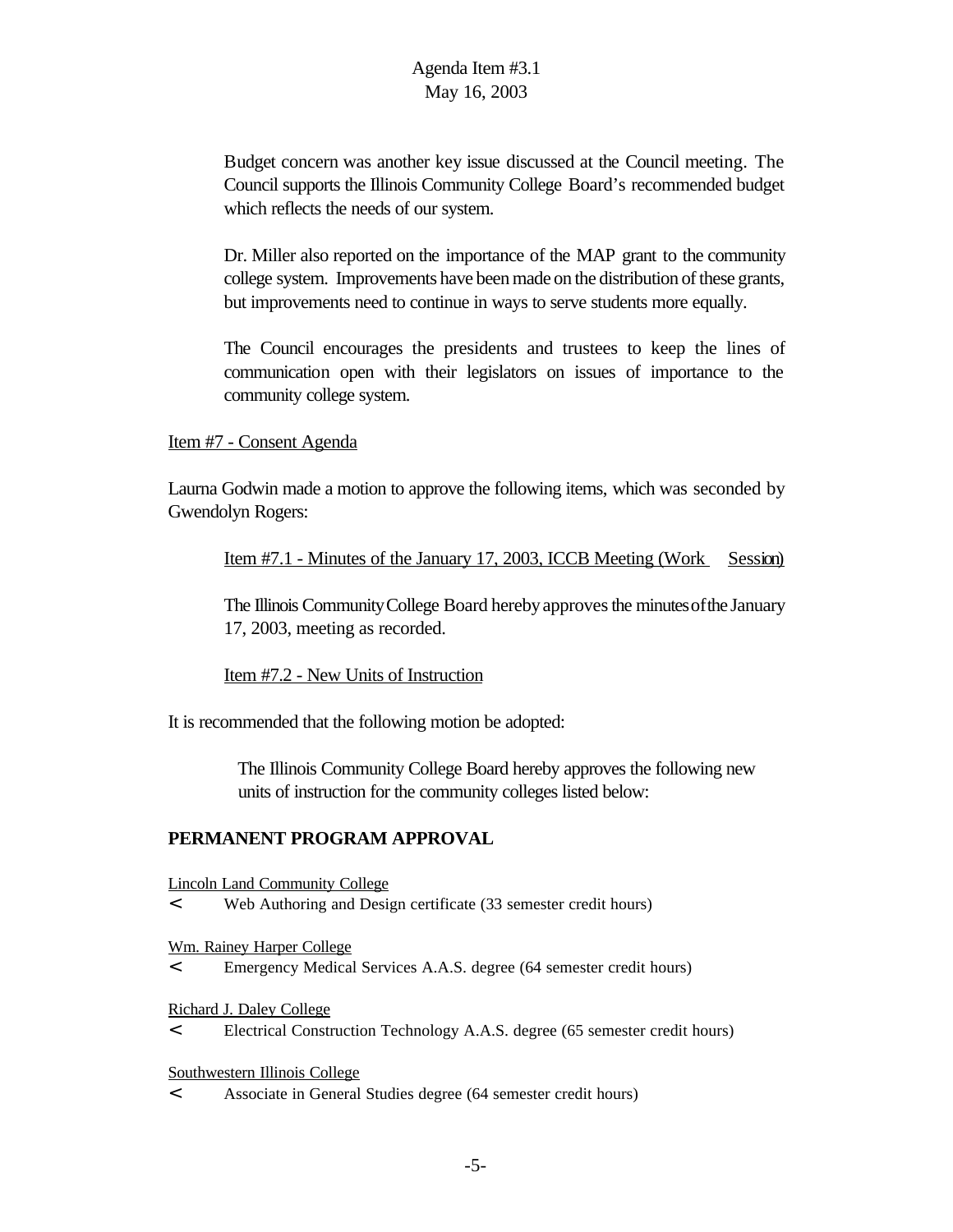## Item #7.3 - Extension of Courses and Curricula Out of State

The Illinois CommunityCollege Boardherebyapprovesthe out-of-state extension of Parkland College courses in English composition, art, history, music, speech communications, accounting, business, management, marketing, and agribusiness to be offered to students of the Beijing Vocational College of Agriculture, located in Beijing, China.

## Item #7.4 - Barber Griffith & Rogers Amended Contract

This item was removed from the agenda.

The motion was approved by unanimous voice vote. Student advisory vote: Yes.

Item #8 - Issuance of Final Order of ICCB Position on Shawnee College and Southeastern Illinois College Concerning Program Offerings at Shawnee and Vienna Correctional Centers

Chairman Berkel read the FinalOrder whichwas approved bythe members ofthe Illinois Community College Board with unanimous roll call vote on January 17, 2003.

Edward Welk made a motion, which was seconded by James Zerkle, to approve the attached Final Order. The motion was approved by roll call vote. Voting aye were: Marjorie Cole, Laurna Godwin, Martha Olsson, Delores Ray, Gwendolyn Rogers, Edward Welk,James Zerkle and JamesBerkel. Student advisory vote: Yes. There were no dissenting votes. The Order will be signed by Chairman Duffy.

## Item #9 - Rock Valley College Recognition Status

Joe Cipfl briefed the Board on its statutory authority to ensure that community colleges comply with state statutes and standards. Dr. Cipfl reported on the lengthy delays by Rock Valley College to submit financialinformationinthe areas of college audits, unit cost reporting, and disclosure of public financial statements. ICCB staff are prepared to assist Rock Valley College to correct these financial concerns.

Laurna Godwin made the following motion, which was seconded by Gwendolyn Rogers:

The Illinois Community College Board hereby grants a status of "recognition continued-with conditions" to Rock Valley College. A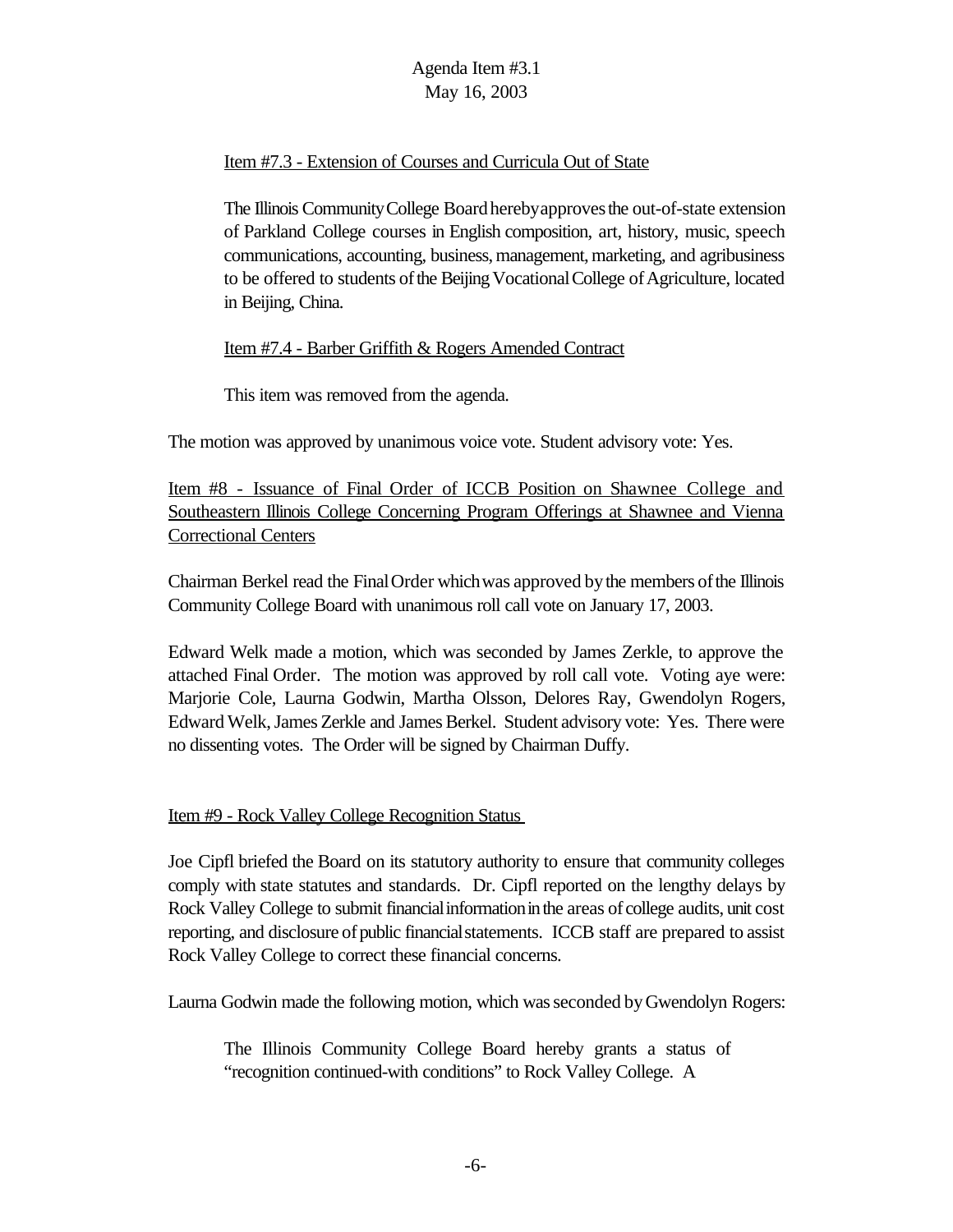follow-up evaluation should be scheduled no sooner than three months nor later than nine months from the date ofthis action to determine Rock Valley College's progress in resolving the conditions.

The motion was approved by roll call vote. Voting aye were: Marjorie Cole, Laurna Godwin, Martha Olsson, Delores Ray, Gwendolyn Rogers, Edward Welk, James Zerkle and James Berkel. Student advisory vote: Yes. There were no dissenting votes.

# Item #10 - Articulation Agreement between DeVry University and Illinois Community **Colleges**

Virginia McMillanreported ona proposed agreement between DeVry University and the Illinois Community College System to articulate community college Associate in Applied Science degrees with DeVry's baccalaureate degrees. For the past year, three community colleges — College of Lake County, Oakton Community College, and Waubonsee Community College — have been involved in a pilot program with DeVry University to test the model. DeVry University is interested in expanding the articulation to serve all Illinois communitycolleges. Dr. HallongrenofDeVry, Dr. Don Crist, Dr. Charles Novak, and Steve Spivey were among persons introduced as strategists in this initiative. Dr. Novak and Dr. Hallongren addressed the Board.

James Zerkle made the following motion, which was seconded by Delores Ray:

The Illinois Community College Board hereby endorses the efforts of DeVry University and the Illinois community colleges to articulate associate and baccalaureate degrees and supports the signing of the attached agreement between its President/Chief Executive Officer and the President of DeVry University recognizing that DeVry will accept ICCB approved Associate of Applied Science degrees as validation of the student's mastery in an area of specialized study.

The motion was approved by unanimous voice vote. Student advisory vote: Yes.

## Item #11 - Report of the Paraprofessional Task Force

Joe Cipfl informed the Board of the reauthorizationofthe federal Elementary-Secondary Education Act titled "No Child Left Behind," enacted on January 8, 2002. Virginia McMillan provided background information on how this legislation affects teacher aides/assistants in Illinois, as well as how community colleges and the State Board of Education will coordinate their efforts in educating paraprofessionals. A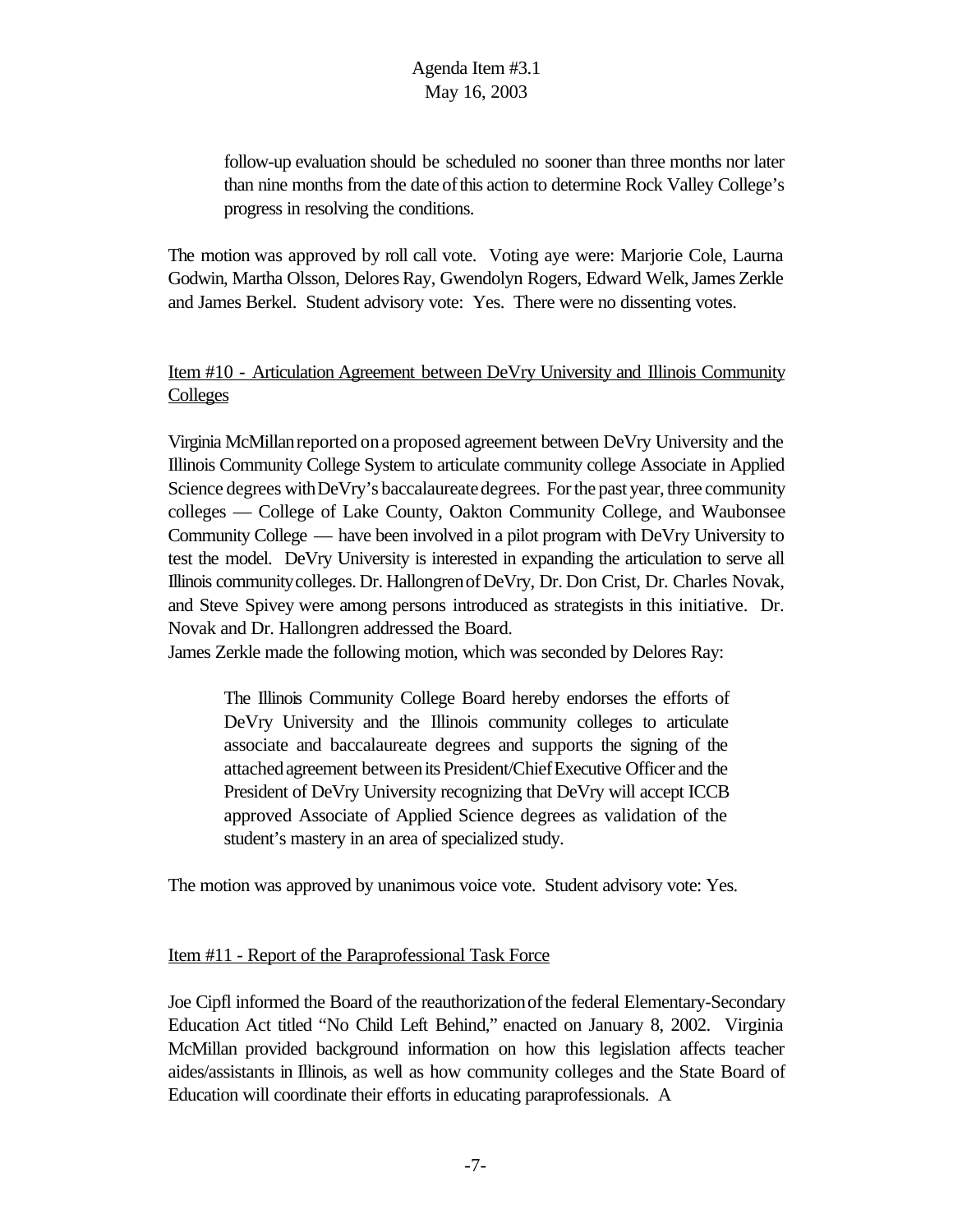task force was convened in November 2002 and includes representatives from K-12, higher education, teachers unions, and paraprofessionals to address issues and make recommendations.

Rebecca Miller, ICCB Associate Director for Transfer Programs, reported to the Board on the progress of the task force. The Board received an update on the State Board of Education's efforts in regard to the assessment of an exam for entering into the program and the role of the Illinois community colleges in this initiative. Recommendations for Board action will be requested at a later date.

Gwendolyn Rogers urged that compensation for paraprofessionals be addressed in the report. Virginia McMillan responded that salary issues for paraprofessionals can be made a part of the recommendation to the State Board of Education.

#### Item #12 - Legislative Update

#### Item #12.1 - State Legislative Report

Joe Cipfl cited anarticle in the *Chicago Sun Times* whichreported onthe current year's budget deficit and the Governor plans to address this deficit.

Tom Ryder reported that the Governor's budget message is expected to be delivered on April 9.

Mr. Ryder reported that the state is moving slowly at this time, but ICCB staff are closely monitoring all activities at the State House.

The Board was briefed on various other legislative matters and actions of the General Assembly.

#### Item #12.2 - Federal Legislative Report

Tom Ryder reported that the federal government passed its fiscal year 2003 budget inFebruary2003. This passage was expected to occur in late 2002 as the federal government's fiscal year begins on October 1 of each year.

The Carl A. Perkins funding is currently at risk and ICCB staff continues to work toward restoration. The Act is up for reauthorization this year.

The Governor has announced that state agencies are to no longer contract with federal lobbyists in Washington, D.C. Therefore, within the next 30 days, attempts will be made to meet with Illinois' federal delegation and efforts will be made to work directly with the Illinois congressional delegation through the Governor's Washington, D.C., office.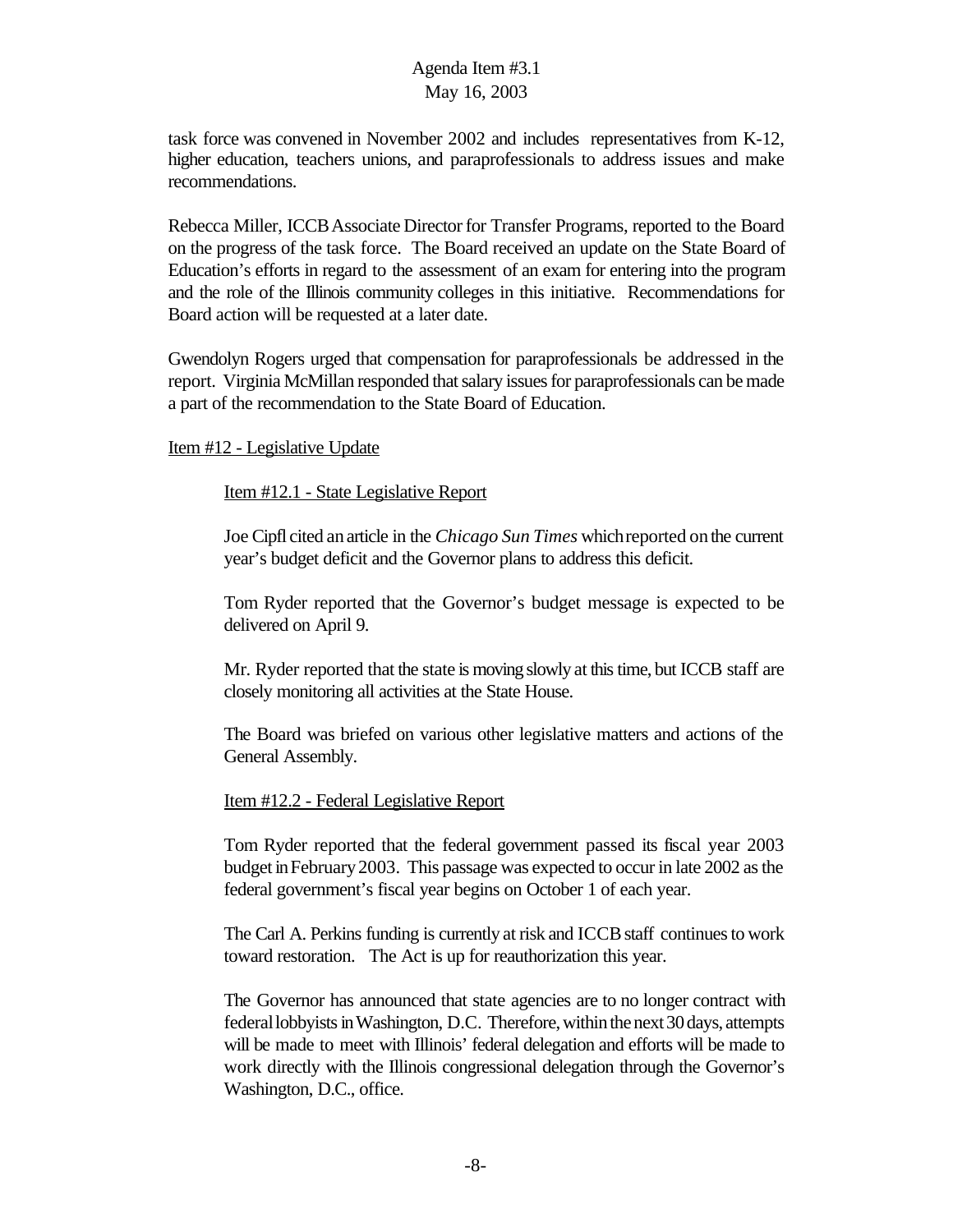## Item #13 - Information Items

# Item #13.1 - Reports on Fiscal Year 2002 Restricted Grants

The Board received reports on the manner in which fiscal year 2002 restricted grant funds were expended by the 39 community college districts in the areas of Special Populations, Workforce Development, Advanced Technology, Accelerated College Enrollment, and Deferred Maintenance. A correction to John Wood Community College data for the Advanced Technology Grant will be reflected in the published report.

# Item #13.2 - A Summary of Capital Projects approved by the President/CEO During Calendar Year 2002

Information was provided to the Board on capital projects that were approved by the President/CEO during the past calendar year.

Item #13.3 Fiscal Year 2003 Financial Statements (October, November, December 2002 and January 2003)

Financial statements are provided for the Board's information and review

## Item #14 - Other Business

Donna Mannering of the Illinois Education Association addressed the Board withvarious concerns on dual credit guidelines in program offerings between the high schools and community colleges. Dr. Cipfl assured Ms. Mannering that the ICCB staff monitors very closely the concerns she raised. Dr. Cipfl emphasized the ICCB's efforts to offer to wellqualified high school students high school credit for college work, not college credit for high school work. Dr. Cipfl also indicated that remediation issues are monitored, as well as teacher certification.

Virginia McMillan pointed out that in 1996 our Board adopted guidelines for the dual credit initiative and we are currently working within those guidelines. Ms. McMillan indicated she would be pleased to review the guidelines to ensure they are in accord with the new "No Child Left Behind" legislation.

Ms. Mannering would like further discussion of these issues. Dr. Cipfl asked Virginia McMillan to work with Ms. Mannering on future matters.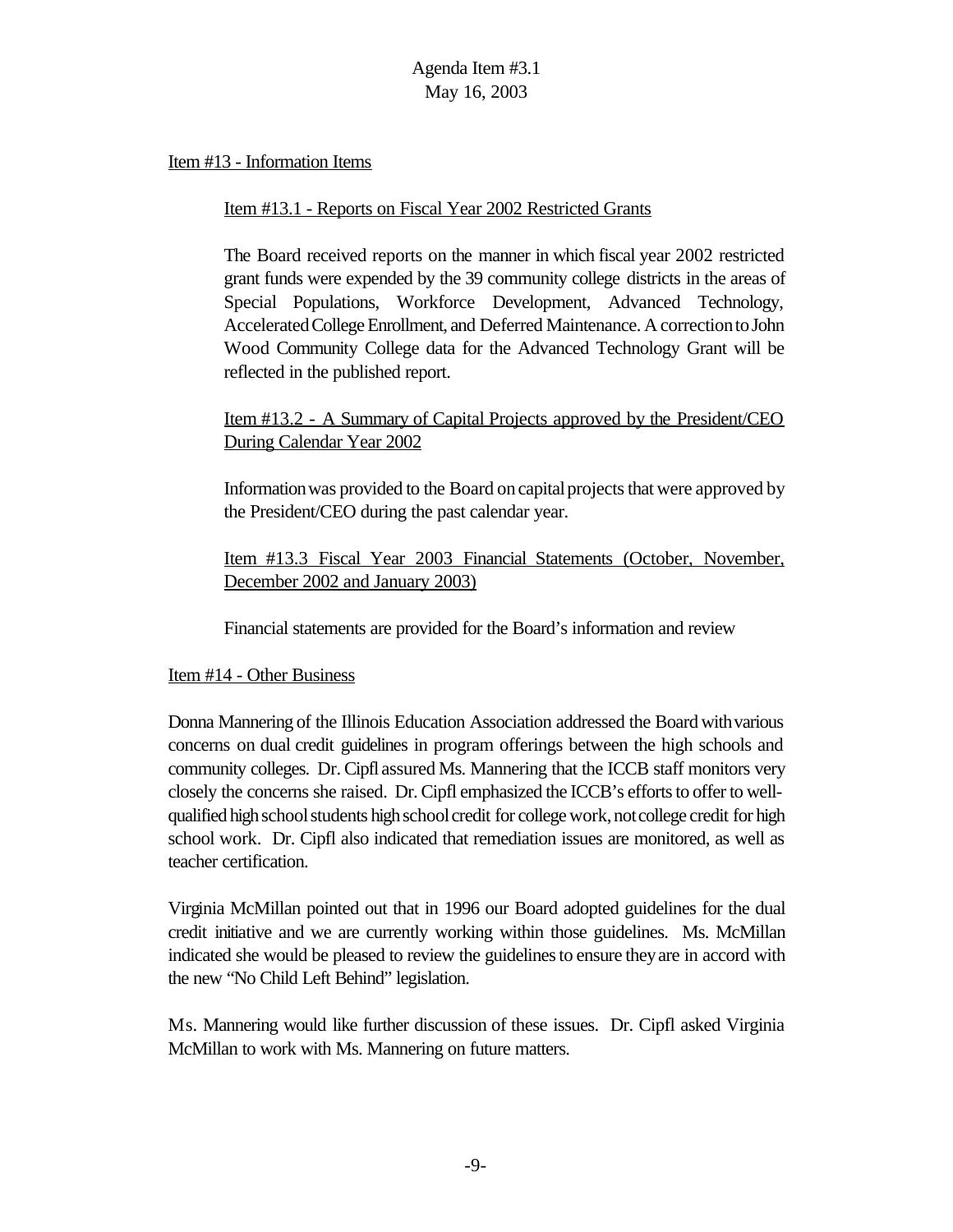Item #15 - Adjournment

Edward Welk made a motion, which was seconded by Laurna Godwin, to adjourn the meeting at 11:30 a.m. The motion was approved by unanimous voice vote. Student advisory vote: Yes.

A. James Berkel Joseph J . Cipfl Acting Chairman President/CEO

 $\overline{a}$ 

**Attachments**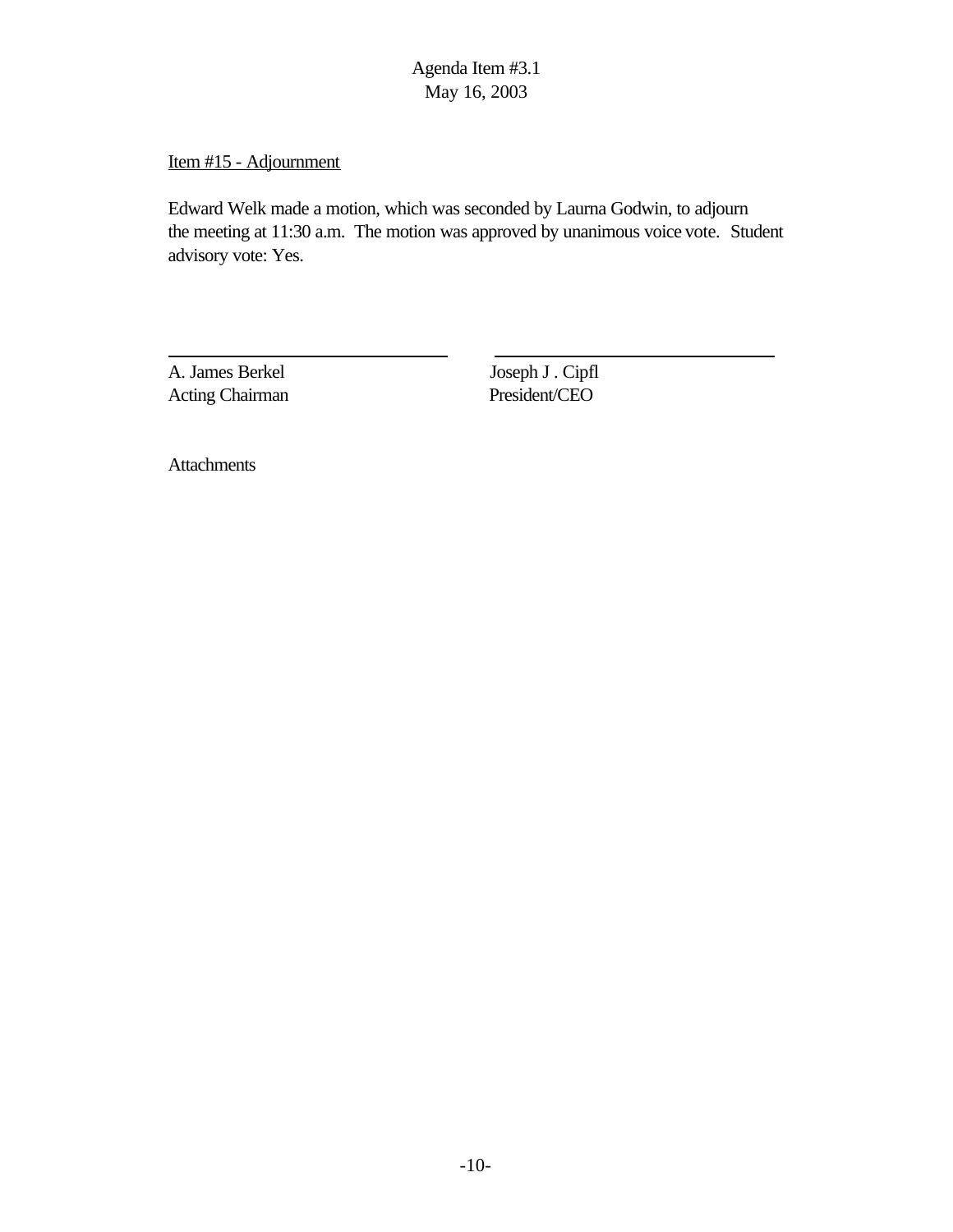#### UNAPPROVED

Minutes of the 340th Meeting of the Illinois Community College Board March 28, 2003 Telephone Conference Call Springfield, Illinois

#### Item #1 - Roll Call and Declaration of Quorum

Chairman Duffy called the meeting to order at 3:00 p.m. Roll call was taken with the following members present: Marjorie Cole, Edward Duffy, Laurna Godwin, Joseph Neely, Martha Olsson, Judith Rake, Mark Weber, Edward Welk, and James Zerkle. James Berkel, Delores Ray and Gwendolyn Rogers were absent.

#### Item #2 - Illinois Community College System Funding Task Force Report

Joe Cipfl reported on background information and efforts of the Illinois Community College SystemFundingTask Force whichwas established in October 2001 to studythe system's funding formula. Lake Land College President Dr. Robert Luther and Parkland College Trustee Linden Warfel were co-chairs of the task force. Brenda Albright of the FranklinEducation Group in Nashville, Tennessee, served as facilitator/consultant onthis project, and ICCB ChiefFinancial Officer Don Wilske and the ICCB System Finance staff provided support.

Don Wilske provided a detailed report on the recommendations of the task force and, along with Dr. Luther, responded to questions by the Board.

Laurna Godwin made a motion, which was seconded by Judith Rake to adopt the following recommendations.

Recommendation 1: Changes to Equalization Approach. This recommendation, which requires legislative action, would become effective in fiscal year 2005. It is recommended that colleges seeking equalization funds meet the following two criteria:

1. The college shall be taxing at 95 percent of the legal maximum operating tax rate for boththe Educationand the Operations and Maintenance funds, which includes the equity tax provision if applicable. Colleges that do not tax at 95 percent of the legal maximum operating rate due to not utilizing the equity tax provision must make a public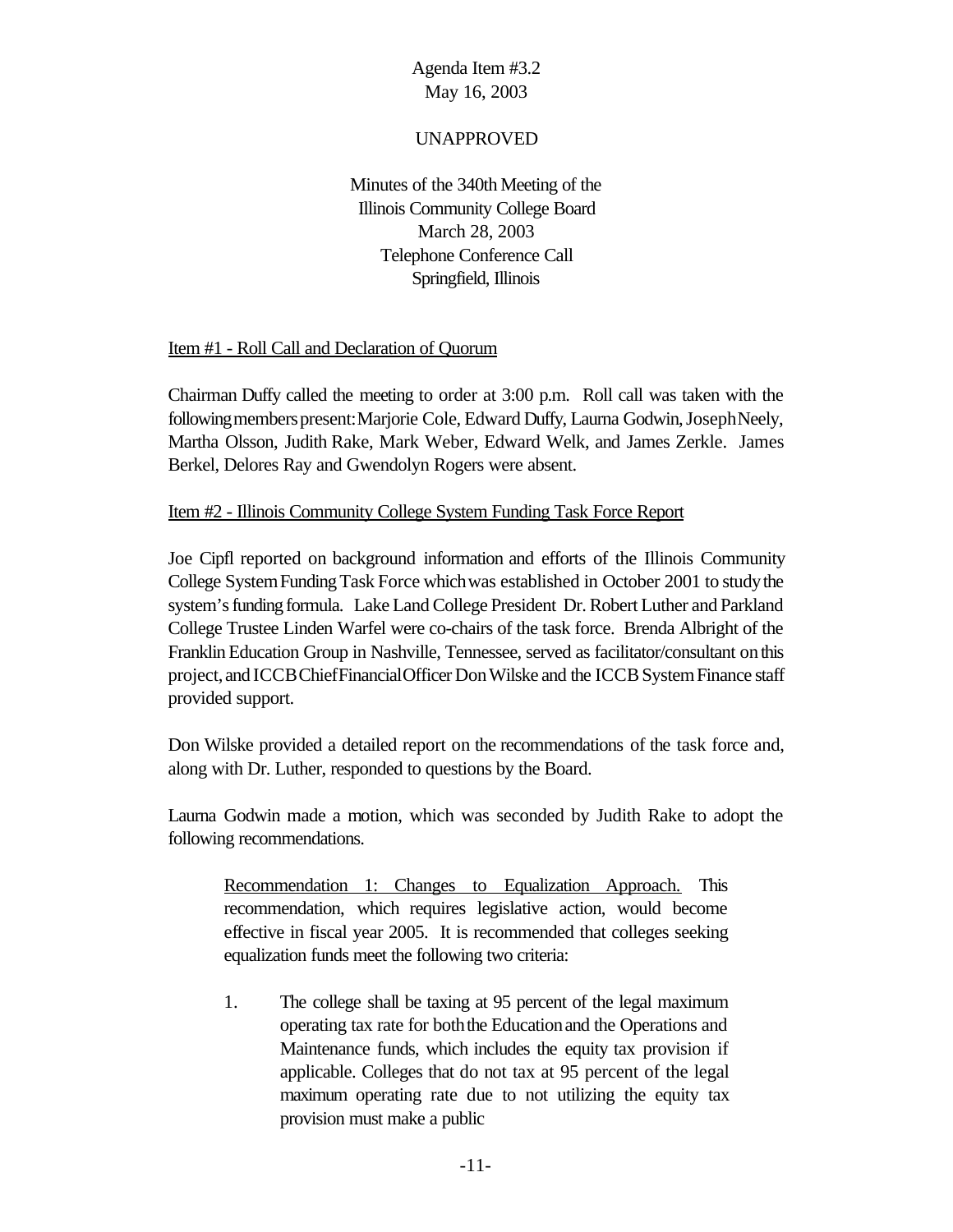notification of their intent to levy the equity tax provision once every five years. The first effective date of this recommendation is 2005, and then this criterion would be reviewed again in2010.

2. The college shall be charging tuition and universal fees at 85 percent of the state average based on an analysis of data two years prior to allocating the equalization funds. Currently, the criterion is 85 percent of the state average for tuition only.

#### Recommendation 2: Changes to Small College Grant Award

It is recommended that colleges: a) that qualify for equalization, b) have an Equalized Assessed Evaluation (EAV) less than \$850 million, and c) that have fewer than 2000 non-correctional FTE students shall receive an additional \$60,000 Small College Grant Award. Currently, the Small College Grant Award is \$60,000. Based on current year information, five small colleges would be affected by this recommendation.

#### Recommendation 3: Restricted Grants

The Task Force recommends that no specific percentage limit for restricted grants be sought. Further, the systemshould seek opportunities for these special initiatives consistent with meeting the educational needs of local communities and the state.

The Task Force recommends that colleges should have flexibility of allocating 50 percent of funds among the various categories within a single restricted grant. Currently, colleges may allocate one-third of funds within a single restricted grant. More flexibility in expending these resources allows each district to target funds to areas of greatest need. The ICCB has implemented this recommendation for fiscal year 2003.

## Recommendation 4: Funding Priorities

The ICCB has established five priorities for funding – Base Operating Grants, Equalization, Advanced Technology Grants, P-16 Initiative Grants, and Workforce Development Grants. The Task Force endorsed the ICCB funding priorities, and emphasized the importance of the P-16 Initiative Grants.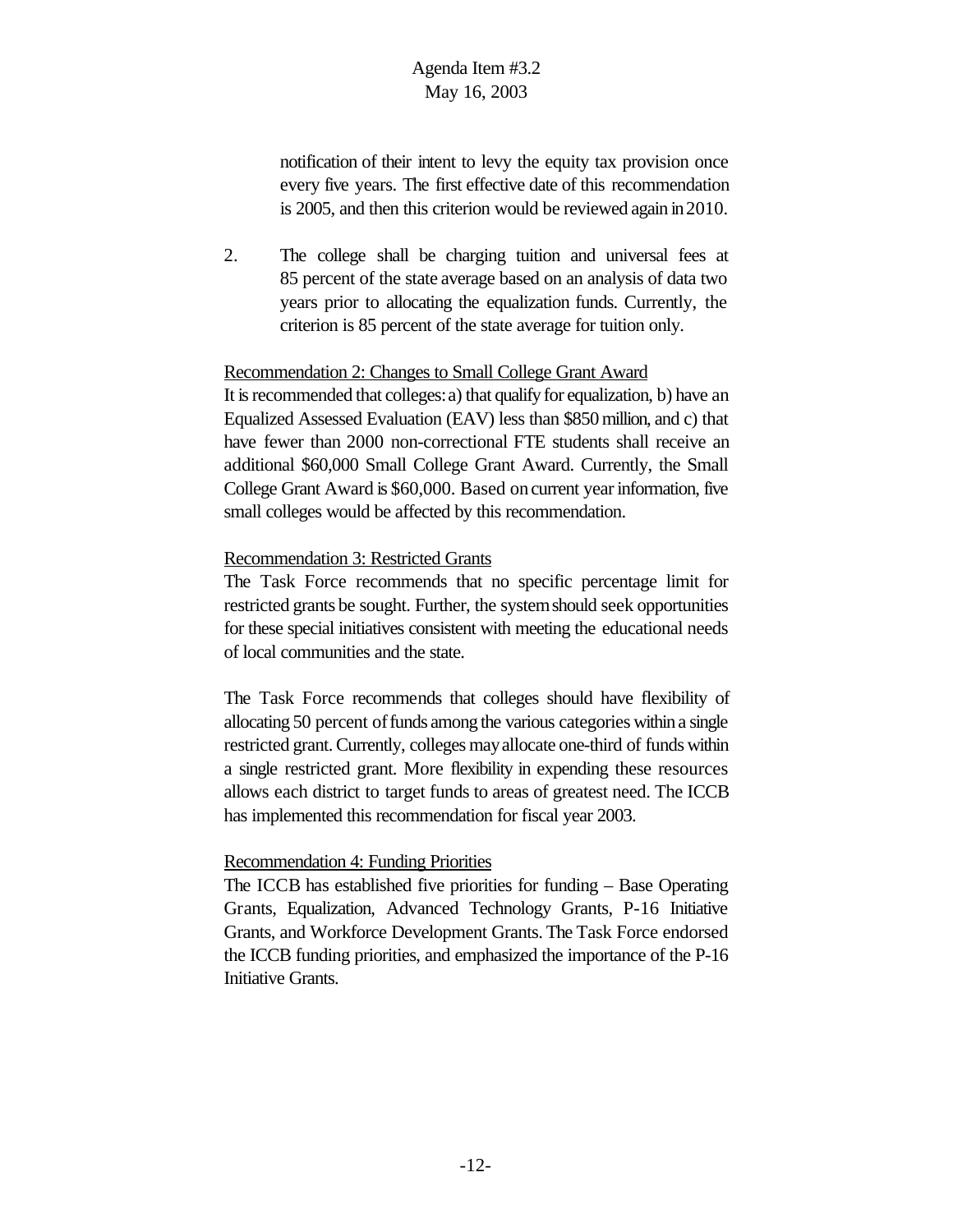#### Recommendation 5: Data Recommendations

The Task Force recommends that:

- a. Data submissions should be accurate, consistent, and timely with problems handled through the ICCB recognition process.
- b. Requests for data should be limited to what are necessary to support information needs. Collecting data for collection's sake should not be the norm.
- c. ICCB should work with colleges to expand pre-final submission data edit capabilities to help ensure accuracy, consistency, and timeliness.
- d. Data must be collected in a consistent manner to provide fairness for all institutions.

# Recommendation 6: Residual Funding

The Task Force recommends that:

- a. Remove from the unit cost calculation, all costs of restricted grant programs (with the exception of Illinois Department of Corrections instructional programs) and all associated credit hours that were produced with those costs. This is an effort to treat restricted grants as "in addition to" resources as opposed to "instead of" resources as is currently done. This removes the impact of restricted grants from the formula. This will result in those credit hours generated by restricted grant programs to be removed from funding in the base operating grant. The two primary types of credit hours included in this category would be those associated with state and federal adult educationgrants and those associated with federal Perkins grants.
- b. Local property tax revenues should be attributed to both unrestricted and restricted credit hours on a proportional basis. This acknowledges that local districts utilize institutional resources in their various grant activities.
- c. Rate adjustments (positive or negative) should be allocated to the six funding categories based upon the aggregate total costs of each funding category. Currently rate adjustments have been used to emphasize statewide priorities and to smooth out year-to-year fluctuations in individual rates. The new methodology will continue to smooth out rate fluctuations, but in a more predictable and consistent manner.

The motion was approved by roll call vote. Voting aye were Mark Weber (Student), Marjorie Cole, Laurna Godwin, Joseph Neely, Martha Olsson, Judith Rake, Edward Welk, James Zerkle and Edward Duffy. There were no dissenting votes.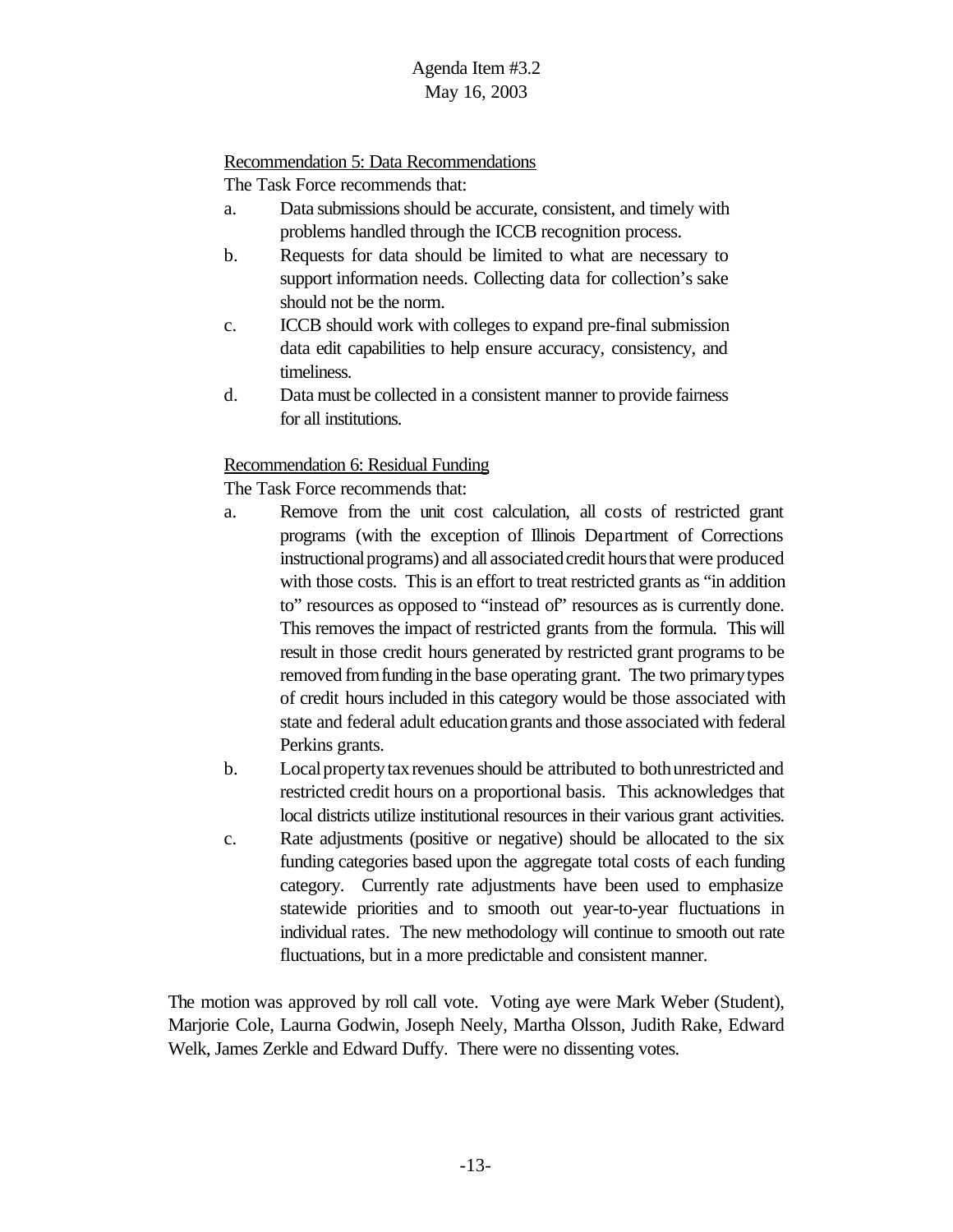Mark Weber conveyed student support for the recommended modifications and enhancements to the formula; however, students have concerns about tuition increases and ask that the formula be closely monitored in this regard.

Joe Cipfl commended Dr. Robert Luther, Linden Warfel, Brenda Albright, and ICCB staff for their work on this study.

#### Item #3 - Other

Chairman Duffy announced plans to develop a process to begin the search for the next ICCB President/CEO. Dr. Cipfl's contract concludes at the end of February 2004. Chairman Duffy recommended that the search be conducted by Board staff for two reasons:1) anICCB Director for Human Resources is nowonstaff and 2) expenditure of agency dollars caused by the use of an executive search firm would be avoided. Chairman Duffy appointed ICCB Vice President Joseph Neely to Chair the ICCB President/CEO Search Committee and recommended that four additional Board members volunteer to serve on the committee. Volunteersshould inform Joseph Neely, Joseph Cipfl, or Joyce Chilton of their desire to serve on the committee. Dr. Cipfl will have ICCB Director for Human Resources Sarah Aughenbaugh draft a search schedule for mailing to the Board within two weeks. The draft will included time lines, time frames, and number of meetings. October/November 2003 is the target date to name a new ICCB President/CEO.

Edward Welk made a motion, which was seconded by Joseph Neely, to proceed with plans for the President/CEO search as recommended. The motion was approved by unanimous voice vote. Student advisory vote Yes.

#### Item #4 - Adjournment

At 3:40 p.m., Laurna Godwin made a motion, which was seconded by James Zerkle, to adjourn the meeting. The motion was approved by unanimous voice vote. Student advisory vote: Yes.

Edward T. Duffy Joseph J. Cipfl Chairman President/CEO

 $\overline{a}$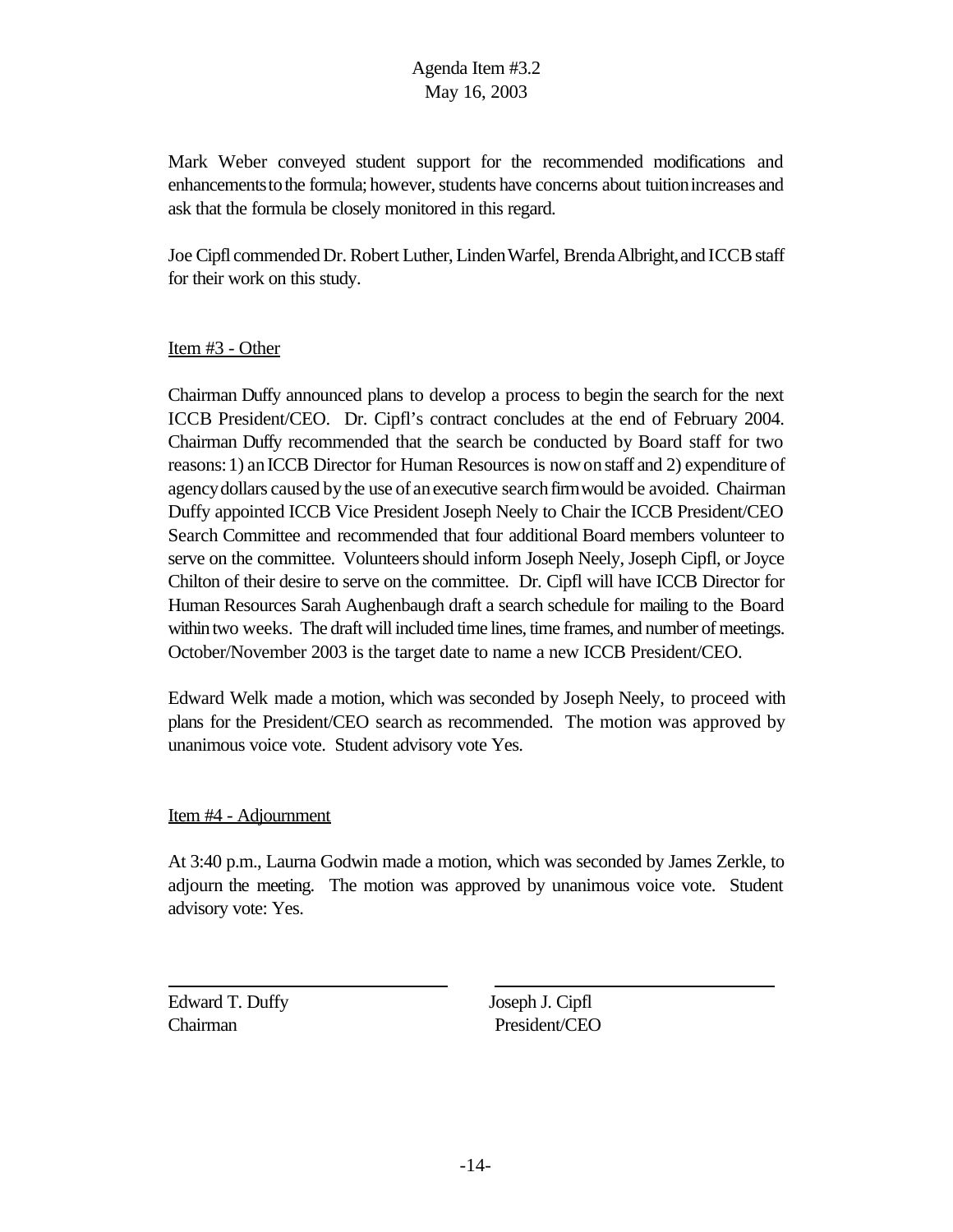Illinois Community College Board

# **NEW UNITS OF INSTRUCTION**

The Illinois Community College Board is requested to approve new units of instruction for the following community colleges:

# **RECOMMENDED ACTION:**

It is recommended that the following motion be adopted:

The Illinois Community College Board hereby approves the following new units of instruction for the community colleges listed below:

# **PERMANENT PROGRAM APPROVAL**

Black Hawk College

< Health Information Management A.A.S. degree (64 semester credit hours)

Frontier Community College

< Automotive Services Technology II Certificate (33 semester credit hours)

Heartland Community College

- < Digital Media Communications A.A.S. degree (60 semester credit hours)
- < Web Media Designer Certificate (33 semester credit hours)
- < Web Application Developer Certificate (34 semester credit hours)
- < Communication Graphics Certificate (33 semester credit hours)

#### Joliet Junior College

< Advanced Certified Nurse Assistant Certificate (31 semester credit hours)

#### Lewis & Clark Community College

- < Paramedicine A.A.S. degree (60 semester credit hours)
- < Paramedicine Certificate (37 semester credit hours)

#### Olney-Central College

< Massage Therapy Certificate (32.5 semester credit hours)

#### Rend Lake College

< Cosmetology Certificate (38 semester credit hours)

#### Richland Community College

< Statewide Model Curricula - Certificate in Paraprofessional Education (32 semester credit hours)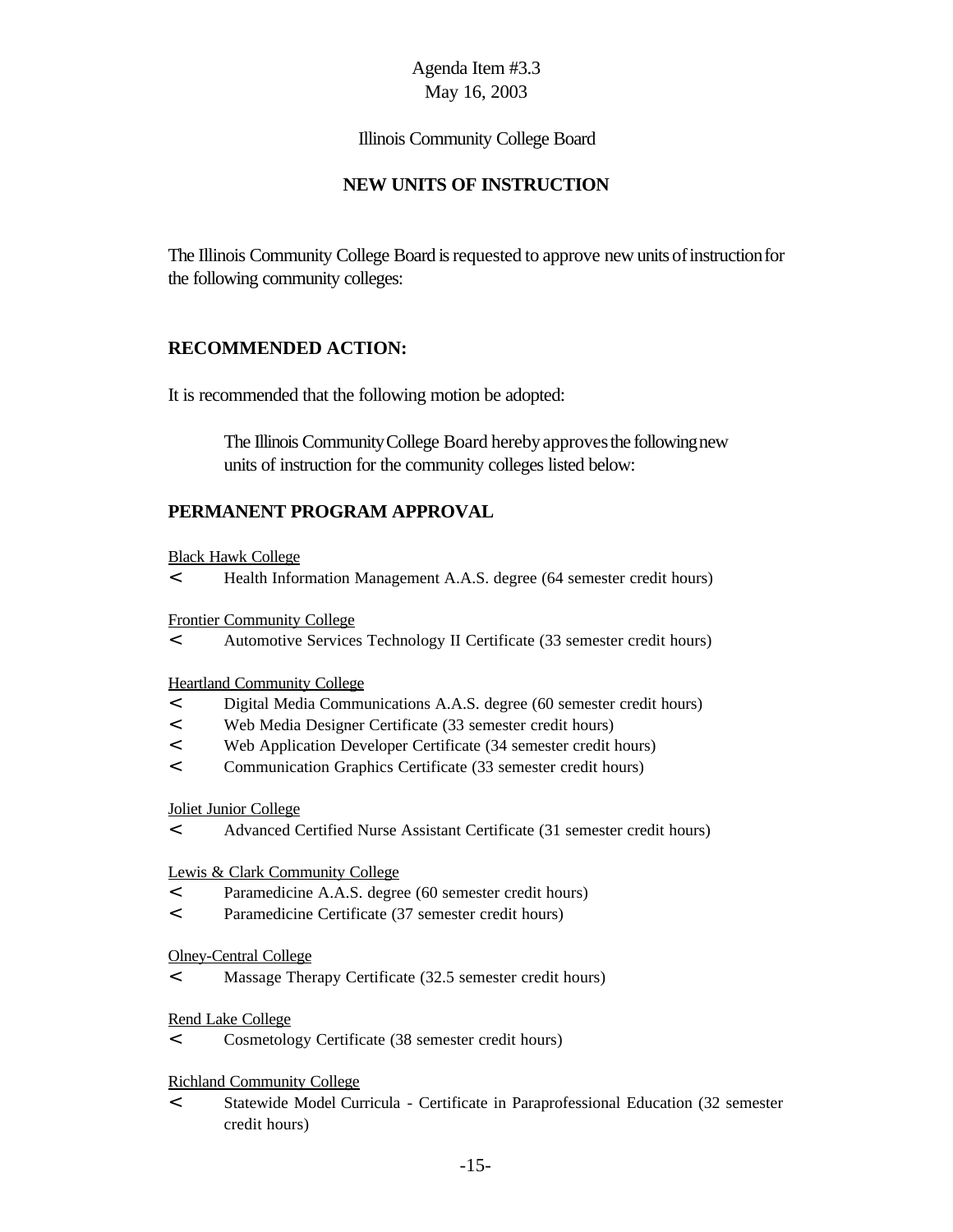Southeastern Illinois College

- < Customized Applied Technology A.A.S. degree (62 semester credit hours)
- < Fire Science Technology A.A.S. degree (62 semester credit hours)
- < Massage Therapy Certificate (34 semester credit hours)

Waubonsee Community College

< Surgical Technology Certificate (32.5 semester credit hours)

## **BACKGROUND**

**Black Hawk College** is seeking approval to offer a 64 semester credit hour Associate in Applied Science (A.A.S.) degree program in "Health Information Management". This program will prepare individuals for employment in health information technology as medical records technicians, medical coders and billing specialists, medical transcriptionists, and medical office clerks. The college currently offers three certificate programs, Medical Coding Specialist, Medical Billing Specialist, and Medical Transcriptionist, that will ladder into this degree program and allow students to use previously earned credit hours towards the completion of the A.A.S. The degree curriculum consists of coursework in health information processing, management of health information, medical management, medical office procedures, introductory health insurance, beginning and advanced medical transcription, beginning and advanced medical terminology, levels I and II of procedure and diagnosis coding, pharmacology terminology, medical ethics and law, and a required work-based learning experience in health information technology, in addition to general education requirements. The curriculum prepares graduates for a number of optional entry-level certification exams offered through industry-based associations, including the CCA (Certified Coding Associate) and CPC (Certified Professional Coder) available through the American Academy of Professional Coders(AAPC); and the CMT (Certified Medical Transcriptionist) available through the American Association for Medical Transcription (AAMT).

The college anticipates 15 full-time and 30 part-time enrollments the each of the first three years. Labor market information provided by the college is representative of both their district and their neighboring community college district in Iowa, and supports the need for training beyond the certificate-level programs currently offered. The programwill require one new faculty member and four existing faculty members the first year. Costs for implementing this program will be approximately \$50,000 the first year, \$55,000 the second year, and \$60,000 the third year.

**FrontierCommunity College**, one of the Illinois Eastern Community Colleges, is seeking approval to offer a 33 semester credit hour "Automotive Service Technology II" certificate program. The program will prepare students for entry-level employment as automotive service technicians and also serves as an extension of and ladder into two existing programs offered byOlney-CentralCollege. OCC currently offersthis certificateprogram and an A.A.S. degree program in Automotive Service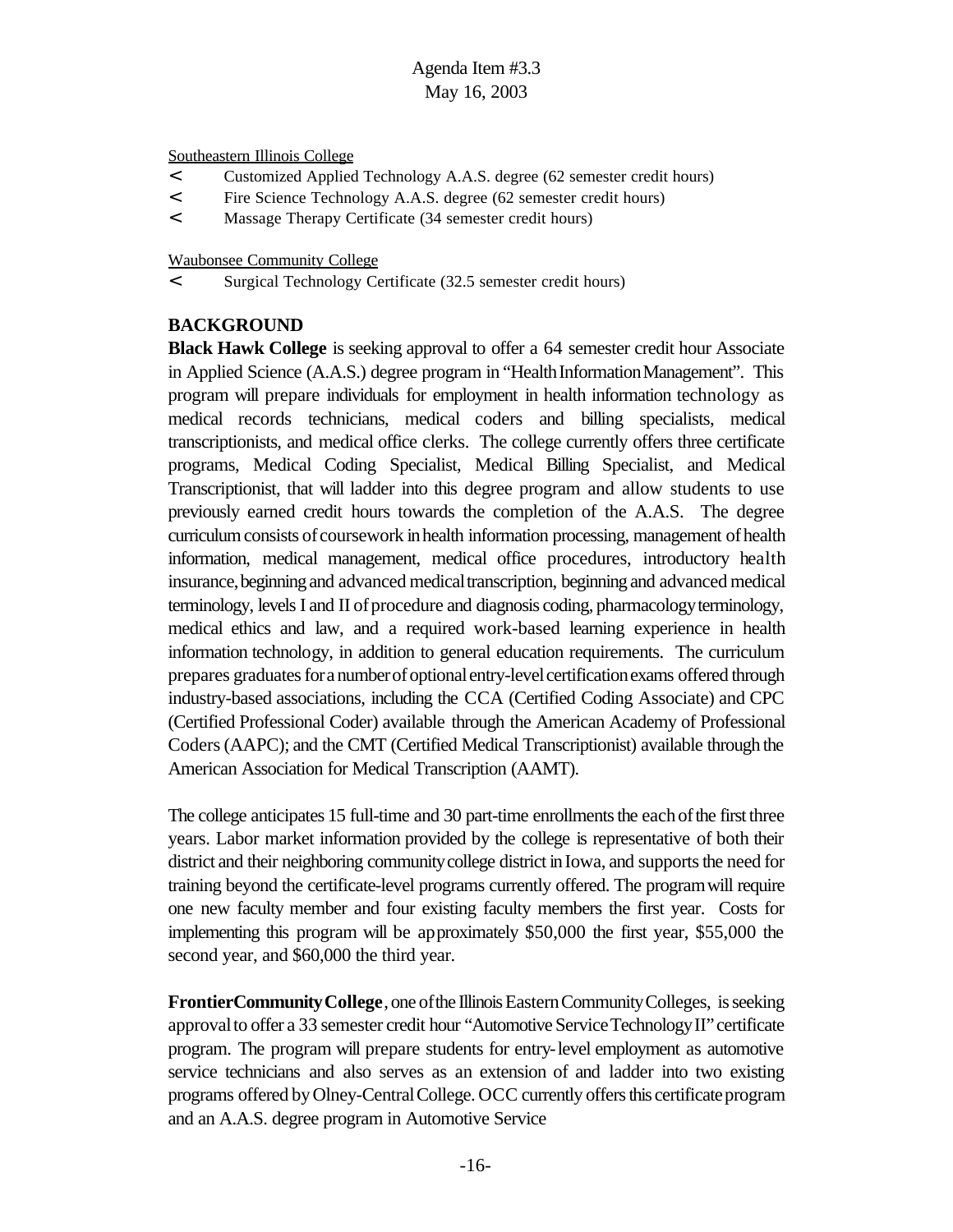Technology. By collaborating efforts with OCC, Frontier hopes to expand the opportunities available in automotive service technology to students in their localarea. The curriculum consists of coursework in basic automotive technology, electrical systems, automotive computer electronics, air conditioning and power accessories, engines, drive trains, and automotive performance, in addition to first aid and safety education. This program addresses the Illinois Occupational Skill Standards for Automotive Technician and all coursework included in this program meets National Automotive Technician Education Foundation (NATEF) standards. The college anticipates an enrollment of 15 full-time and 20 part-time students the first year, increasing to  $25$  full-time and  $40$  part-time students by the third year. Labor market information provided by the college supports the interest in and need for entry-level training in automotive technology within there local area. One new full-time faculty member will be required the first year for this program. Costs of implementing this program will be approximately \$90,558 the first year, \$47,440 the second year, and \$44,414 the third year. Higher first year costs reflect the initial purchase of equipment and tools necessary for the program.

**Heartland Community College** is seeking approval to offer an Associate in Applied Science (A.A.S.) degree program in "Digital Media Communications", and three related certificate programs in "Web Media Designer", "Web Application Developer", and "Communication Graphics". These programs will prepare individuals for employment in digital or electronic media, applicationdevelopment and graphic design. The 60 semester credit hour "Digital Media Communications"degree programoffersstudentsthe ability to specialize their curriculum in one of the three related certificate concentrations. The curriculum consists of required coursework in introductory digital media, web page development, computer imaging and design, computer information systems, basic drawing and marketing, and an additional 31-32 credit hours of specialized coursework in web media design, web application development, or communication graphics, in addition to general education studies.

The related 33 semester credit hour "Web Media Designer, the 34 semester credit hour "Web Application Developer", and the 33 semester credit hour "Communication Graphics" certificate programs consist of coursework in their specific concentration. This includes  $21-25$  credit hours of required technical coursework,  $3-6$  credit hours of technical electives and 6 credit hours of general education.

The college anticipates a combined enrollment of five full-time and 10 part-time students the first year, increasing to 15 full-time and 20 part-time students by the third year. Labor market information provided by the college supports the interest in and need for formal training programs in digital media fields. The college has worked closely with area employers to develop the degree curriculum and related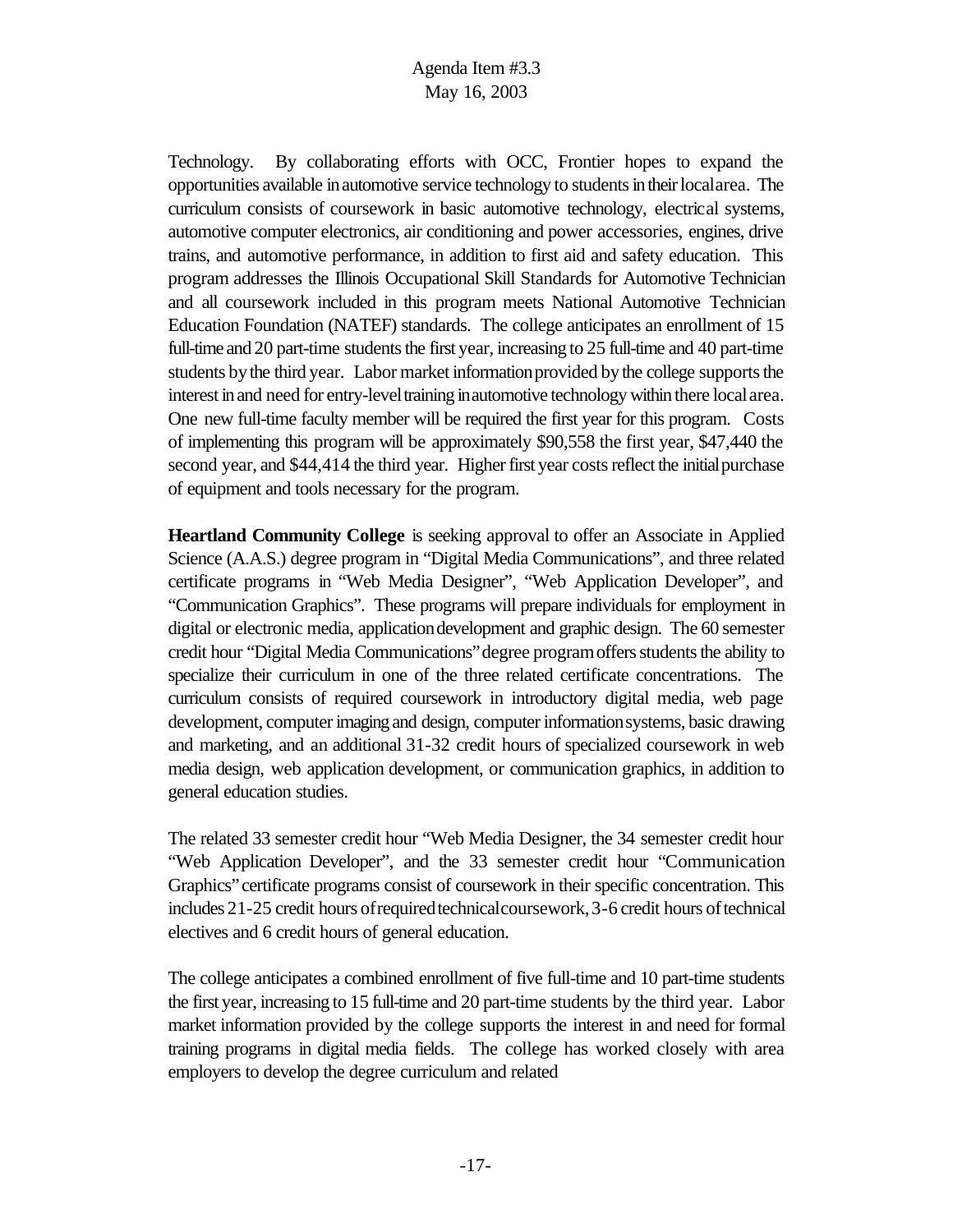certificate programs. The programs will require one existing full-time and four existing part-time faculty the first year. Because resources such as faculty, staff, classroom space and equipment from existing college programs canbe utilized, no new costs are expected to implement the proposed programs for the first three years.

**Joliet Junior College** is seeking approval to offer a 31 semester credit hour "Advanced" Certified Nurse Assistant" certificate program. This program will prepare individuals for employment as Certified Nurse Assistants (CNAs) capable of administering patient care as a member of a nursing team in a variety of health-care settings, such as hospitals, longterm care facilities, home health agencies and other rehabilitative or extended care facilities. The curriculum builds upon the college's existing basic CNA certificate program to include coursework in phlebotomy, electrocardiography, psychology and human relations, and basic keyboarding. JJC's existing CNA program has been approved by ICCB and the Illinois Department of Public Health for many years. The college anticipates anenrollment of 40 part-time students each year for the first three years. Labor market information provided by the college indicates strong local support for training beyond the existing basic CNA program for entry-level employees. Both statewide and district-wide employment of "nursing assistants" is expected to grow faster than the average for all occupations through 2008, according to the Illinois Department of Employment Security.

The program will require eight existing part-time faculty members the first year. Costs of implementing this program will be approximately \$31,350 the first year, \$35,350 the second year, and \$85,250 the third year. Higher third year costs reflect the hiring of additional part-time program faculty.

Joliet Junior College has also recently received approval for two related certificates in "Certified Phlebotomy Technician" and "Electrocardiography Technician" (see related Information Item). These certificates ladder into the "Advanced Certified Nurse Assistant" program and provide students with coursework applicable towards the college's Licensed Practical Nursing (LPN) or Registered Nursing (RN) programs.

**Lewis & Clark Community College** is seeking approval to offer a 37 semester credit hour certificate program and a 60 semester credit hour Associate in Applied Science (A.A.S.) degree program in "Paramedicine". The certificate program will prepare individuals for entry-level employment as emergency medical technician-paramedics (EMT-Ps), while the degree programwillbuild onthe certificate to prepare existingEMTs and those new to the profession for employment at the supervisory or management-level in emergency medical services. EMT-Ps are responsible for initial patient assessment and management of care from the pre-hospital to emergency or hospital care environment. These programs were developed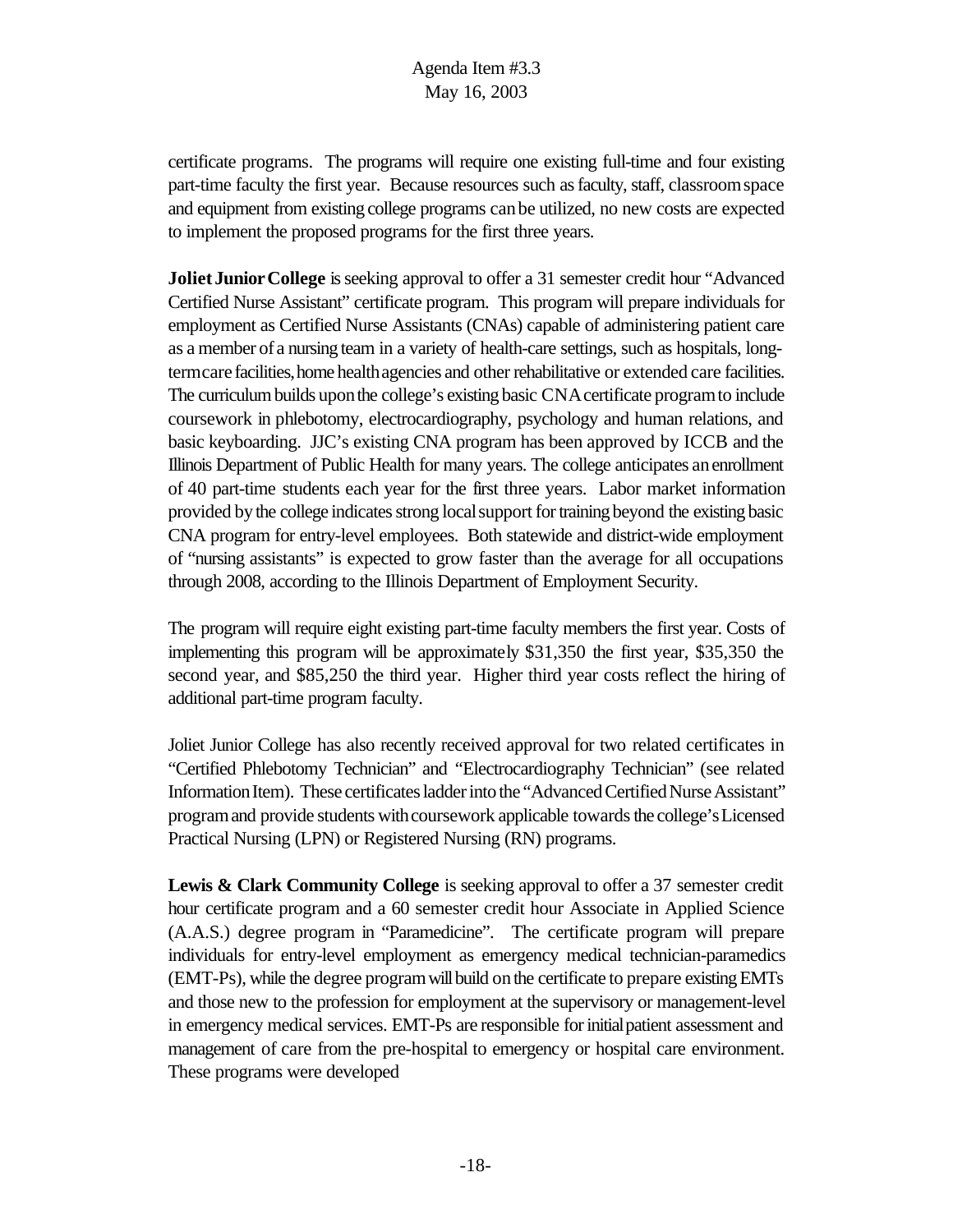in cooperation with Alton Memorial Hospital and address the requirements established in the National Standard Curriculum for EMT-Paramedics as outlined by the National Highway Traffic Safety Administration.

The certificate program curriculum consists of 33 credit hours of technical EMT coursework in anatomy and physiology, emergency medical technology-basic (EMT-B) preparation, general patient assessment, pre-hospital care management, pharmacology, trauma and shock assessment, medical conditions and behavioralemergencies, infectious disease, allergic reactions, developmental conditions (including obstetrics and geriatrics), and four (4) credit hours in a required clinical internship experience. The A.A.S. degree curriculum builds on the certificate program to include 15 additional credit hours of general education requirements including a biomedical ethics course, and seven (7) credit hours of general education and related technical electives.

Graduates of these programs will be prepared to sit for the EMT-P licensing exam offered through the Illinois Department of Public Health (IDPH). Licensure is required for entrylevel employment in Illinois. Graduates are also eligible for the optional National Registry of Emergency Medical Technicians exam. The college has received preliminary approval for these programs through IDPH. Full approval for program operation is granted once the college has received all appropriate state approvals.

Labor market information provided by the college supports the need for and interest in both a certificate and a degree program in emergency medical services. The college anticipates a combined enrollment of 17 full-time and two part-time students the first year, increasing to 17 full-time and 15 part-time students the third year. The programs will require two new part-time and one existing part-time faculty the first year. Costs of implementing the programs will be approximately \$19,755 the first year, \$20, 718 each year the second and third years.

**Olney-Central College**, one of the Illinois Eastern Community Colleges, is seeking approval to offer a 32.5 semester credit hour "Massage Therapy" certificate program. This program will prepare individuals for entry-level employment as massage therapists. The curriculum was developed according to the guidelines established for massage therapy training programs by the Commission on Massage Therapy Accreditation (COMTA). The college plans to seek the optional program accreditation through COMTA after the program has been in operation for a period of two years. The curriculum consists of coursework in human anatomy and physiology, medical terminology, human pathophysiology, introductory massage therapy, massage therapy techniques, business practices and ethics, and a required massage therapy clinical experience. Certificate graduates are eligible to sit for the examination offered through the National Certification Board in Therapeutic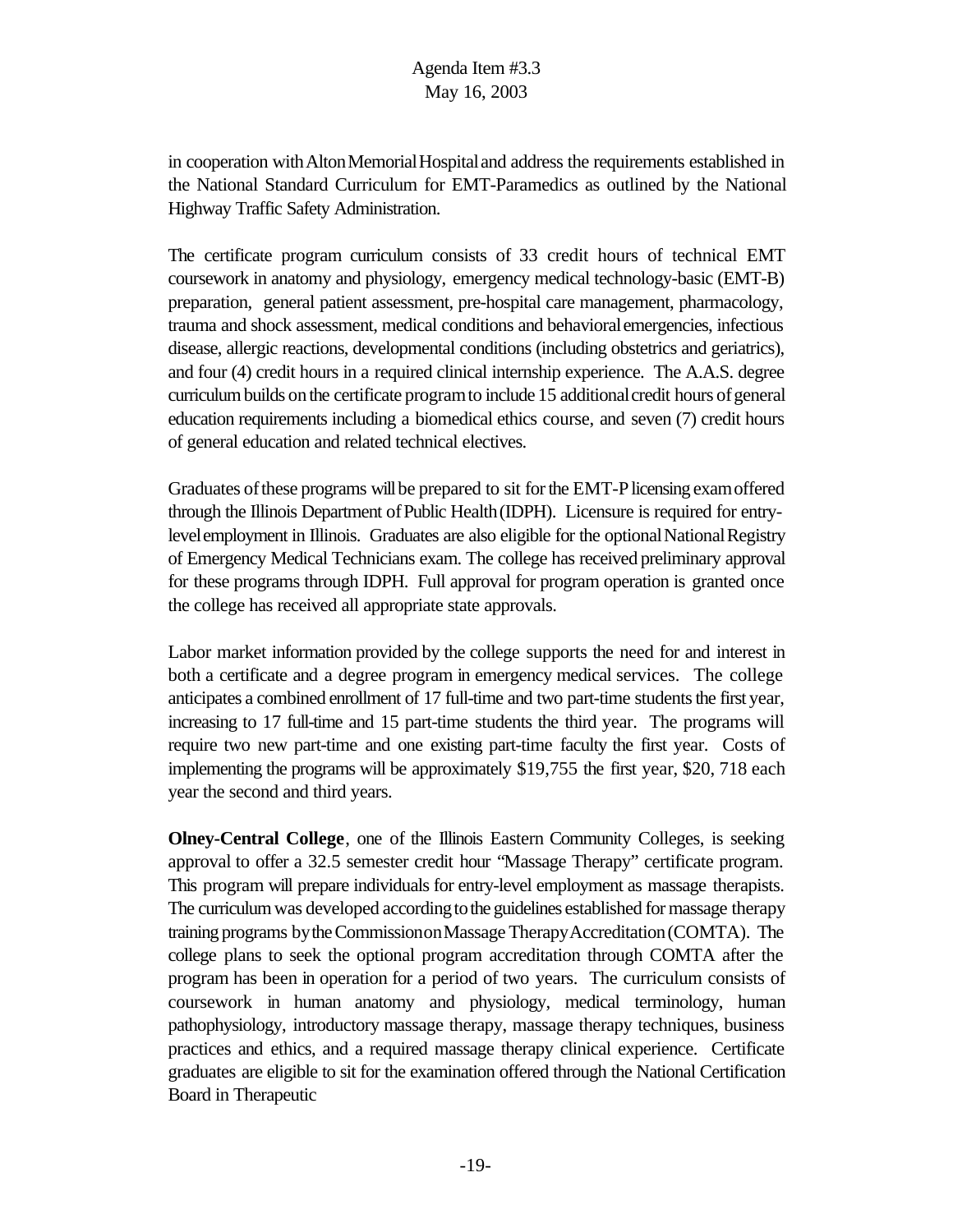Massage and Bodywork (NCBTMB). Certification is not required for entry-level employment in Illinois. The college anticipates an enrollment of 15 full-time students each year for the first three years of the program. Labor market information provided by the college supports the need for and interest in a massage therapy program within the college's district and statewide. The program will require one new part-time faculty member the first year. Costs of implementing this program will be approximately \$23,500 the first year, \$43,000 the second year, and \$45,100 the third year. Higher second and third year costs reflect the addition of one new faculty member and the purchase of additional program materials.

**Rend Lake College** is seeking approval to offer a 38 semester credit hour "Cosmetology" certificate program. The program will prepare individuals for entry-level employment as cosmetologists. The curriculum was developed in partnership with the Paul Mitchell School Program which will support the program with curricular materials, marketing and advertising services, student recruitment, Paul Mitchell-unique educational opportunities, instructor training and mentoring for both instructors and students. The curriculum was developed according to the requirements established by the Illinois Department of Professional Regulation (IDPR) and prepares students for completing the required licensure examination. Coursework includes basic cosmetology theory such as professional ethics, physical presentation, effective communication practices, bacteriology, decontamination and infection control, basic anatomy and physiology, properties of the hair and scalp, basic nail and skin care. Coursework also includes cosmetology clinical coursework such as shampooing, rinsing and conditioning of the hair and scalp, thermal hair styling, facials, braiding, extensions and wigs, texturing and hair coloring, and hair removal. The curriculum also requires a cosmetology internship experience equivalent to 150 clock hours of supervised practice.

The college anticipates a projected enrollment of 35 full-time students the first year, increasing to 50 full-time students by the third year. Labor market information and alternate survey data provided by the college supports the demand for and interest in a cosmetology program within the district. The program will require two new full-time faculty the first year and the addition of one full-time faculty person the third year due to expected enrollment increases. Costs of implementing this program will be approximately \$720,000 the first year,\$72,100 the second year, and \$74,200 the third year. Higher first year costs reflect \$500,000 in remodeling expenses, as financed through the sale of public bonds, for an existing facilityto meet program requirements, and \$150,000 in equipment purchases.

**Southeastern Illinois College** is seeking approval to offer a 62 semester credit hour Associate in Applied Science (A.A.S.) degree program in "Customized Applied Technology". The program will allow individuals to pursue postsecondary education in an area specific to their personal needs and the needs of their employers where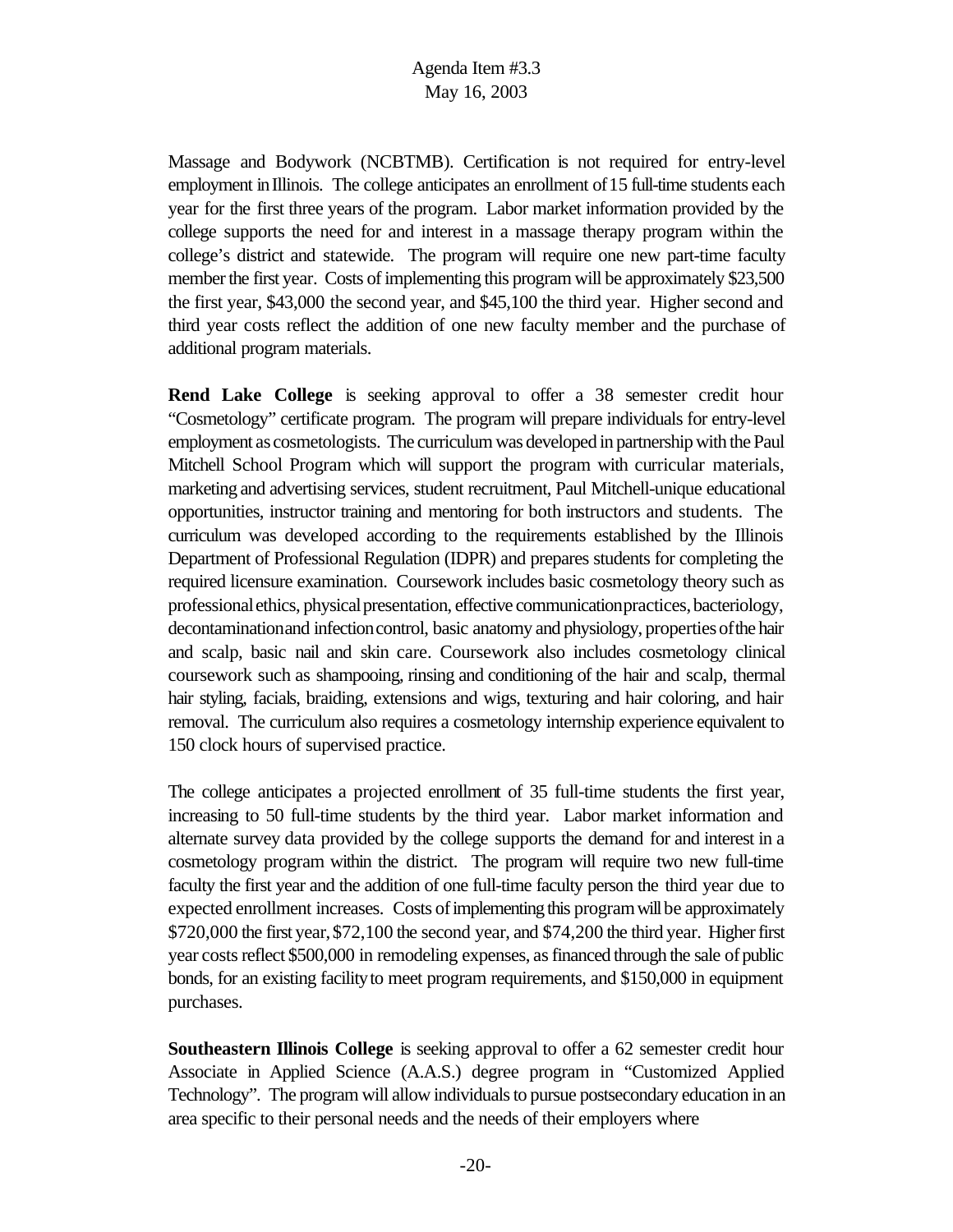existing career and technical education programs do not exist. The program is designed to allow students to design a customized program of study that meets their and their employers unique educational needs.

The curriculum will consist of a minimum of 15-17 credit hours of general education requirements, 26-46 credit hours of career and technical courses directly related to the students career goal(s), and a customized career preparation portfolio worth a maximum of20 credit hours. The portfolio course will allow students to present prior learning gained through work experience and non-collegiate education and training experiences for assessment as college-level credit. Career and technical coursework will be jointly determined by the student, college personnel and the employer, where applicable, to ensure the successful completion of the program and to ensure that the course work furthers the student's learning objectives. Work-based learning coursework as appropriate can be taken under the career and technical education requirements.

This programwas developed inresponse to localbusiness and industrysupport for a twoyear career and technical degree program tailored to meet their needs across a range of employment fields. The college anticipates one full-time and two part-time students the first year increasing to three full-time and four part-time students by the third year. No new faculty are required and no new costs will be incurred for the implementation of this program.

**Southeastern Illinois College** is seeking regional approval to offer a 62 semester credit Associate in Applied Science (A.A.S.) degree program in "Fire Science". The program will prepare individuals for employment as fire fighters. The curriculum consists of 37-42 credit hours of technical coursework in introductory fire fighting, fire support operations, emergency medical technology-basic (EMT-B) preparation, first responder skills, fire fighting tactics and strategies, fire prevention, fire management principles, fire instructor training and roadway extrication, in addition to 20 credit hours of general education requirements and five credit hours of fire science related electives. The curriculum was developed and a training facility constructed through a cooperative effort with the University of Illinois Fire Science Academy. All technical fire science courses are based on the required curriculum of the Office of the Illinois State Fire Marshall-Division of Personnel Standards and Education.

Colleges of the Southern Illinois Collegiate Common Market (SICCM) that currently offer certificates in fire fighting will be able to articulate their programs towards this A.A.S. degree. This program is the only fire science technology A.A.S. degree program available in the Southern Illinois area. SICCM colleges that are included as a part of this regional program are John A. Logan College, Shawnee Community College and Rend Lake College.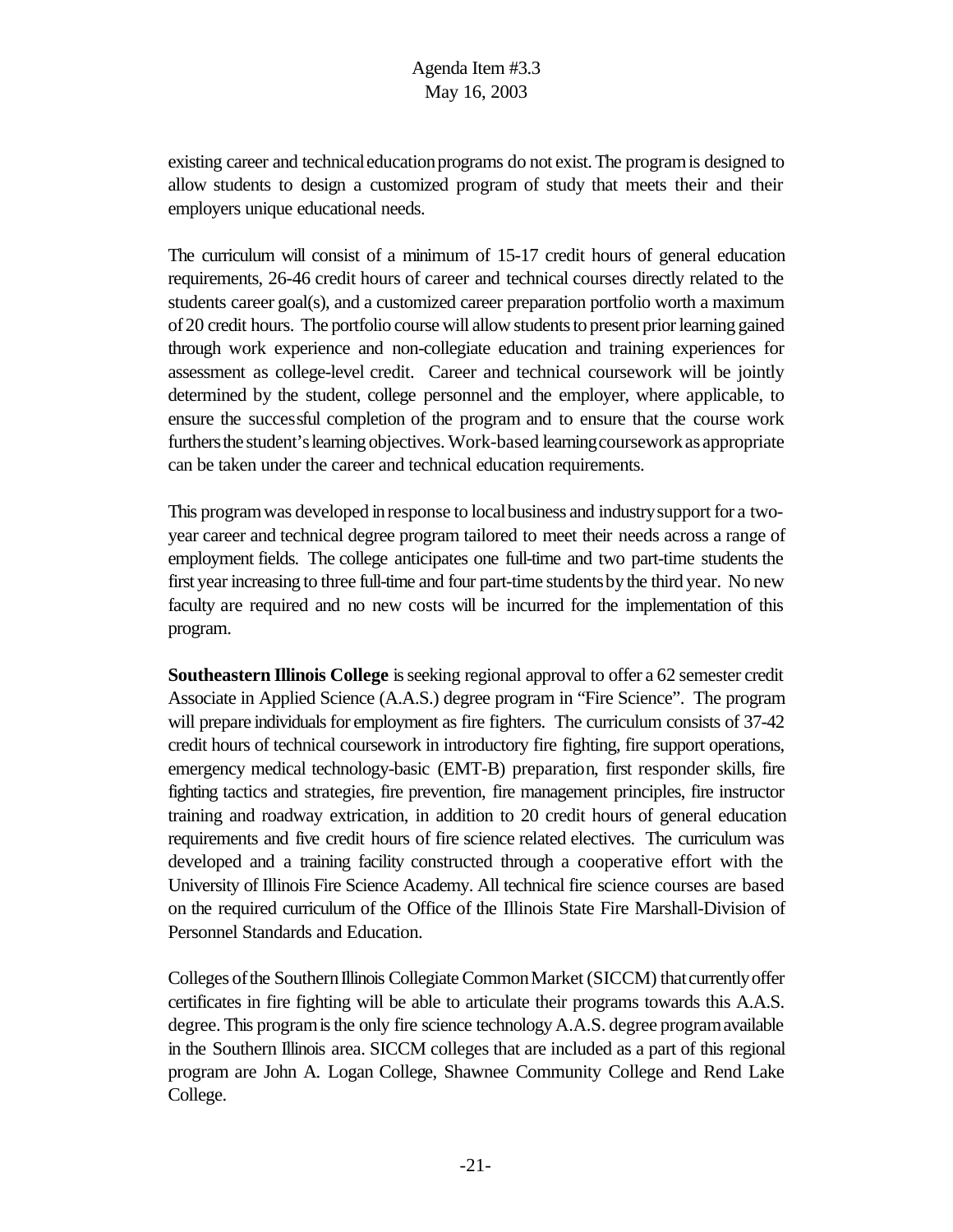Labor market information provided by the college supports the need for formal training of existing fire fighting personnel, as well as for individuals interested in entry-level employment in this profession. All technical fire science courses prepare students for the different levels of fire fighting certification examinations available through the State Fire Marshall's Office. The college anticipates an enrollment of 10-15 full-time and 5-10 parttime students the first year, increasing to 15-20 full-time and 10-15 part-time students by the third year. The program will require two existing part-time faculty members the first year. Costs of implementing this program will be approximately \$39,800 the first year, \$9,200 per year the second and third years. Higher first year costs reflect the construction of fire science training facilities required for this program.

**Southeastern Illinois College** is seeking approval to offer a 34 semester credit hour "Massage Therapy" certificate program. This program will prepare individuals for entrylevelemployment as massage therapists. The curriculum was developed according to the guidelines established for massage therapy training programs by the Commission on Massage Therapy Accreditation (COMTA). The college plans to seek the optional program accreditation through COMTA after the program has been in operation for a period of two years. The curriculum consists of coursework in human anatomy and physiology, medical terminology, first aid and cardio-pulmonary resuscitation, introductory massage therapy, massage therapy techniques, business practices, ethics and laws, and a required massage therapy clinical experience. Certificate graduates are eligible to sit for the examinationoffered through the National Certification Board inTherapeutic Massage and Bodywork (NCBTMB). Certification is not required for entry-level employment in Illinois. The college anticipates an enrollment of 16-24 full-time students each year for the first three years of the program. Labor market information provided by the college supports the need for and interest in a massage therapy program within the college's district and statewide. The program will require one new full-time faculty member the first year. Costs of implementing this program will be approximately \$46,710 the first year, \$36,510 the second year, and \$37,310 the third year. Higher first year costs reflect the purchase of required program materials and equipment.

**Waubonsee Community College** is seeking approval to offer a 32.5 semester credit hour "Surgical Technician" certificate program. This program will prepare individuals for employment as surgical technologists. The curriculum was developed according to guidelinesestablishedbythe AssociationofSurgicalTechnologists(AST) and willprepare individuals for completing the national certification exam leading to the credential Certified SurgicalTechnologist(CST). The college plans to seek program accreditation through the Commission on Accreditation of Allied Health Education Programs (CAAHEP). Coursework includes medical terminology, microbiology, human structure and function, communication skills for healthcare careers, pharmacology, principles of surgical technology, instrumentation and surgical procedures, and a required surgical technology externship.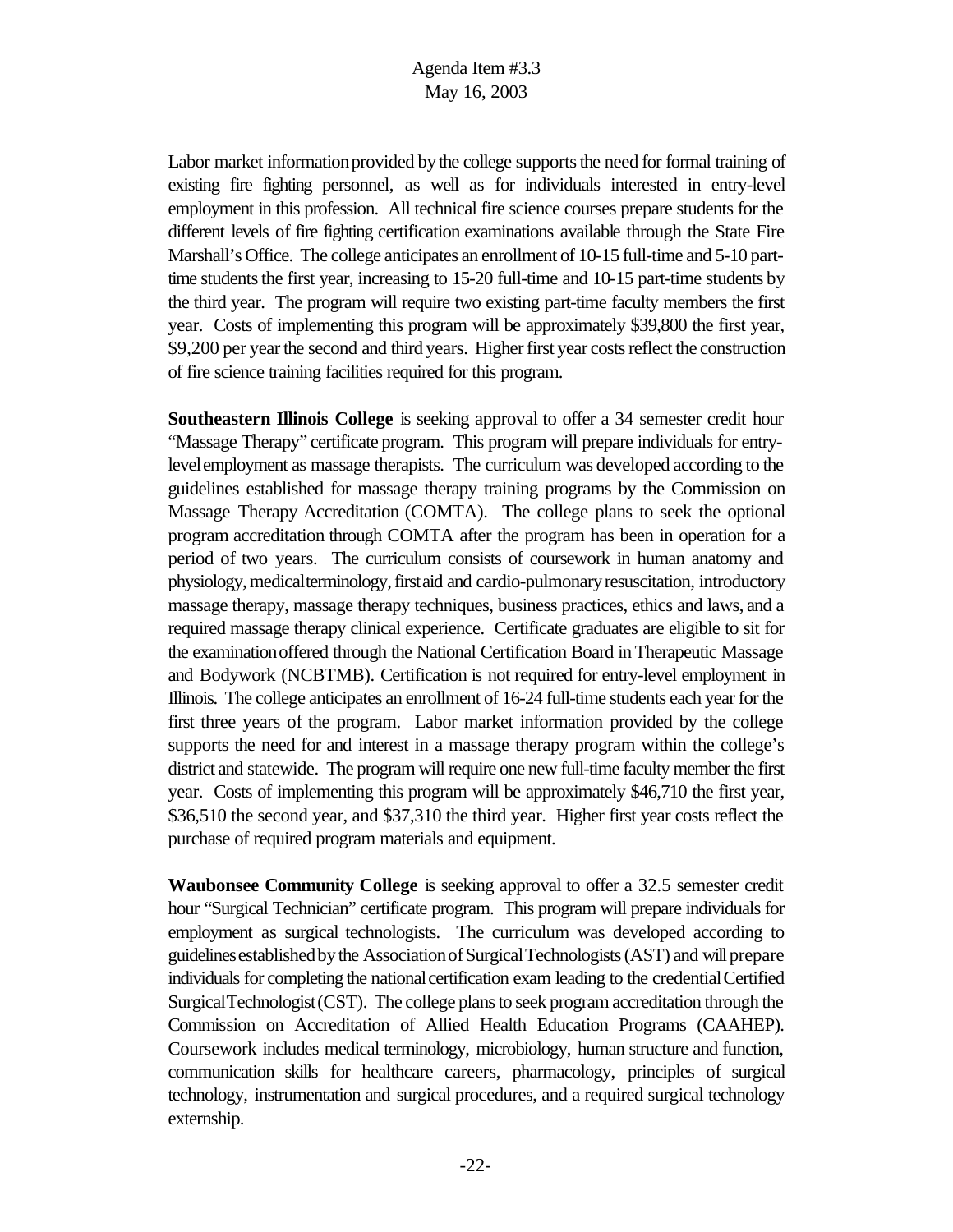The college anticipates a projected enrollment of 10 full-time students each year for the first three years. Labor market and alternate data provided by the college supports the demand for and interest in a surgical technology certificate program within the district. Growth in the demand for surgical technologists is expected to increase much faster than the average for all occupations statewide through 2008, according to the Illinois Department of Employment Security. The program will require two (2) new part-time faculty the first year. Costs of implementing this program will be approximately \$16,030 the first year, \$14,300 the second year, and \$14,750 the third year.

## **APPROVAL OF STATEWIDE MODEL CURRICULA**

**Richland Community College** has submitted the appropriate application materials for a 32 semester credit hour certificate program in "Paraprofessional Education". This proposal meets the model guidelines as endorsed in the Final Report of the Task Force on Paraprofessional Education.

**Associate of Applied Science and Certificate programs in Paraprofessional Education** - Approval for an A.A.S. degree and certificate program in "Paraprofessional Education" is being proposed as statewide model curricula available to all community colleges in Illinois. Based on the need for the state of Illinois to address new requirements for teacher aides/assistants under the federal No Child Left Behind (NCLB) legislation, model degree and certificate curricula were developed by a Paraprofessional Task Force, including representatives of community college faculty and administrators, individuals currently working as teacher aides/assistants, representatives of secondary institutions, organized labor and staff from the Illinois Community College Board, the Illinois State Board of Education, and the Illinois Board of Higher Education.

The resulting A.A.S. and certificate programs in Paraprofessional Education incorporate the American Federation of Teachers (AFT) standards, components of the Illinois Articulation Initiative (IAI) wherever possible, and are broadly defined to accommodate students at all levels.

The 62-64 semester credit hour A.A.S. degree curriculum consists of 18-22 credit hours ofgeneraleducationrequirements, 22-28 credit hoursintechnicalrequirements and 16-28 credit hours of related technical electives. Technical coursework consists ofintroduction to education, exceptional child, human/child growth and development, educational psychology, children's literature/language arts, math, technology for educators, and a required pre-clinical course. The 31-37 semester credit hour certificate curriculum consists of 6 credit hours of general education requirements, 19-25 credit hours in technical requirements and six credit hours of related technical electives.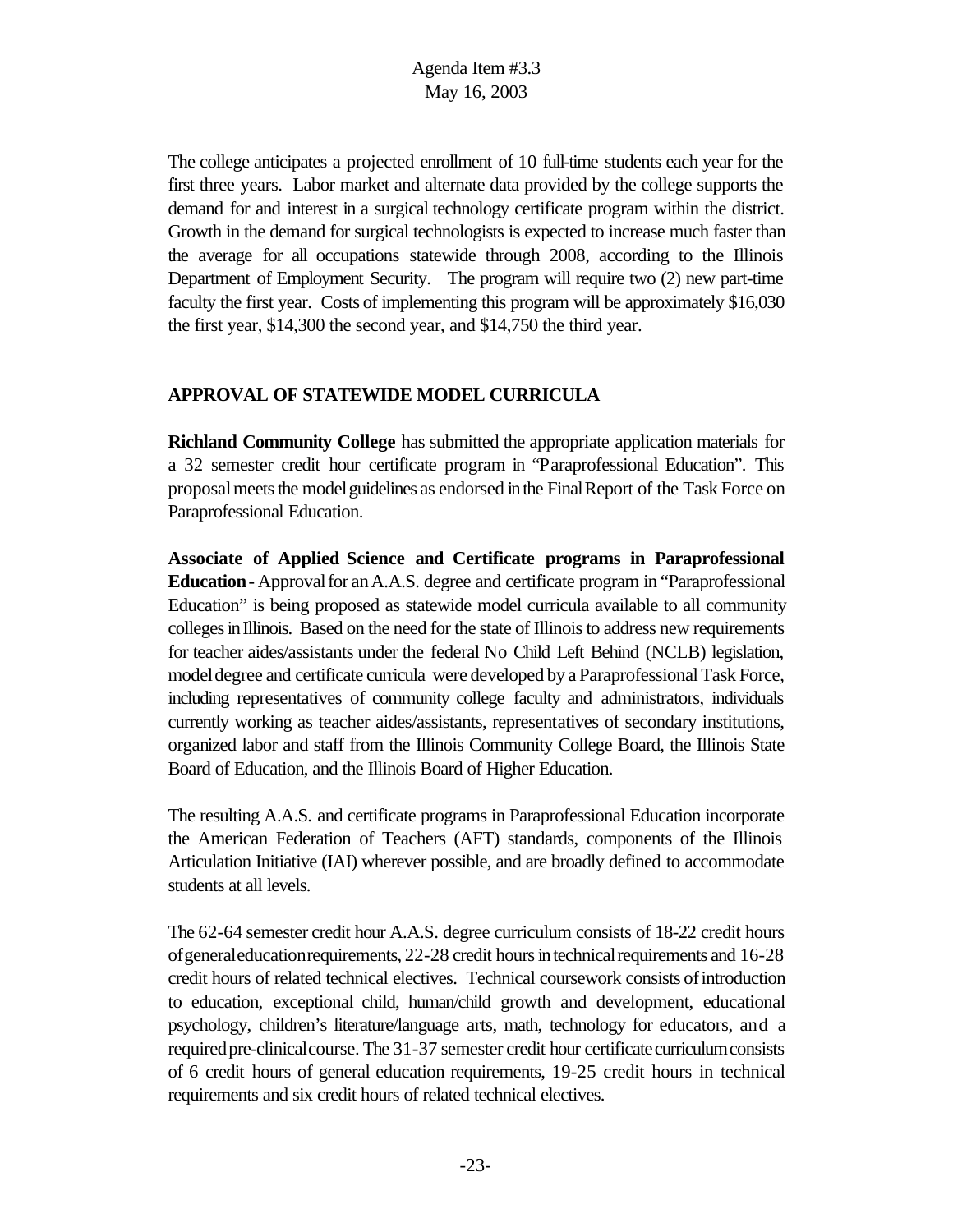Colleges who wish to offer the degree and/or the certificate program will be required to apply for approval by submitting the appropriate application materials to staff including providing evidence of appropriate course offerings and additional information specific to the model: a description of student outcomes as aligned with the Task Force's recommendation and a description of how diversity is addressed in the proposed curriculum.

#### **TEMPORARY PROGRAM APPROVAL**

#### Illinois Eastern Community Colleges *(Information Item)*

A.A.S. in Corrections: Correctional Officer/Youth Supervisor option (64 sem. credit hours) A.A.S. in Corrections: Parole Officer option (64 semester credit hours)

Oakton Community College

< Game Development Certificate (37 semester credit hours)

Parkland College

< Painting/Decorating Apprentice Certificate (35 semester credit hours)

Rend Lake College

< Paramedical Services A.A.S degree (64 semester credit hours)

< Business Management Certificate (30 semester credit hours)

## **BACKGROUND**

**Illinois Eastern Community Colleges** have submitted applications to offer the Associate inAppliedScience(A.A.S.) degree inCorrections:CorrectionalOfficer/YouthSupervisor optionand Parole Officer option. The proposal meets the model guidelines endorsed by the Illinois CommunityCollege Board onJune 14, 2002. The Board indicated in its action at that time, that colleges meeting these guidelines would be granted temporary approval without further Board action needed.

**Oakton Community College** is seeking temporary approval to offer a 37 semester credit hour "Game Development" certificate programfor a period of three years. This program will prepare individuals for entry-level employment in game design and development. 3-D modeling and conceptual design, 2-D texture art design, character building and animation, and project manager. The curriculum will consist of coursework in introductory and intermediate drawing, photographic electronic imaging, introductory and advanced 3-D animation and multimedia, 3-D illustration, game modeling and systems design, character development, computer programming and a required game development portfolio and practicum experience, in addition to elective hours from the areas of illustration, film and radio/TV production, or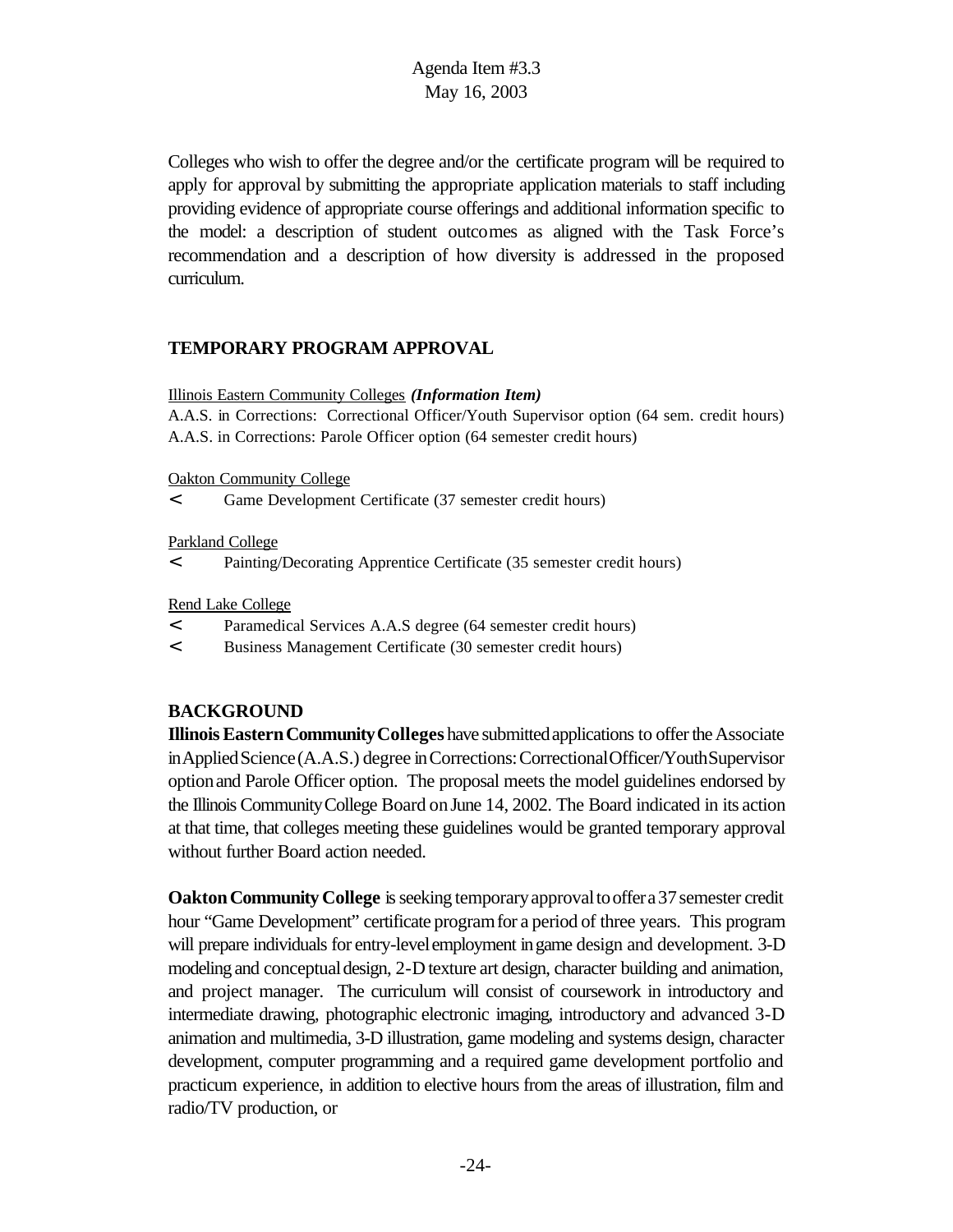computer science. The program is designed to fit well with OCC's current graphic design and computer information systems students who are looking for more specific training in game design and development. The college anticipates an enrollment of 30 students the first year. Projected completions range from 5-15 students the first year. Temporary approval is requested to allow the college to substantiate the long-term needs of this program. *Permanent approval for this program will be considered at the end of a period of two years, based on program outcomes.*

**Parkland College** is seeking temporary approval to offer a 35 semester credit hour "Construction: Painting and Decorating Apprentice" certificate program for a period of three years. This program is a cooperative effort proposed by Parkland College, the International Union ofPainters and Allied Trades(IUPAT), and the local Painters District Council #58 for the purpose of broadening the educational opportunities for individuals admitted into the painters and decorators apprenticeship program. The program will prepare students for entry-level employment as painters and decorators in industrial, commercial and residential construction, and repair and maintenance settings. The curriculum consists of technical course work in blueprint reading, estimating, materials and wall preparation, color and tinting, graining, dyes, sealers, scaffolding, and safe work practices. Temporary approval is requested to allow the college to meet the immediate need by the IUPAT and Painters Local #58 for apprentice painters and decorators, and to substantiate the long-term needs of the program. The college anticipates 16 students per class through the first three years. Furthermore the college anticipates a 100% completion rate for the certificate program, and a 100% placement rate for apprentices. *Permanent approval for this program will be considered at the end of a period of three years, based on program outcomes.*

**Rend Lake College** is seeking temporary approval for a period of three years to offer a 64 semester credit hour "ParamedicalServices"Associate inApplied Science (A.A.S.) degree program. The program will prepare individuals for employment as Emergency Medical Technician-Paramedics (EMT-Ps). The programwas developed in cooperation with St. Mary's Good Samaritan Hospital and the Illinois Department of Public Health-Division of EMS-Highway Safety. The curriculum consists of coursework in emergency medical systems, medical terminology, anatomy and physiology, pharmacology, patient examination, assessment, care and transport, treating trauma patients, basic obstetrical and pediatric emergent care, special populations care, and phlebotomy in addition to general education studies. The curriculum follows the requirements outlined in the National Standard Curriculumfor EMT-paramedics and will prepare graduates for completing the required Illinois Department of Public Health EMT-P licensing examination.

The college anticipates an enrollment of 10 students the first year. Temporary approval of this program is being sought to allow the college to meet the urgent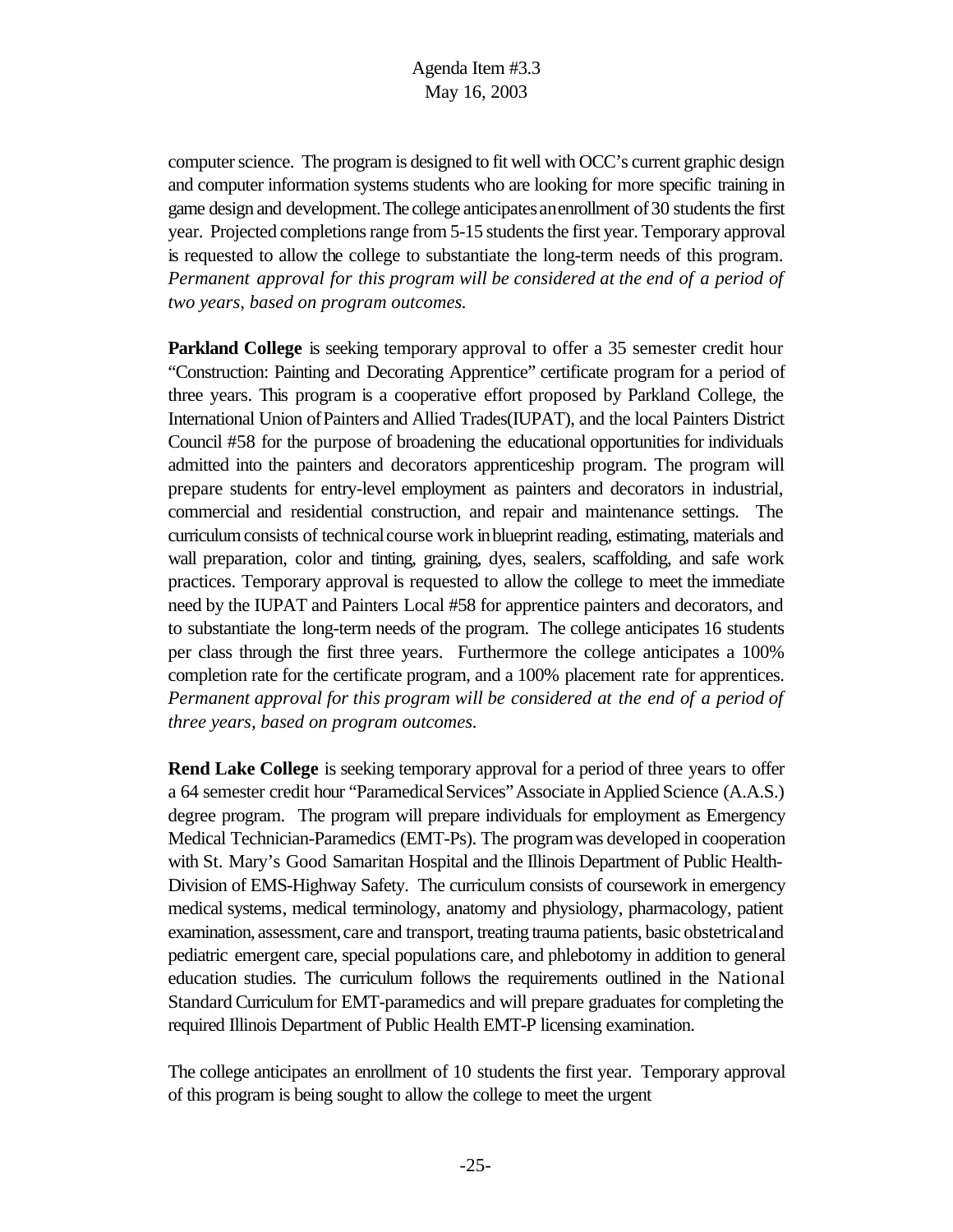formal training needs for existing EMTs within the district as well as offering training for new students interested in employment in the fast growing field of emergency medical services. *Temporary approval is recommended for a period of three years, after which permanent approval will be considered, based on program outcomes.*

**Rend Lake College** is also seeking temporary approval to offer a 30 semester credit hour "Business Management" certificate program for a period of two years. This program will provide individuals already employed in the field with increased advancement opportunities in business management by providing them with basic skills in management philosophy, business communication, and the legal aspects ofbusinessmanagement. The curriculumconsists of coursework in business management law, business ethics, business presentation, dynamicsand organization, interculturalbusiness,and introductorymarketing, in addition to business mathematics and psychology. The college currently offers an A.A.S. in Business, towards which courses included in this certificate would articulate. The college anticipates an enrollment of 15 students the first year, and project a 75% completion and placement rate for those students. Temporary approval is requested to allow the college to substantiate the long-term needs of certificate program in business management. *Permanent approval forthis program will be considered at the end of a period of two years, based on program outcomes.*

## **INFORMATION ITEM - BASIC CERTIFICATE APPROVAL**

Following is a list of basic certificates that have been approved on behalf of the Illinois Community College Board by the President/CEO since the last Board meeting:

Elgin Community College

< Advanced Web Design Certificate (12 semester credit hours)

Harold Washington College

< Police Recruit Certificate (16 semester credit hours)

Frontier Community College

< Welding Certificate (16 semester credit hours)

Joliet Junior College

- < Certified Phlebotomy Technician Certificate (13.5 semester credit hours)
- < Electrocardiography (EKG) Technician Certificate (9.5 semester credit hours)

Lincoln Land Community College

< Baking and Pastry Certificate (12.5 semester credit hours)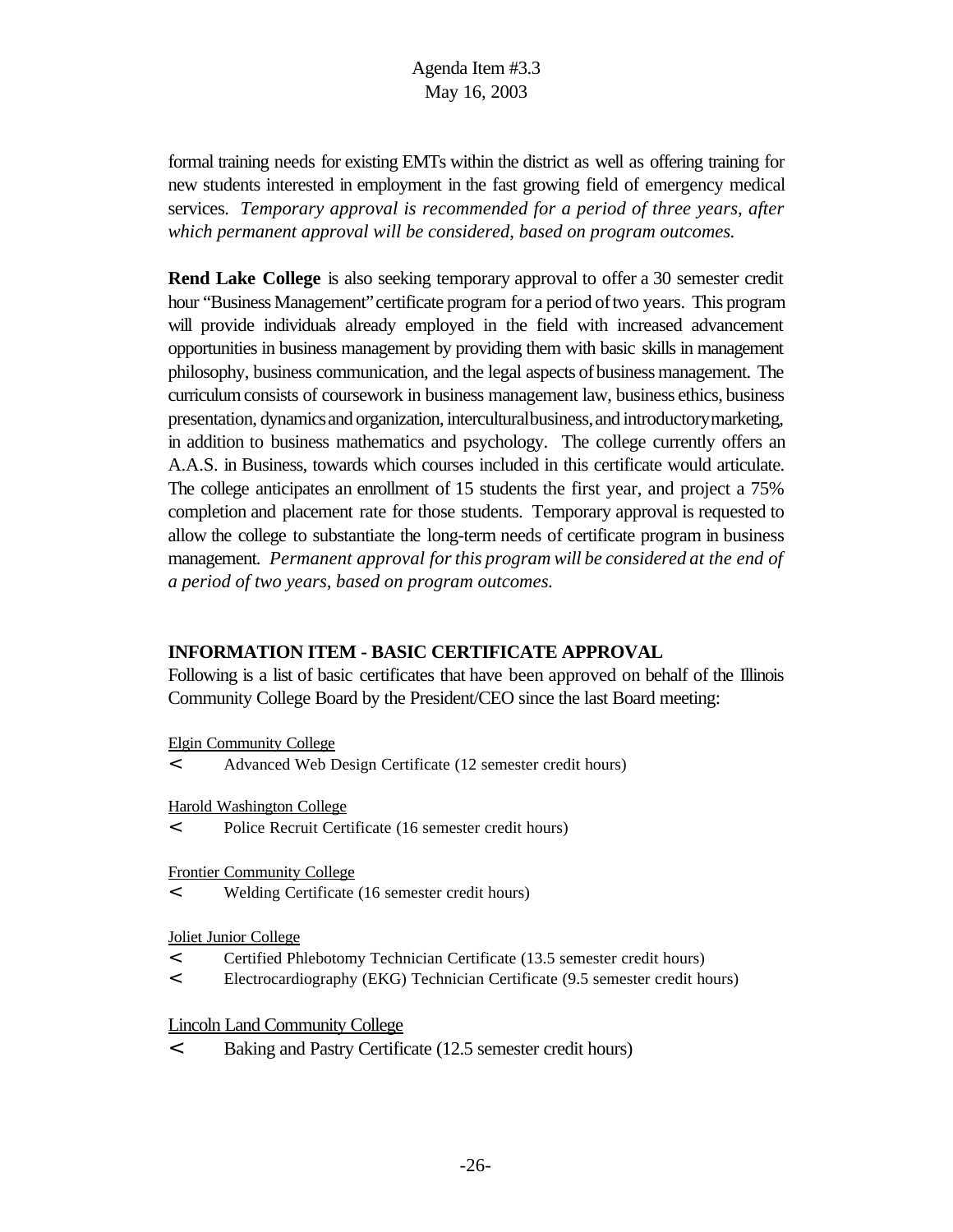Lincoln Trail College

< Desktop Publishing Certificate (19 semester credit hours)

Oakton Community College

- < Industrial Design Engineering Certificate (17 semester credit hours)
- < CISCO Certified Network Professional Certificate (16 semester credit hours)

Rend Lake College

< Emergency Medical Technician-Intermediate (EMT-I) Certificate (17 semester credit hours)

Shawnee Community College

- < Aquaculture Certificate (28 semester credit hours)
- < Enology Certificate (28 semester credit hours)
- < Applied Viticulture Certificate (27 semester credit hours)

Waubonsee Community College

< Perioperative Nursing Certificate (12 semester credit hours)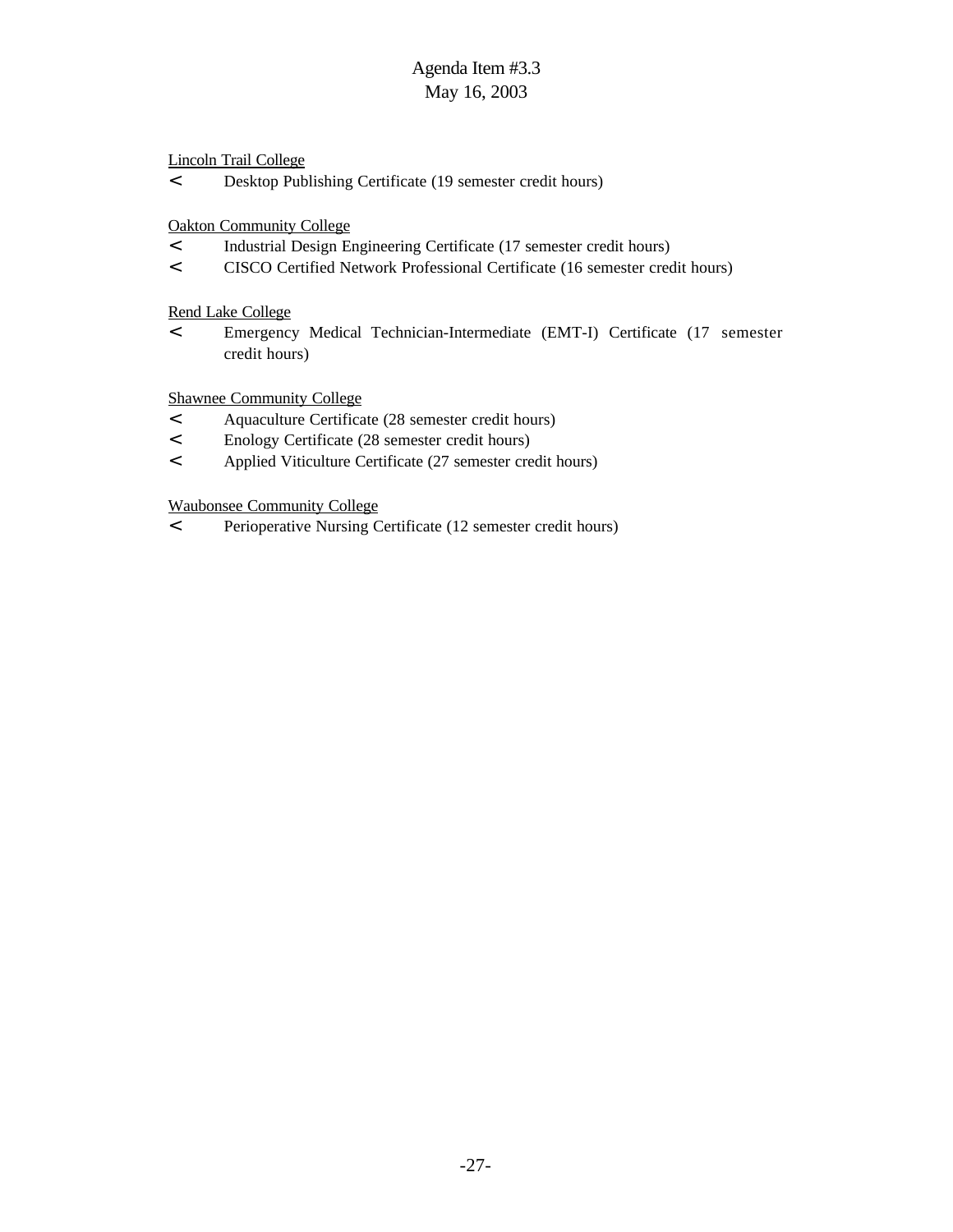#### Illinois Community College Board

#### **PARAPROFESSIONAL TASK FORCE REPORT**

The Paraprofessional Task Force, convened by the Illinois Community College Board and the Illinois State Board of Education, released its final report in April 2003. The full report is included as an external attachment. Model curricula for a certificate and an Associate in Applied Science degree in Paraprofessional Studies as recommended by the Task Force are presented in the New Units item of this agenda for the Board's consideration.

#### **RECOMMENDED ACTION**

It is recommended that the following motion be adopted:

The Illinois Community College Board hereby accepts and endorses the Paraprofessional Task Force Report (April 2003) and directs staff to work toward implementation of the recommendations in the report as appropriate and feasible.

**BACKGROUND.** The reauthorization of the federal Elementary-Secondary Education Act, titled "No Child Left Behind" (NCLB), was enacted on January 8, 2002, and had a significant impact on teacher aides/assistants in Illinois and throughout the nation. Under NCLB, education paraprofessionals (teacher aides/assistants) hired after January 8, 2002, to assist in schools and/or programs that receive Title I fundsmust have either completed two years of study at an institution of higher education, obtained an associate's degree or higher, or met a rigorous standard of quality through a formal state or local assessment. Title I paraprofessionals who are currently employed have until 2006 to meet these requirements. Though the option of a state assessment is available, it is believed that college coursework will also be pursued by paraprofessionals in the state to meet the requirements set forth in NCLB.

Currently in Illinois, paraprofessionals are required to have completed 30 semester credit hours of higher education. While this continues to be the standard for teacher assistants working in non-Title I programs, it is anticipated that the new requirements of NCLB will eventually become the standard for all paraprofessionals.

Numerous communitycolleges in Illinois offer programs to prepare paraprofessional. The majority of programs are at the certificate level, since state requirements have not generated a demand for the associate degree. Recognizing the large role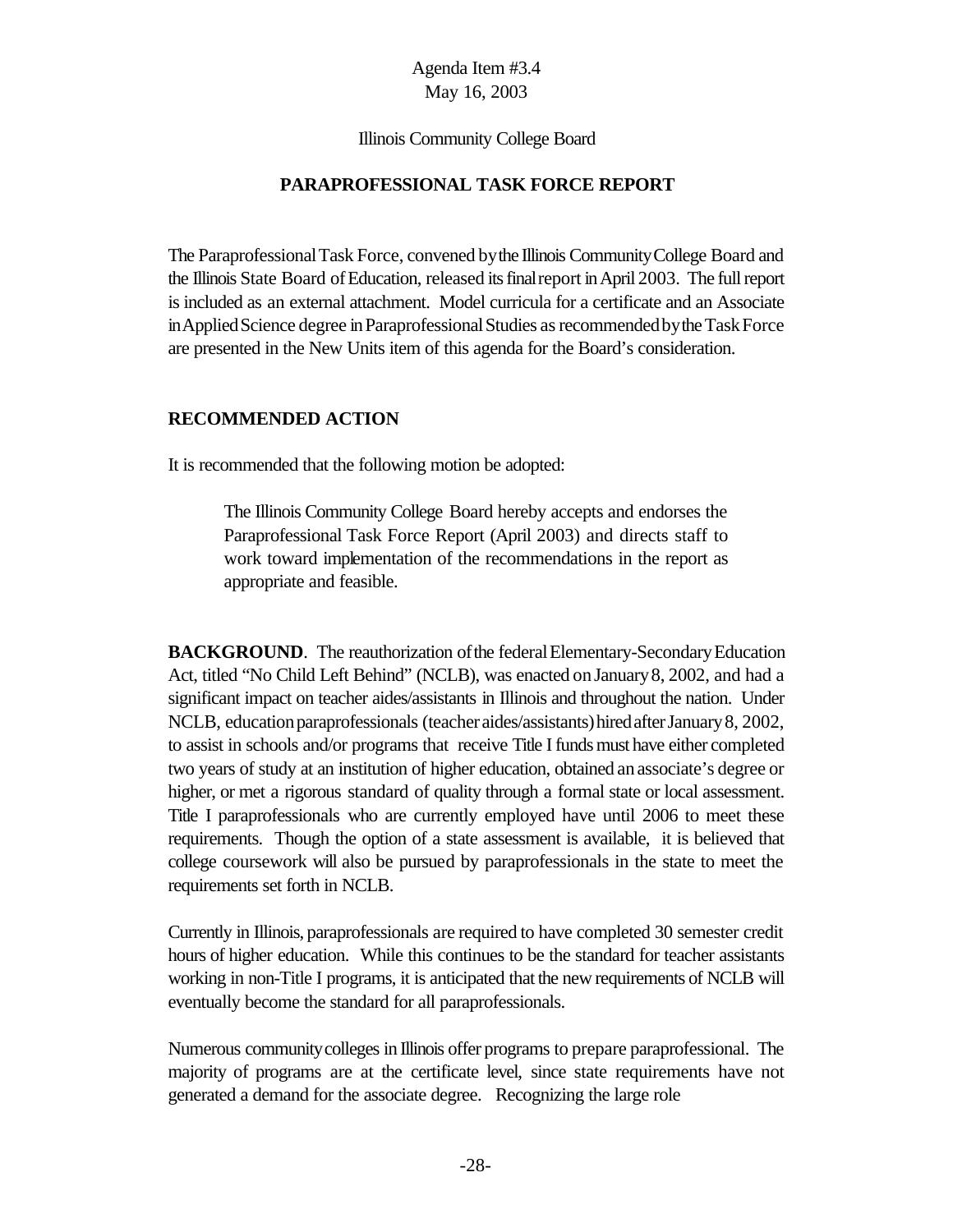community colleges could play in assisting paraprofessionalto meet the new requirements of NCLB, staff from the Illinois State Board of Education (ISBE) and the Illinois Community College Board (ICCB) met several times during the summer of 2002 to discuss the development of a statewide model associate degree curriculum. On August 12, 2002, the boards jointly hosted a focus group meeting comprised of representatives from the K-12 community and higher education. The purpose of the focus group was to discussthe issues and needs surrounding the NCLB legislation and seek input onthe best way to meet those needs. The group unanimously recommended that a model for an Associate in Applied Science degree be developed, as well as a transfer option for those wishing to pursue a baccalaureate degree in teacher preparation. Participants also recommended that consideration be given to the development of shorter preparation programs for paraprofessional who already have some college credit. Developing a mechanism to award credit for prior learning for individuals with significant professional experience was identified as an important component, as well.

Based on this input, ICCB and ISBE staff convened a Paraprofessional Task Force on September23,2002. Following discussion of the feedback from the focus group, the task force formed three subcommittees with the following charges:

- 1. The curriculumsubcommittee, chaired by Margaret Lehner from Moraine Valley Community College and Bernard Ferreri from City Colleges of Chicago, focused its work on the development of an AAS model. *The group believed that the current effort to develop an Associate of Arts in Teaching degree could be used as the transfer pathway for paraprofessional interested in teacher certification.*
- 2. The policy and procedures subcommittee, chaired by Denis Wright from Joliet Junior College, focused on developing recommendations/guidelines for currently employed paraprofessional.
- 3. The affordability/accessibility/delivery subcommittee, chaired by Sandy Krsak fromthe Illinois FederationofTeachers, focused ondeveloping recommendations for approaches to affordable tuition and leveraging monetary resources, accessibility of coursework and support systems, and delivery mechanisms for providing courses and programs.

During the months of October and November, the subcommittees met separately to work on crafting their recommendations. On December 2, 2002, the full task force convened to share and discuss the final recommendations of each subgroup. The policies and procedures committee and the affordability/accessibility/ deliverycommittee joined forces to develop a combined recommendation. Uponreaching consensus onthe subcommittee recommendations, the Task Force shared a draft report with key constituent groups for public comment. The draft report was revised to incorporate comments from these groups and was issued as a final report in April 2003. Following is a summary of key elements of the report.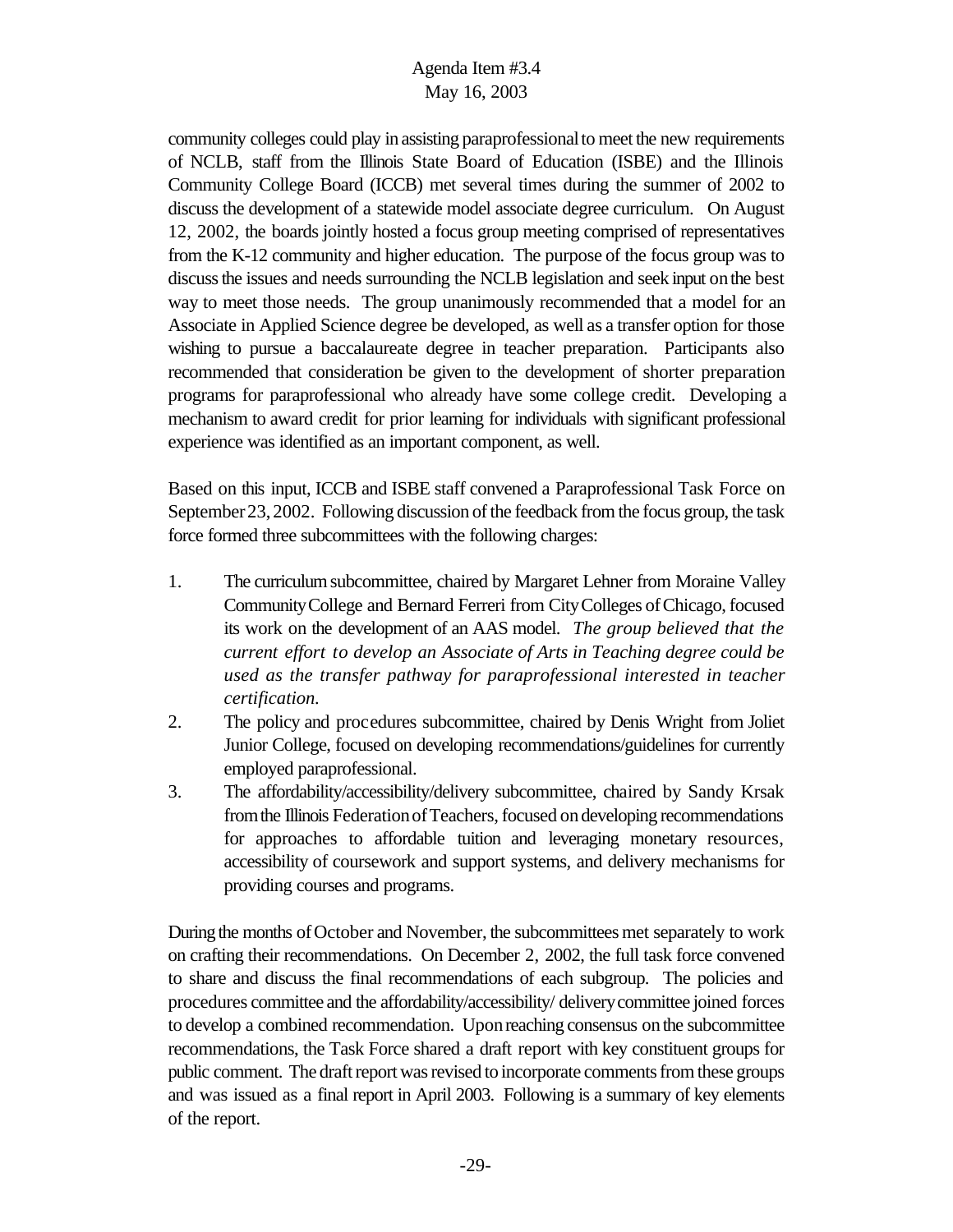# **CURRICULUM: AAS DEGREE AND CERTIFICATE MODELS**

# **The AAS degree and certificate were designed with the following premises in mind:**

- Because the state does not have standards for paraprofessional, the task force chose to investigate standards from a variety of professional organizations that were specifically designed for paraeducators. After an extensive review, those from the American Federation of Teachers (AFT) were incorporated in the proposed degree and certificate programs in order to make a meaningful connection between paraprofessional standards and curriculum. A list of AFT standards is provided in Attachment 1.
- The degree and certificate programs are broadly defined to accommodate students at all levels. Students may have no college background or may have completed some course work and/or be in various stages of certificate or degree completion.
- Components of the Illinois Articulation Initiative (IAI) were incorporated wherever possible.
- It is assumed that each community college offering the paraprofessional degree and certificate programs will provide students with appropriate advisement in terms of the options available to them.

## **Expected Student Learning Outcomes and Assessment**

Because paraprofessional assistance varies from setting to setting, only broad learning outcomes canbe applied to this statewide model. *When individual institutions apply to offer the program, they will provide detailsregarding theirspecificdegree proposal, along with a description of how learning outcomes will be assessed. Applications should include assessment of student outcomes based on the AFT standards in Attachment 1*. The AFT standards are nationally recognized and were specifically designed to align with NCLB outcomes, as described below.

Students completing the AAS Paraprofessional Degree will have knowledge and skillsin:

- Reading, writing, mathematical computation and mathematical reasoning;
- Critical and creative thinking, decision making, problem solving, and reasoning;
- Communication (listening, speaking and writing);
- Child/human growth and development, behavior management, instructional strategies and laws, policies and procedures;
- Technology;
- Respecting cultural diversity and the views of others;
- Working as a team member.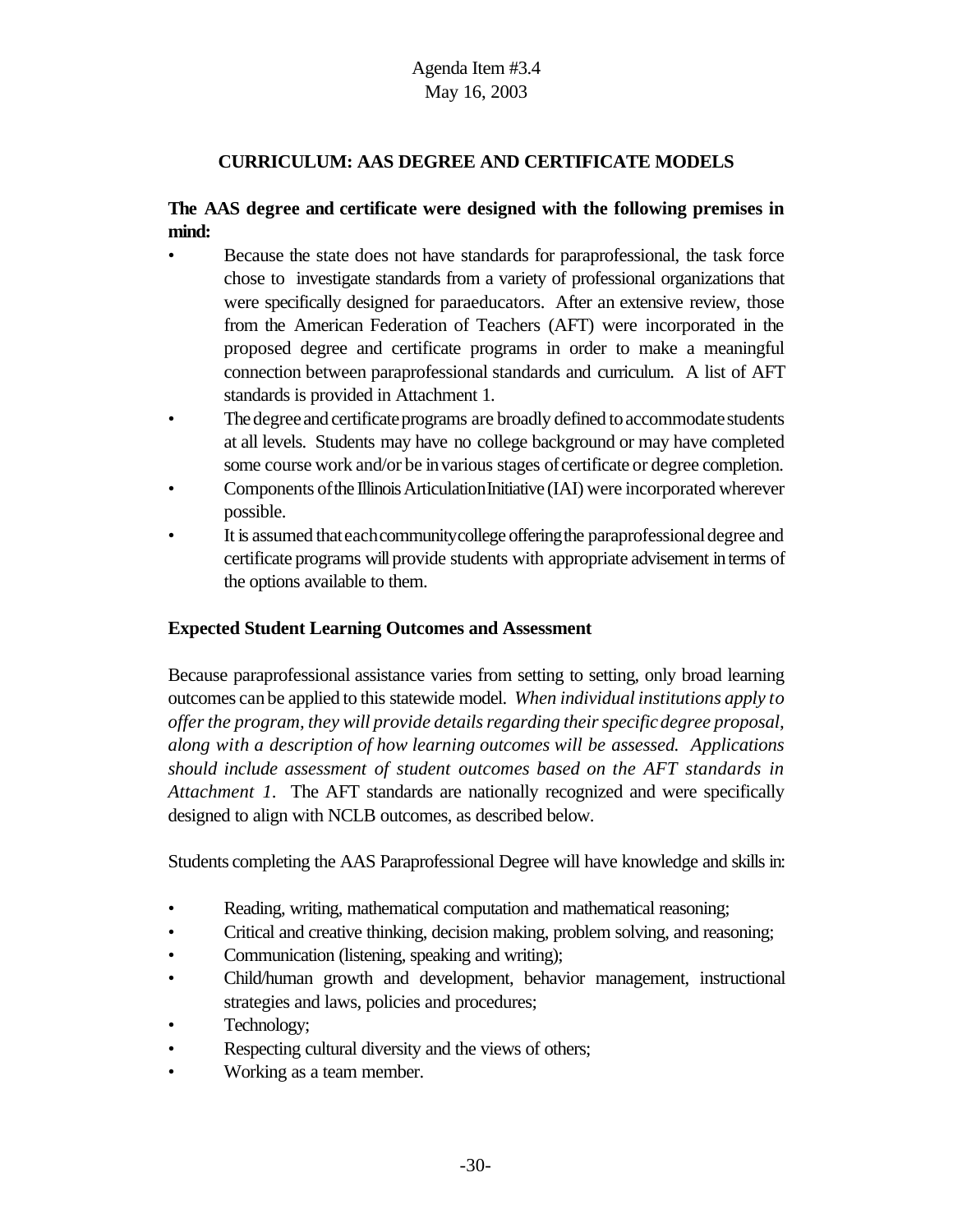Another integral part of the curriculum is diversity (ethnic, racial, socioeconomic, etc). Applications should specify where diversity is being addressed in coursework; whether embedded across the program or delivered in a focused class.

As with all community college programs, it is expected that students will undergo appropriate assessment and placement procedures.

# **# AAS Degree**

## **Component 1: General Education**

• 18-22 hours comprised of math, communications, social and behavioral science, and humanities and fine arts. Designed to provide a broad, basic foundation.

#### **Component 2: Professional Core**

• 22-28 hours designed to help students understand their role in the classroom and the legal and policy implications of their actions, as well as to understand the social, emotional, physical, and intellectual development of the learner.

#### **Component 3: Electives**

16-28 hours designed to help students acquire additional skills and knowledge that can increase learning in the classroom (workplace); reduce the time-to-degree for paraprofessional who have already completed several semester hours of credit; improve articulation and transfer to senior institutions through completion of IAI coursework; and/or allow students to concentrate in a focus or specialty area (content, special education, bilingual, etc).

## **Total Hours for Associate in Applied Science Degree: 62-64**

## **# Certificate of Achievement**

The certificate requirements are comprised of the Professional Education Core requirements supplemented with general education and elective components to bring the total to **31-37 semester hours**.In the opinion of the subcommittee on Curriculum, the Professional Education Certificate addresses the most meaningful skills and standards for the paraprofessional.

The certificate has the potential to serve three groups of students:

• **Future paraprofessional for non-Title I programs**. By completing this curriculum, students who have little or no college experience will have a set of courses in general education and teacher preparation to be certified as a paraprofessional in non-Title I positions.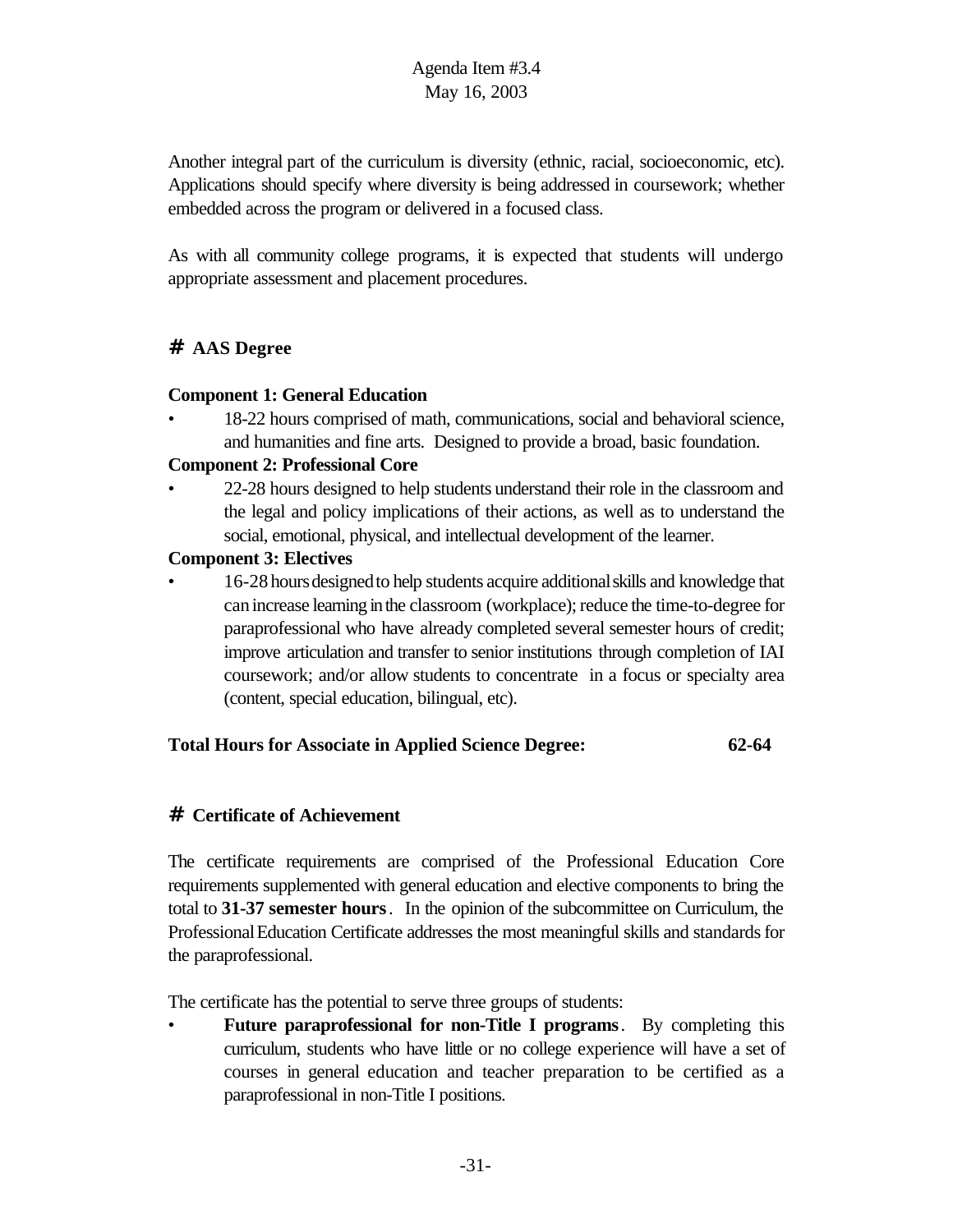- **Future paraprofessional pursuing an associate degree.** Individuals can use the certificate as a stepping stone toward completion of the AAS degree. By completing the certificate program, they would achieve a credential at the half-way point of their program. (They would also be certified as a paraprofessional for work in non-Title I programs.)
- **Incumbent paraprofe ssional.** This curriculum will serve those who possess college credits that, when combined withor applied to the certificate requirements, total 60 or more credit hours. These individuals would meet the requirements of NCLB and be eligible to work in Title I positions.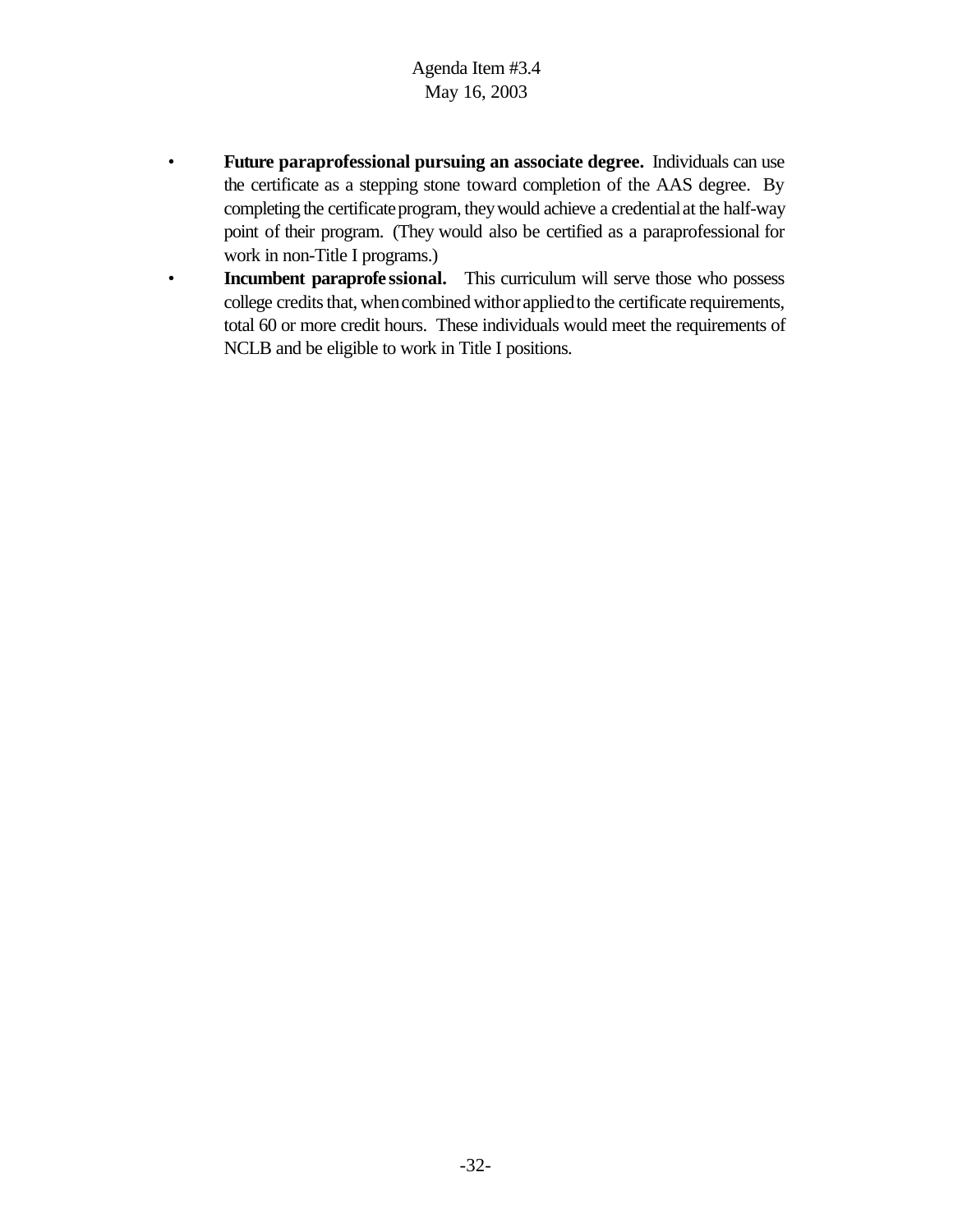# **POLICIES AND PROCEDURES AND AFFORDABILITY/ACCESSIBILITY/DELIVERY**

#### **# Program Components**

The ParaprofessionalTask Force is proposing the following recommendations concerning the components of a successful paraprofessional program:

- Recommend that the state adopt (and set a baseline score for) a standardized test, such as the ETS or ACT exam, for paraprofessional hired prior to January 8, 2002. If a test is approved, the community colleges should take an active role in preparing current paraprofessional for the test. It is also recommended that community colleges take an active role in becoming approved sites for administrationof the test. *(It should be noted that ISBE endorsed the ETS and ACT assessments in February 2003, and approved cut scores for each test in March 2003. Staff from ISBE and ICCB are currently working in partnership to bring together a comprehensive group of education stakeholderstocollaboratively create a statewidemodelfortest preparation. It is anticipated that the model, both on-site and on-line versions, will be completed in December 2003).*
- Recommend that community colleges develop or utilize a mechanism such as a portfolio process — to evaluate and award credit for prior learning for current paraprofessional.
- The joint subcommittee fully recommends and supports the curriculum subcommittee's recommendation of an AAS in Paraprofessional Studies.
- The joint subcommittee fully recommends the continuing work on an AAT degree.
- A key component of the work of community colleges in this initiative is to build a full continuing education network for current and future paraprofessional, including collaborating with union training programs.
- A comprehensive advertising campaign should occur to heighten awareness about courses offered, financial aid opportunities, and other programinformation. Union newsletters, school district publications, and other commonly circulated documents should be used as conduits of information.

# **# Delivery Methods**

The joint subcommittee encourages community colleges to provide courses onsite (in the elementary/middle/high schools) as much as possible. This coursework should be delivered in a time frame appropriate for working paraprofessionalto take full advantage of all opportunities (i.e., use teacher in-service days to structure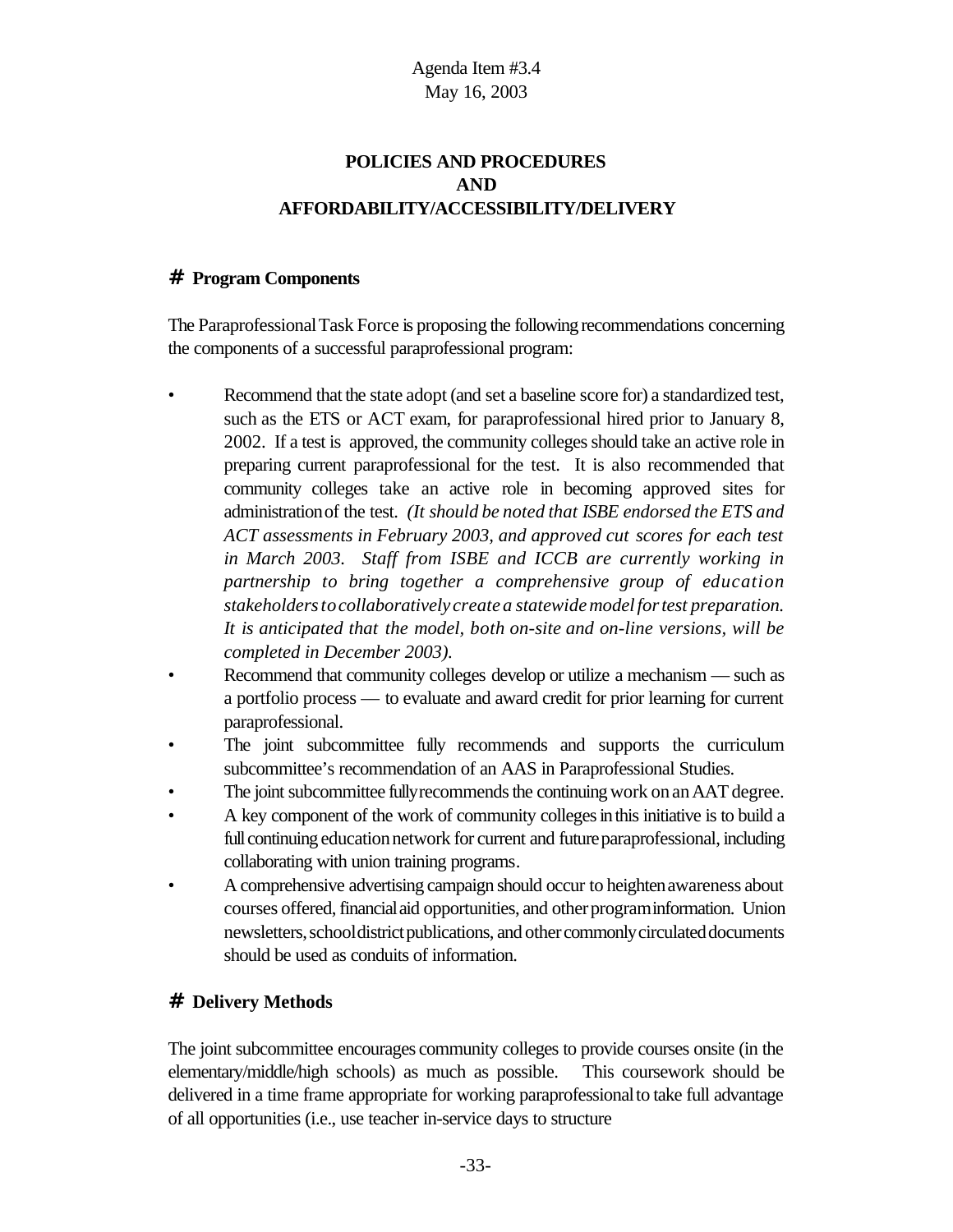courses spread out over the whole year; offer courses immediately following the regular school day).

The development and use of online courses is strongly encouraged in those areas of the curriculum that work with this nontraditional delivery method. The joint subcommittee encourages ICCB, IBHE, and ISBE to develop funding sources which promote online course development.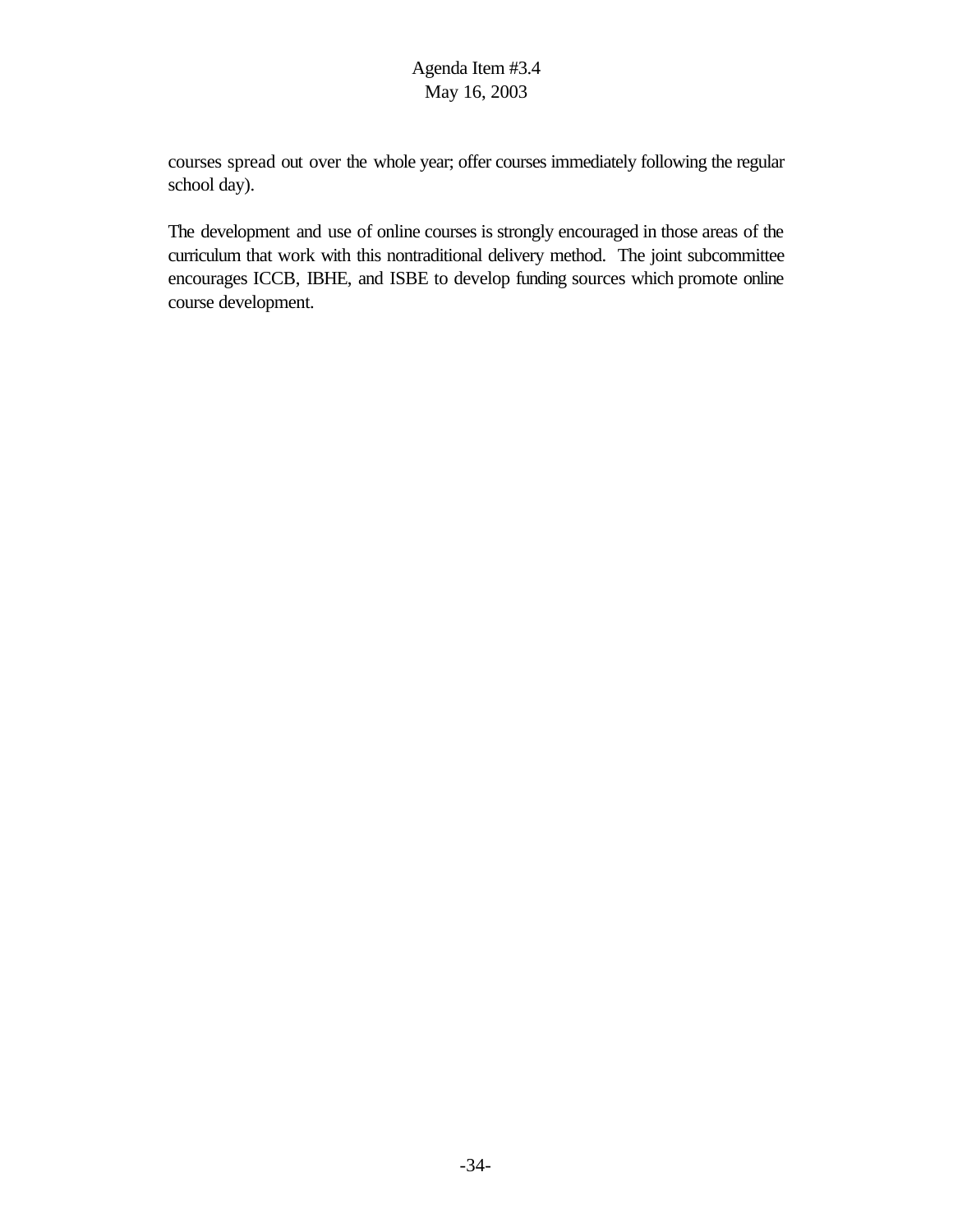## **NEXT STEPS**

- 1. After consideration by the Illinois Community College Board, the report will be shared with the Illinois Board of Higher Education, as well as with the Illinois State Board of Education and the Illinois State Certification Board.
- 2. Upon Illinois Community College Board approval of the model curricula for a certificate and Associate in Applied Science degree in Paraprofessional Studies, community colleges will be able to develop new programs or align existing programs to the model curricula and seek approval to begin offering them.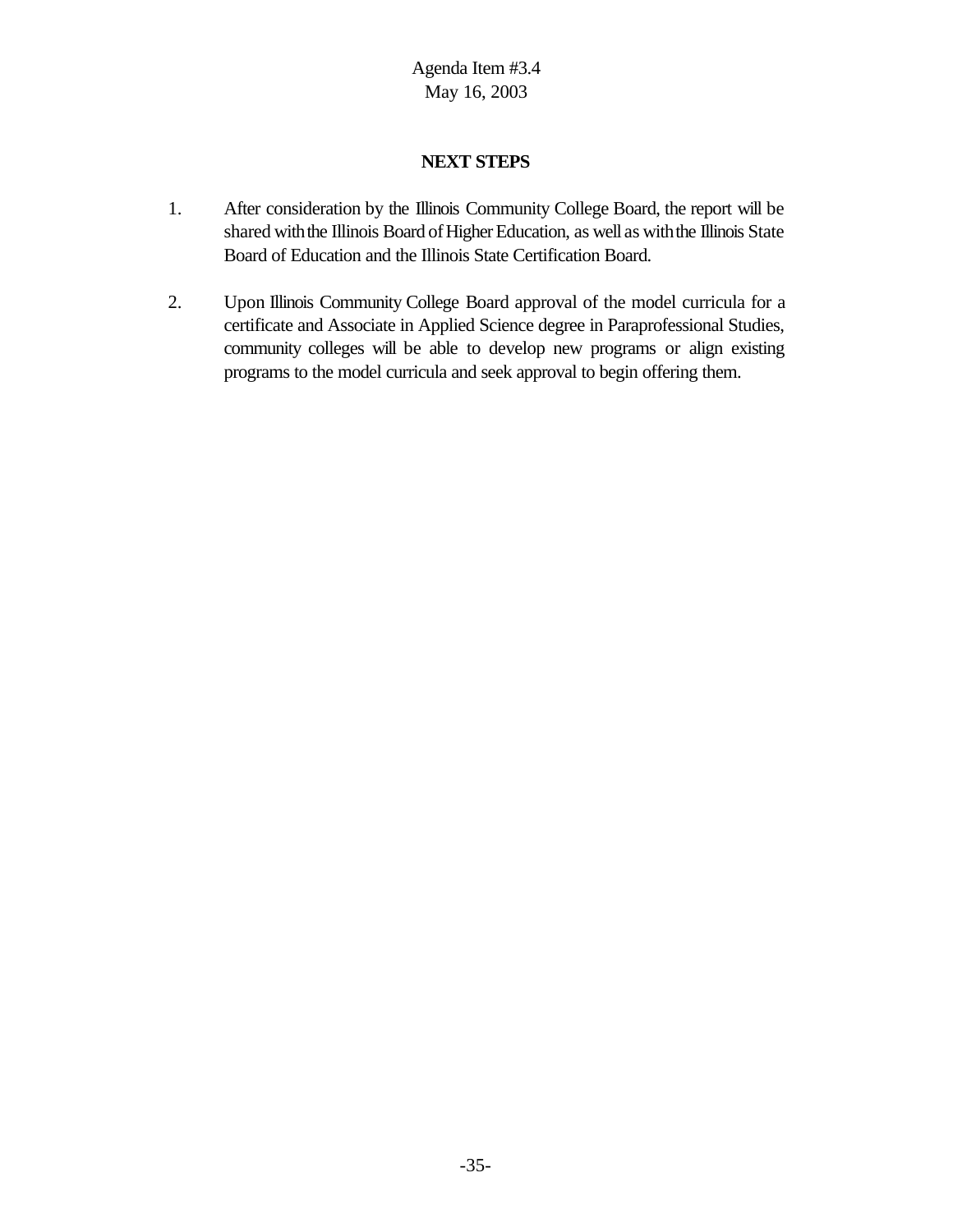# **ATTACHMENT A**

# **QUALIFICATIONS AND DUTIES OF PARAPROFESSIONAL**

The following qualifications for paraprofessional working in Title I programs and permissible duties are set forth in Section 1119, subsections (c) through  $(g)$ , of the ESEA of 1965, as amended by the No Child Left Behind Act, P.L. 107-110.

## **Qualifications**

Paraprofessionals working in Title I programs hired after the effective date of the Act (January 8, 2002) shall have:

- Completed at least two years of study at an institution of higher education;
- Obtained an associate's (or higher) degree; or
- Met a rigorous standard of quality and can demonstrate, through a formal State or local academic assessment — 1) knowledge of, and the ability to assist in the instruction of, reading, writing, and mathematics; or 2) knowledge of, and the ability to assist in the instruction of, reading readiness, writing readiness, and mathematics readiness, as appropriate. Paraprofessionals qualifying under this criterion must have a secondary school diploma or its equivalent, but the receipt of a high school diploma is not sufficient to satisfy the requirements for meeting this standard.

Existing paraprofessionals hired before January 8, 2002 and working in Title I programs have four years (until January 8, 2006) to meet the foregoing qualifications. Title I paraprofessionals who serve primarily as translators or who solely conduct parental involvement activities, regardless of hiring date, are exempt from these qualifications.

All paraprofessionals working in Title I programs, regardless of hiring date, must have earned a secondary school diploma or its equivalent.

## **Duties**

Paraprofessionals working in Title I programs may be assigned to:

- Provide one-on-one tutoring for eligible students, if the tutoring is scheduled at a time when a student would not otherwise receive instruction from a teacher;
- Assist with classroom management, such as organizing instructional and other materials;
- Provide assistance in a computer laboratory;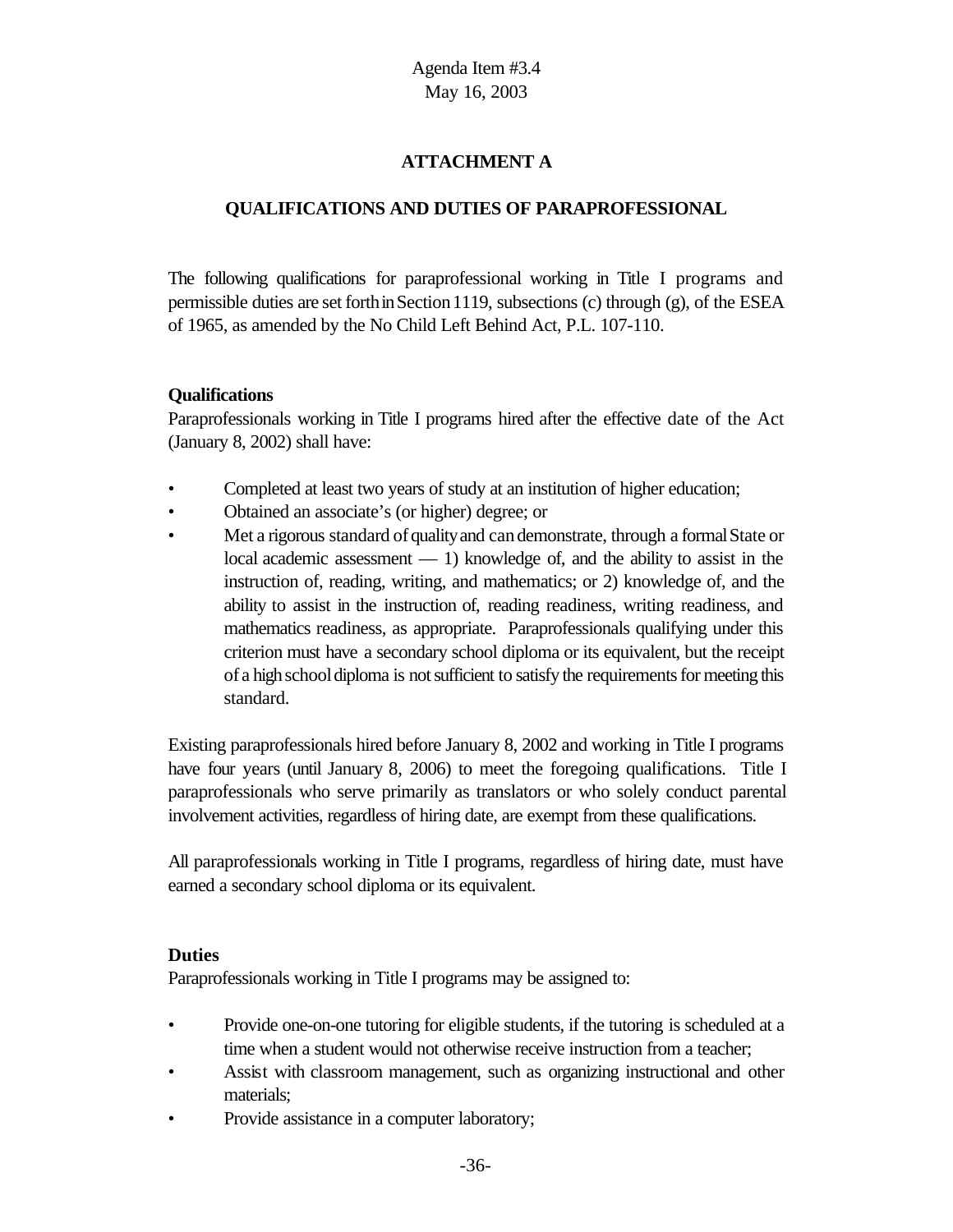- Conduct parental involvement activities;
- Provide support in a library or media center;
- Act as a translator; or
- Provide instructional services, while working under the direct supervision of a teacher.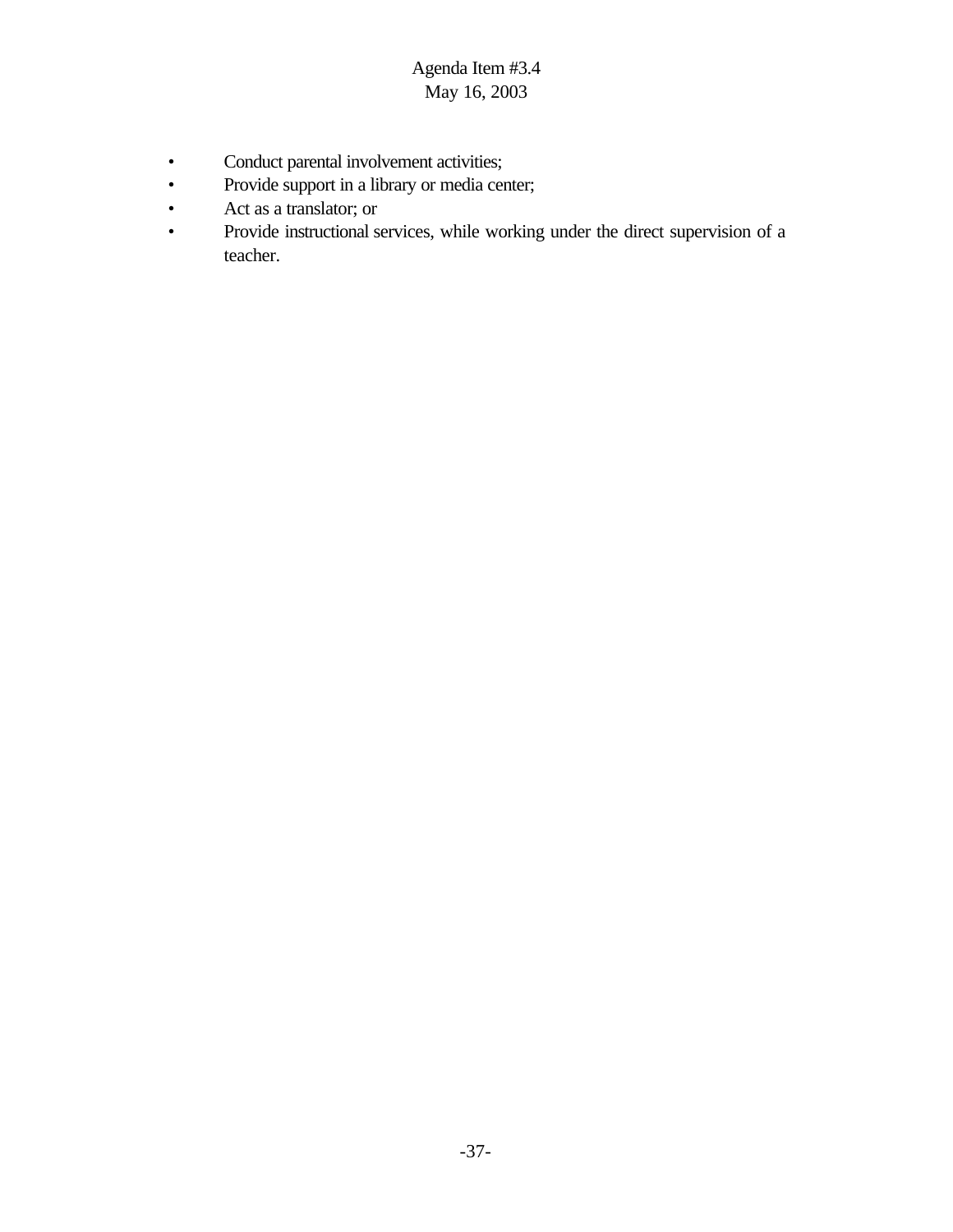## Agenda #3.5 May 16, 2003

#### Illinois Community College Board

# **ICCB STATUTORY RESPONSIBILITIES FOR COMMUNITY COLLEGE RECOGNITION EVALUATION AND APPROVAL**

The Illinois Community College Board has statutory authority to "recognize" community colleges for their compliance with state statutes and standards. During fiscal year 2003, seven community college districts are undergoing in-depth recognition evaluations. At this time, four of these districts are being recommended for recognition continued status. Review of the other three are in progress for the June ICCB meeting. This agenda item not only presents the staff recommendations for the colleges having completed the evaluation, but gives background on the recognition evaluation and approval process for the Board's information.

#### **RECOMMENDED ACTION**

It is recommended that the following motion be adopted:

The Illinois Community College Board hereby grants a status of "recognition continued" to the following districts:

> William Rainey Harper College Highland Community College Joliet Junior College Kankakee Community College

**BACKGROUND.** Recognition is a statutory term describing the status of a district which meets instructional, administrative, financial, facility and equipment standards as established by the Illinois Community College Board (110 ILCS Section 805/2-12f and 805/2-15). Community colleges must be recognized to be eligible for state funding. Once a college district has been recognized by the ICCB, that recognition status is continued unless action is taken by the Board to interrupt it. To determine a district's recognition status, the ICCB conducts periodic evaluations. The objectives of the recognition evaluation include 1) the determination of a district's compliance with the *Public Community College Act* and *ICCB Administrative Rules*; 2) the provision of assistance to districts in achieving compliance with the Act and Rules; 3) identification of issues which may be of concern to the community college system and the gathering of basic data about these issues; and 4) the identification of exemplary district practices/programs that can be shared with other districts.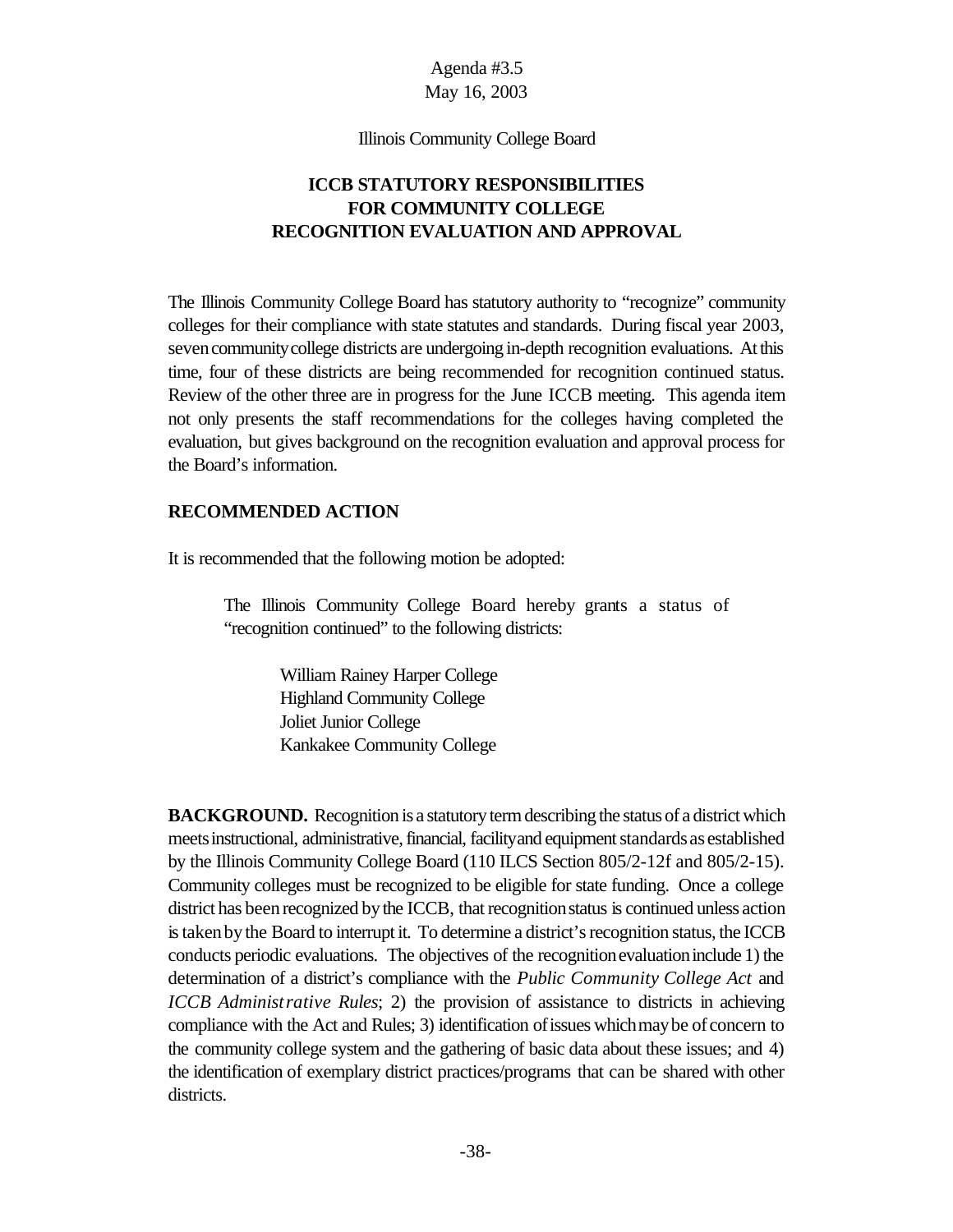Based on a five-year cycle, ICCB staff conduct recognition evaluations to assure that districts are in compliance with selected standards. All districts are evaluated on a select number of standards during the same five-year cycle. ICCB staff makes an assessment on each individual standard and on a global basis. On individual standards, districts are identified as either in compliance or not in compliance. Recommendations are either mandatory, when a college is "out of compliance", or otherwise advisory. On an overall, global basis, there are three categories of recognition status:

*Recognition continued* - The district generallymeetsICCB standards. A district which has been granted a status of "recognition continued" is entitled to receive ICCB grants for which it is otherwise entitled and eligible.

*Recognition Continued-with Conditions* - The district generally does not meet ICCB standards. A district which has been assigned the status of "recognition continued-with conditions" is entitled to receive ICCB grants for which it is otherwise entitled and eligible, but it is given a specified time to resolve the conditions which led to the assignment of that status. A follow-up evaluation is scheduled no sooner than three nor later than nine months after ICCB action on the assignment to determine the district's progress in resolving the conditions.

*Recognition Interrupted* - The district fails to take corrective action to resolve the conditions placed upon it under "recognition continued-with conditions" within a prescribed time period. A district which has been assigned a status of "recognition interrupted" may apply for recognition at such time as all requirements set forth by the ICCB has been satisfied. A district will have state funding suspended on a prorata, per diem basis for the period of time for which such status is in effect.

Standards identified for focused review during the fiscal years 2001 and 2005 were selected from the following categories: accountability, finance/facilities, instruction, workforce development, and technology/telecommunications. These same standards are used by each district in a self-evaluation that is submitted to ICCB prior to the staff evaluation.

Evaluations forthe four districtsincluded inthis item have been completed through receipt of responses to draft reports. The responses include the districts' planned action for the compliance recommendations as well asreactions to qualityor advisoryrecommendations when the districts chose to provide them. Each of these four districts is judged by staff to be in general compliance with ICCB recognition standards and, therefore, recommended for continuation of its recognized status. The final report of each district, including district responses, is externally attached.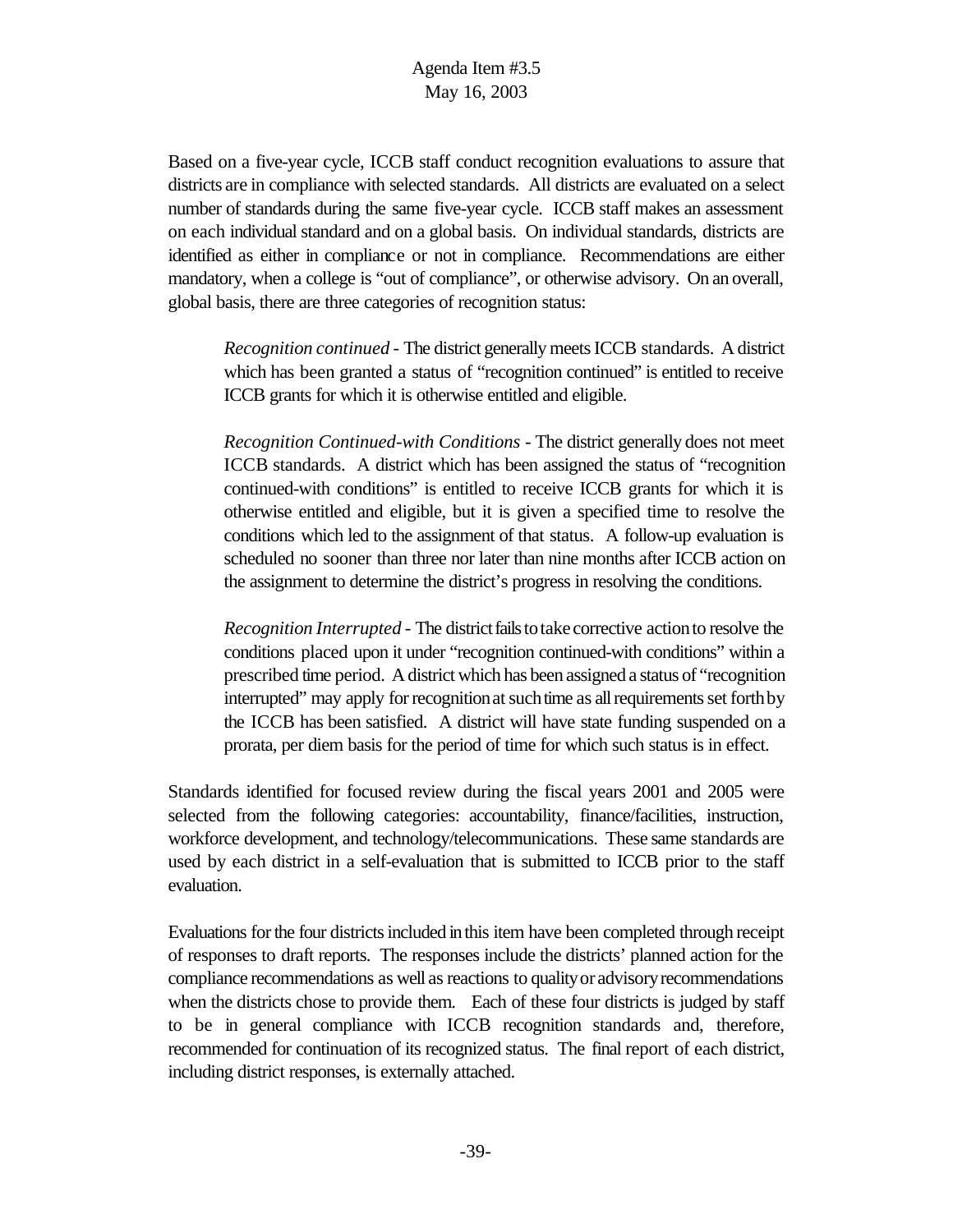#### Illinois Community College Board

# **COMMUNITY COLLEGE PROGRAMS AND SERVICES FOR UNDERREPRESENTED GROUPS**

*The Promise forIllinois*- the statewide strategic plan for the Illinois CommunityCollege System - promotes the need and value of providing programs, services, and events to encourage diversity and foster knowledge of other cultures. *The Promise* notes that postsecondary education can empower individuals to live and work in a multi-cultural society and thrive in a competitive international economy. A diverse and inclusive college community provides an enriching atmosphere forlearning and growth among all students, faculty, and staff.

A racially and ethnically diverse student body has far-ranging and significant benefits for all students, non-minorities and minorities alike. Students learn better in such an environment and are better prepared to become active participants in our pluralistic, democratic society once they leave school. In fact, patterns ofracialsegregationand separation can be broken by diversity experiences in higher education. These are not assumptions but rather conclusions built onstrong evidence derived from three parallel empirical analyses of students, as well as from existing social science theory and research (Gurin, 1999, p. 1).

Efforts and strategies to increase participation and achievement among minorities, women, and individuals with disabilities are reported upon annually through the Underrepresented GroupsReport. Report production is required through legislation (Public Act 85-283) and provides community colleges with an opportunity to furnish updated information on activities and initiatives aimed at strengthening participation and progress among traditionally underrepresented student populations. Illinois Community College Board staff furnish summary information from community colleges to officials from the Illinois Board of Higher Education where it is combined with materials from the public universities and presented to the Governor and General Assembly.

The externally attached report begins with an overview of the demographics of community college students and faculty with external comparative information furnished where available. The focus topic for this year is recruitment and preparation and report sections provide informationona variety of related topicsincluding: Student Recruitment and Best Practices; Faculty/Administrator/Staff Recruitment and Best Practices; and High School to College Readiness and Transition. Appendix tables are included which contain additional information.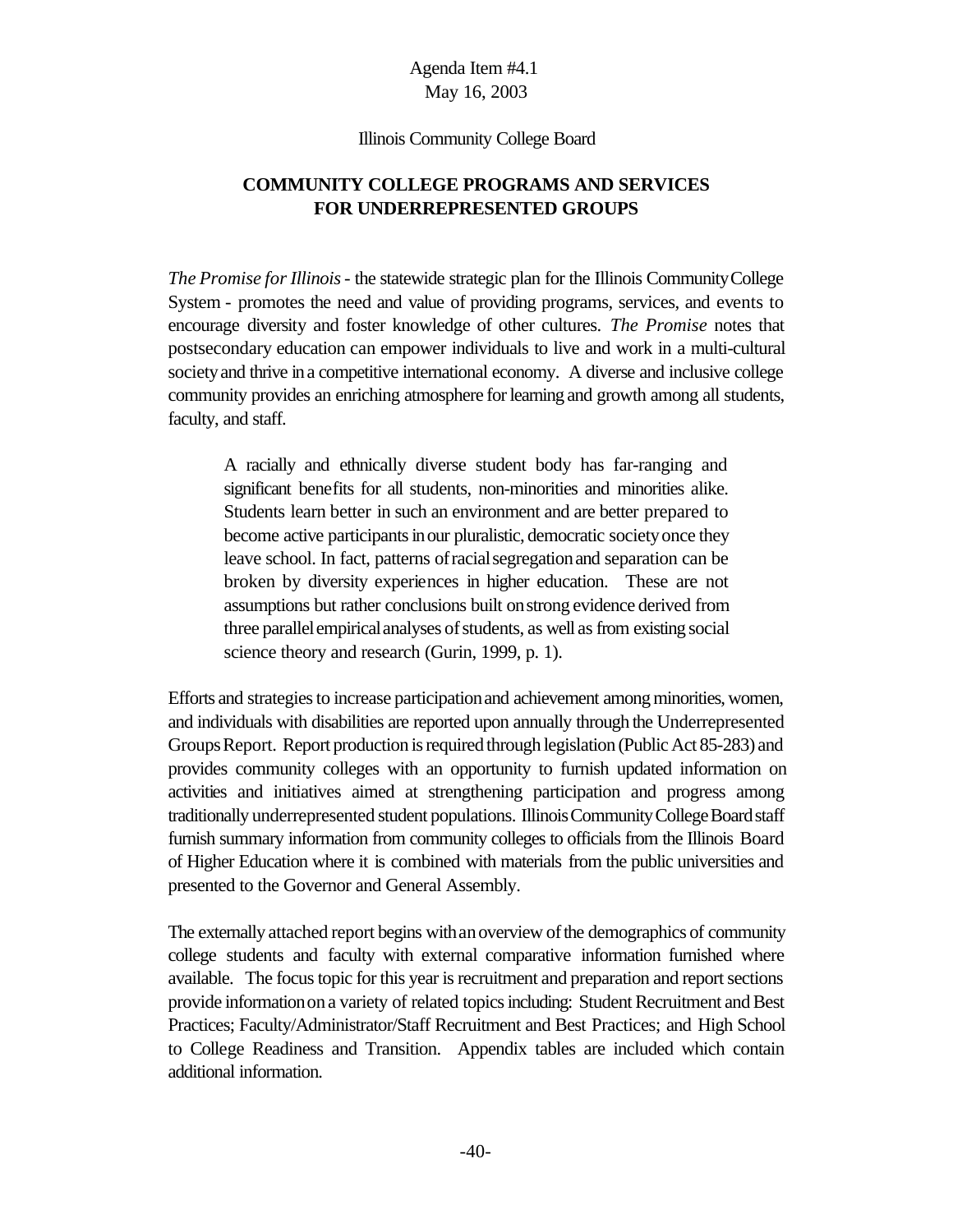#### **Summary of Results**

Illinois community colleges recruit students from underrepresented groups in a variety of ways, including career/college fairs, high school visits, marketing and advertising campaigns, scholarship offerings, mentoring initiatives, and community outreach programs. Many community colleges also recruit from their Adult Education, General Education Development (GED), and English as a Second Language (ESL) programs into college credit programs. Additionally, community colleges strongly promote dual credit programs with area high schools to provide young adults with a additional opportunities for challenging coursework and a more seamless transition to college. Providing effective outreach and retention programs for minority and underrepresented student populations are important parts of the community college mission.

In keeping with federal Postsecondary Carl Perkins Legislation, community colleges all offer initiatives specifically designed to serve the needs of women who are seeking employment in occupations that are nontraditional for their gender. One example is a program at Danville Area Community College called "21st Century Scholars: Putting Computer Science, Engineering and Mathematics to Work." A National Science Foundation (NSF) grant supports enrollment and completion among students who have been underrepresented in high-tech fields, particularly female and minority students. Through the grant, college officials award 30 annual scholarships to students pursuing Associate degrees in computer science, computer technology, engineering, engineering technology or mathematics. The program also supports internship opportunities for scholarship recipients by providing them with a stipend. The program encourages and enables academically talented students with financial need to enter the high technology workforce upon completion of a computer science, engineering or math-related degree.

During fiscal year 2002, approximately 11,383 students with disabilities were served in Illinois community colleges. An example of one outreach initiative to students with disabilities is Lincoln Land Community College's program called "Mission Impossible." The program incorporates a tour of the college campus and features sessions with key college personnelwho are important to a successful college transitionfor entering students. Later in the day, students are then given the task of locating and investigating specific offices and must return with the necessary information for enrolling inclasses at the college. This participatory approach has stimulated interaction, placed more responsibility on the potential student, and empowered them to take additional steps toward independence and college enrollment. Theses students are much more comfortable on their next campus visit after participating in this series of orientation sessions. This program has become so popular that high school counselors and special education teachers request it by name.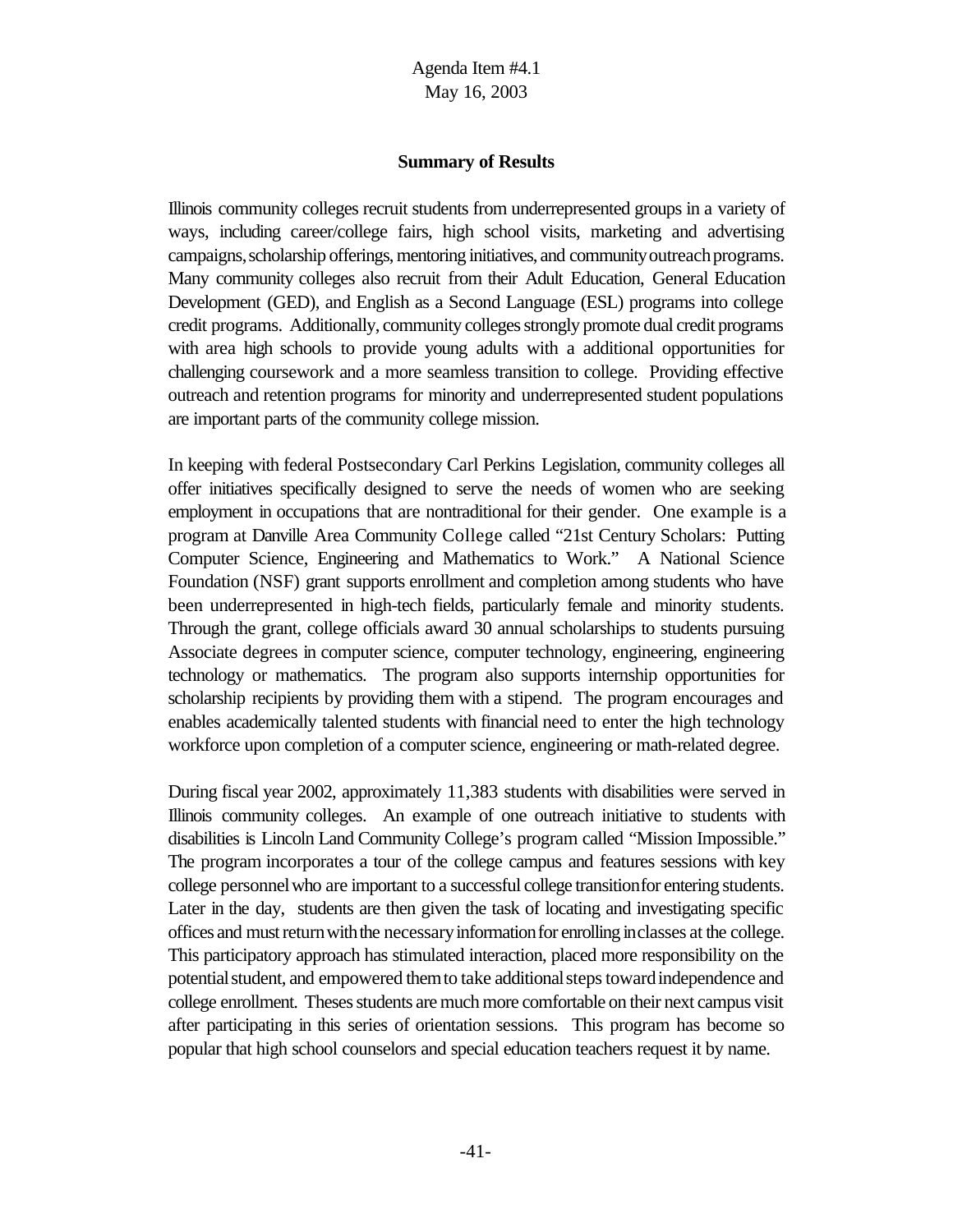Illinois community colleges have identified the recruitment of minority, female and disabled faculty, administrators and staff as a priority during this past fiscal year. Recent tight budget conditions have impacted and limited hiring systemwide. In an effort to continue moving ahead, colleges have taken advantage of funding opportunities through programs such as the Higher Education Cooperation Act (HECA) grants, the Illinois Minority Graduate Incentive Program (IMGIP), and the Illinois Consortium for Educational OpportunityProgram(ICEOP). For example, John A. Logan College is leading a project to improve faculty, administrator, and staff diversity on campus and across southern Illinois through an initiative entitled the "MinorityFacultyand Staff Enhancement Project." This HECA grant funded project involves a partnership with eleven community colleges in southern Illinois and Southern Illinois University at Carbondale in conjunction with IMGIP. The project aims to: increase the number of minority full-time and term faculty, non-teaching professional staff, and operational staff by identifying and actively recruiting higher education minority students with an interest in teaching or non-teaching professional careers; enhance awareness within community colleges in southernIllinois ofthe shortage and need for full-time minority staff and faculty; reduce the dropout rate of students from groups who have had historically lower graduation rates and improve persistence and degree completion; and increase the general knowledge of cultural diversity among faculty, nonteaching professional staff, and operational staff.

Colleges have also created positions whichpromote diversity such as an Associate Dean for Multicultural Learning and a Vice President for Diversity. Colleges have also institutionalized practices which promote diversity such as diversity training workshops which are designed to further foster a welcoming environment on campus for all individuals. They have developed Faculty Internship and Visiting Scholar Programs designed to encourage underrepresented facultyto obtain advanced degrees as well asto attract more diverse applicants for vacancies. Several schools have developed minority vitae banks from which to draw applicants.

Colleges officials are sensitive to the need to involve a broad cross section of the college community in the selection process. Colleges have also targeted specific underrepresented groups (i.e., Hispanic individuals) through publications with substantial minority readership and expanded networking efforts with related professional organizations. Colleges have sought to promote employees in underrepresented groups from part-time to full-time positions and implemented scholarship programs designed to encourage outstanding students to continue their education and expressed an interest in having these individuals return to teaching at the college. At least one college has been able to set aside a contingency fund to hire qualified minority candidates in areas of high student demand. The College of DuPage developed a FacultyMinorityHire Contingency Fund. This program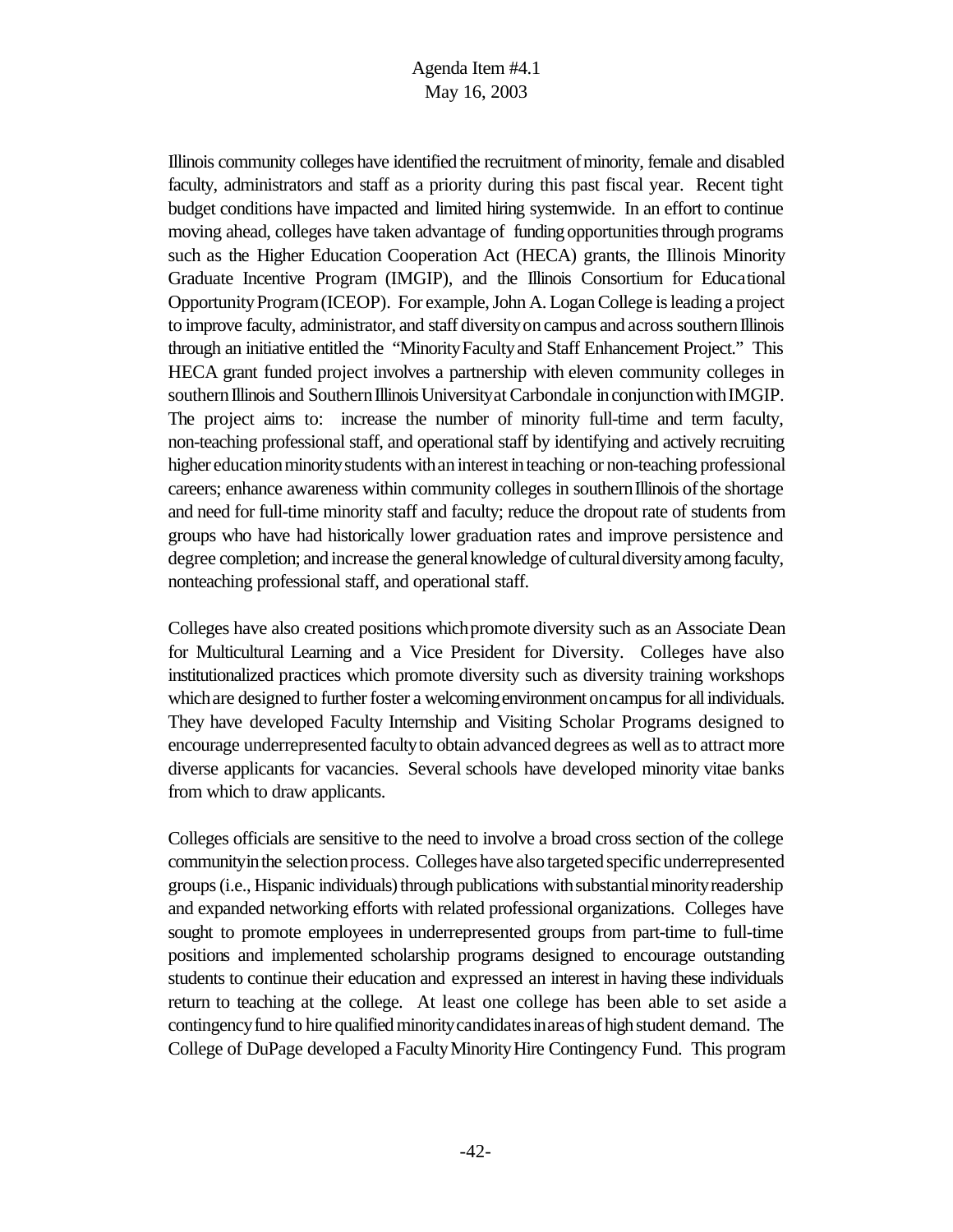promotes equal employment opportunity and takes affirmative action against barriers that adversely affect the employment of minority applicants to faculty positions. Through this initiative, the College more fully capitalizes on the time and effort dedicated to advertising and recruiting faculty. The program allows for hiring up to three well-qualified minority candidates outside and/or in addition to the usual hiring process where growth exists or replacement faculty are needed.

Illinois community colleges strive to provide all students, particularly those from underrepresented groups, with the opportunity for a college education. Reaching out to area high schools is an important part of the process to allow for a more seamless and direct transitionto higher education. Participating in higher education opportunities directly from high school can increase the number of years the individual and society benefit from the added skills acquired and higher earnings.

Elevating awareness of the advantages a college education provides to the individual and collectively offers society has received additional attention across the community college system over the past year. Results of a new study on the economic benefits of the Illinois Community College System by economists documents that community colleges have a strong positive impact for the individual and on the state. Local as well as statewide results were produced so the information is useful in spreading the word to all individuals about the benefits of a college education. The study entitled, *The Socioeconomic Benefits Generated by 39 Community College Districts in Illinois*, was produced by CCBenefits, Inc., a nationally recognized organization which specializes in economic analysis. Several major benefits of attending an Illinois community college emerged from the study, including higher earnings realized by exiting students; increased tax revenue generated byimproved earnings of communitycollege students; expansionofthe skill base – a key element in attracting new business to Illinois and in business retention; and avoided social services spending that accompany higher levels of education.

Focusing on the returns to students shows that Illinois community college students, on average, enjoy a 26.1 percent rate of return on their investments of time and money. All costs, including foregone earnings while attending a communitycollege, willbe recovered in a little more than five and a half years. Completion of an associate degree translates into more than \$345,000 in additional income over the remainder of a person's career. Additionally, completing a single course produces benefits. For every three-hour course completed at an Illinois community college, students can, on average, earn \$360 more per year every year that they are in the workforce. Sharing this type of information with all students, including members of underrepresented groups, may be persuasive to individuals who need additional facts to be convinced that investing in a college education will pay lifelong dividends.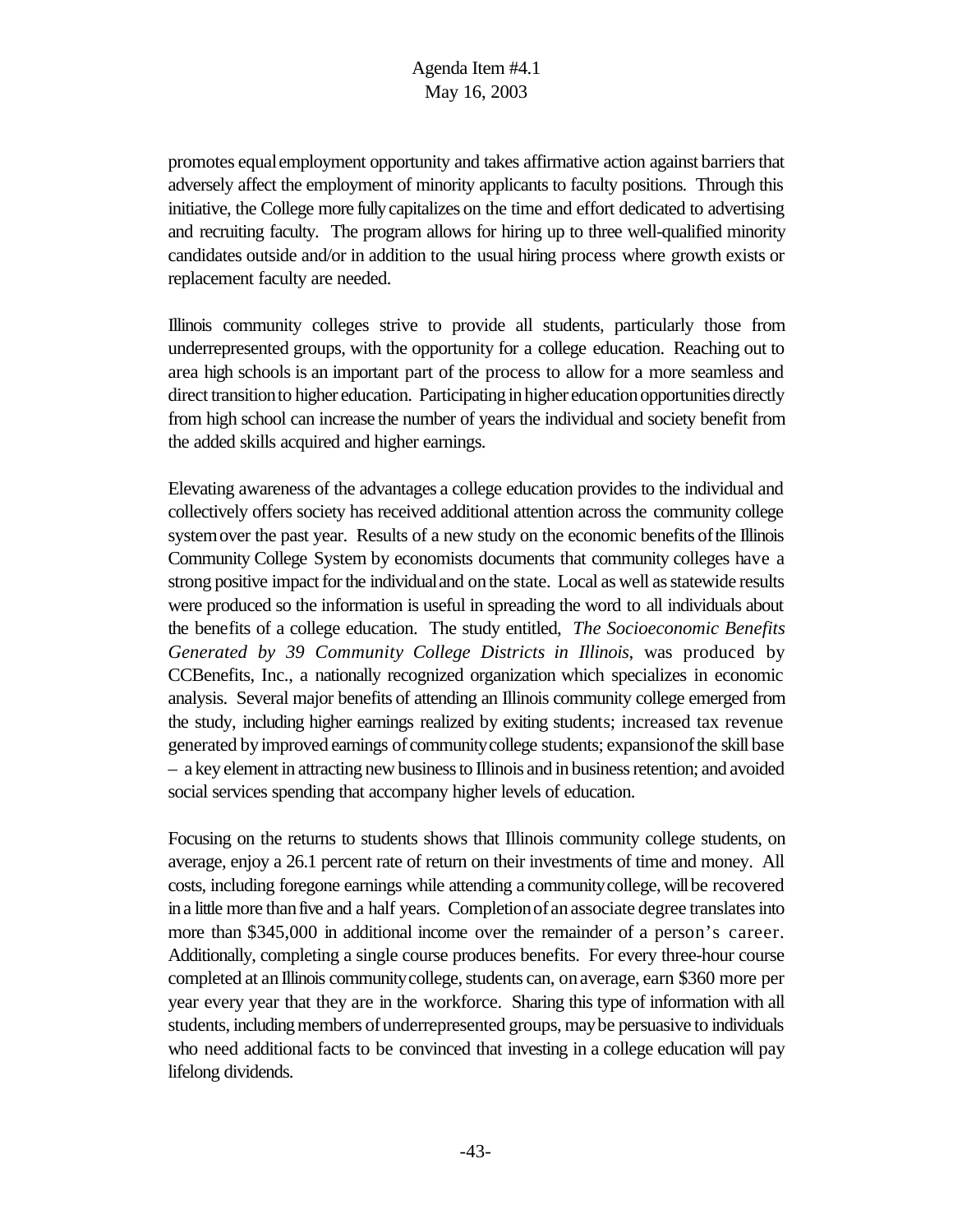# **Future Directions**

The structure of the Underrepresented Groups Report is evolving in an effort to focus activities and resources on high impact initiatives. A series of focused topics have been identified structured around a three-year repeating cycle. Topics scheduled to be addressed to increase participation of minorities, women, and persons with disabilities in the Illinois Community College System as faculty, staff and students include:

Fall 2003: Academic Achievement – Initiatives related to college success (i.e., persistence, completion, time to degree, programmatic diversity, etc.) and transitionto the workplace are scheduled for examination.

Fall 2004: Campus Climate – Programs and initiatives associated with diversifying campus academic and social environments have been identified for emphasis.

Fall 2005: Recruitment and Preparation – Programs and initiatives related to the recruitment and retention of diverse student, faculty and staff; as well as activities related to the student transition (i.e., high school to college, adult education to college, developmental education to college, etc.), and public-private partnerships are scheduled to be addressed.

An additional topic may be added periodically to address other priority issues or concerns as they arise.

Colleges are encouraged to continue creating and strengthening initiatives, programs, and services which make the local college learning environment one where equity and diversity are respected, encouraged, and valued. College officials are encouraged to address those areas identified in local analysis that provide the greatest opportunity to improve the recruitment and retention of a diverse group of students, faculty, and staff.

Additionally, college officials should fully cooperate with the more detailed information requests about the types of disabilities which individuals possess who are enrolled in community colleges

All Illinois community colleges reported on their plans for increasing faculty diversity this year and should assess and monitor progress as they implement their plans. Recruitment and Preparation will be re-visited in the Fall 2005 submission and college officials will need to reference and assess progress against the baseline information in this report.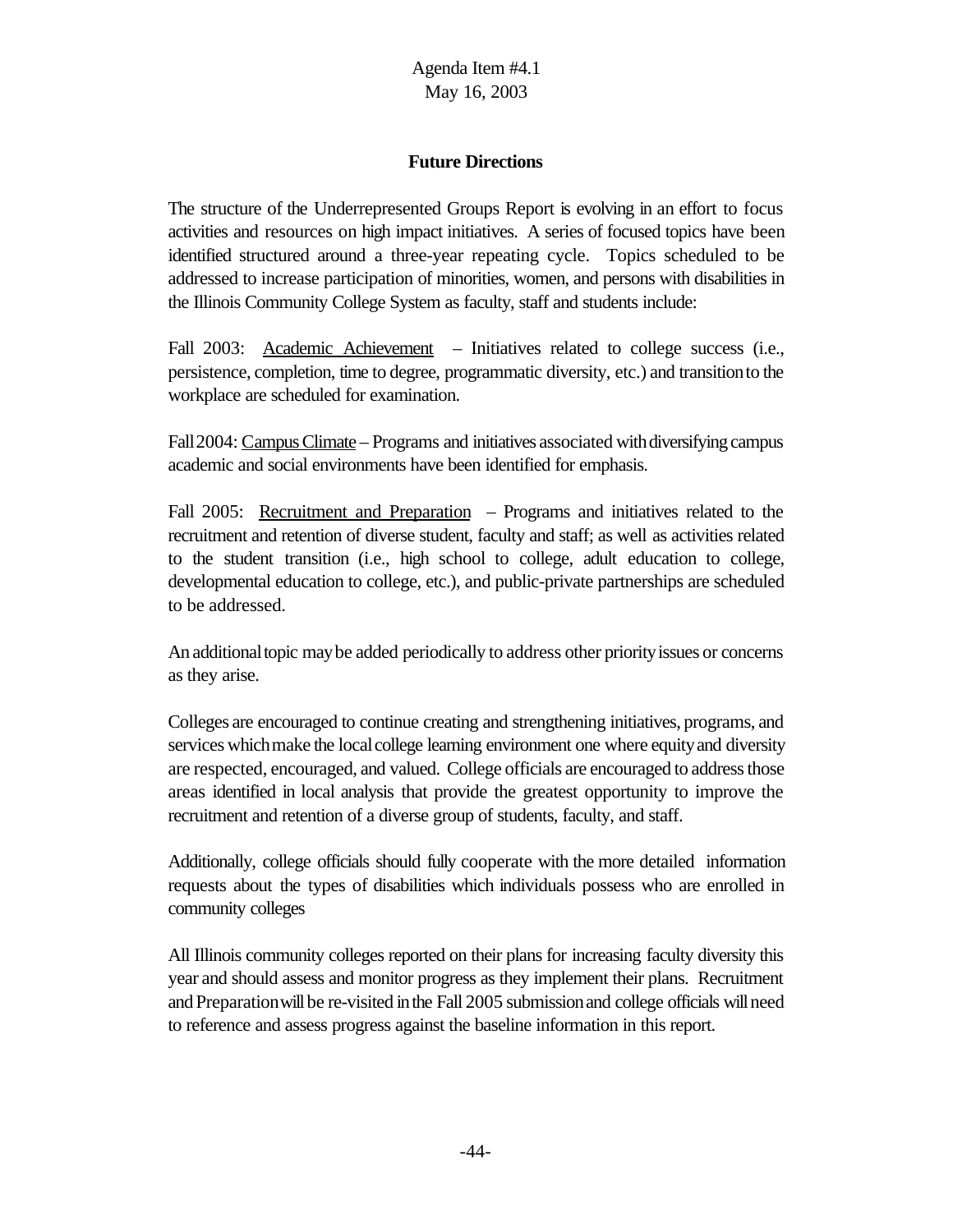#### Illinois Community College Board

# **FISCAL YEAR 2003 SALARY REPORT FOR THE ILLINOIS PUBLIC COMMUNITY COLLEGES**

Data about compensation received by employees in Illinois' 48 public community colleges are gathered annually by the Illinois Community College Board (ICCB). Data in the externally attached *Fiscal Year 2003 Salary Report* reflect the census date of October 1, 2002. Full-time college employees are the primary focus of the report which contains data on salaries by employee group as well as information about college policies which can influence salaries. The report includes faculty salary data which are based on actual contracts, salaries from salary schedules, overload faculty salary rates, and part-time faculty salary rates. Also included are administrative salaries, other (non-teaching) professional staff salaries, information on average faculty load, salaries for selected administrators, salaries for positions similar to Universities Civil Service classifications, and fiscal year 2002 salaries actually paid to faculty, administrators, other (non-teaching) professionals and classified staff. Data are presented by peer groups in the report.

In an attempt to minimize the number of separate requests for salary data received by colleges, ICCB staff provide these data on the colleges' behalf in response to requests for salary information from the Illinois Board of Higher Education, National Center for EducationStatistics, the state Legislature, and other interested persons. Efforts put forth by college staff to provide these data are greatly appreciated.

#### **Highlights of the Fiscal Year 2003 Salary Report**

1. Fiscal year 2002 Weighted Average Total Salary Actually Paid – These salaries include all overloads and compensation for extra assignments paid to full-time employees between July 1, 2001 and June 30, 2002.

| Other (Nonteaching) Professional (9 and 12 month)\$40,625 |  |
|-----------------------------------------------------------|--|
|                                                           |  |

2. Fiscal Year 2002 Average Cost of Fringe Benefits for Full-Time Employees.

| Other (Nonteaching) Professional (9 month)\$7,806 |  |
|---------------------------------------------------|--|
|                                                   |  |